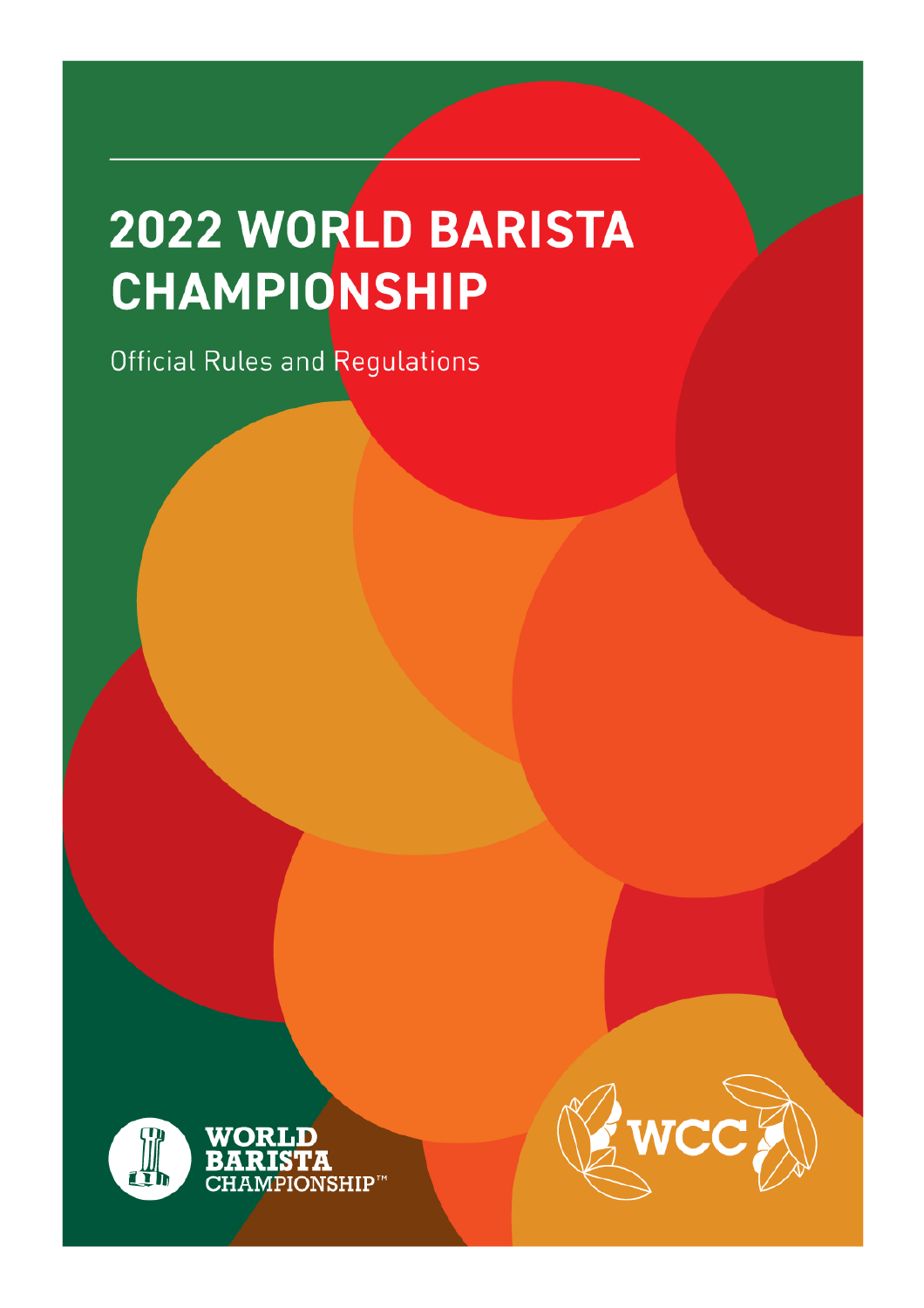# 2022 WORLD BARISTA **CHAMPIONSHIP RULES AND REGULATIONS**

| 1.   |  |
|------|--|
| 1.1. |  |
| 1.2. |  |
| 1.3. |  |
| 1.4. |  |
| 1.5. |  |
| 1.6. |  |
|      |  |
| 2.1. |  |
|      |  |
| 3.1. |  |
| 3.2. |  |
| 3.3. |  |
|      |  |
| 4.1. |  |
| 4.2. |  |
| 5.   |  |
| 5.1. |  |
| 5.2. |  |
| 5.3. |  |
| 5.4. |  |
| 5.5. |  |
| 5.6. |  |
| 5.7. |  |
| 6.   |  |
| 6.1. |  |
| 6.2. |  |
| 6.3. |  |
| 6.4. |  |
| 6.5. |  |
| 6.6. |  |



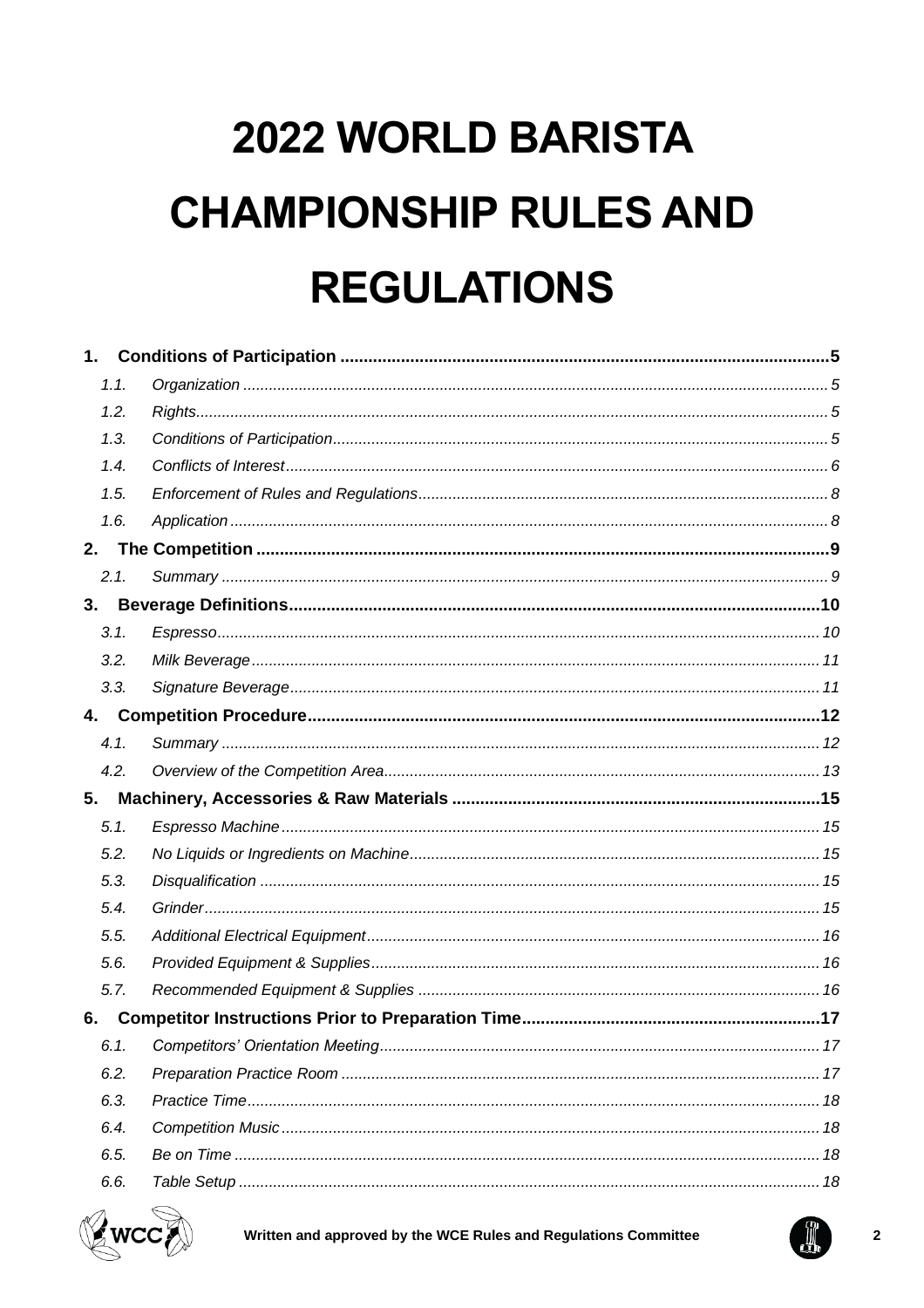| 6.7.  |  |
|-------|--|
| 6.8.  |  |
| 6.9.  |  |
| 7.    |  |
| 7.1.  |  |
| 7.2.  |  |
| 7.3.  |  |
| 7.4.  |  |
| 7.5.  |  |
|       |  |
| 8.1.  |  |
| 8.2.  |  |
| 8.3.  |  |
| 8.4.  |  |
| 8.5.  |  |
| 8.6.  |  |
| 8.7.  |  |
| 8.8.  |  |
| 8.9.  |  |
| 8.10. |  |
|       |  |
| 9.    |  |
| 9.1.  |  |
| 9.2.  |  |
| 10.   |  |
| 11.   |  |
|       |  |
| 11.2. |  |
| 12.   |  |
| 12.1. |  |
| 12.2. |  |
| 12.3. |  |
| 12.4. |  |
| 12.5. |  |
| 12.6. |  |
| 12.7. |  |
| 13.   |  |
| 13.1. |  |
| 13.2. |  |



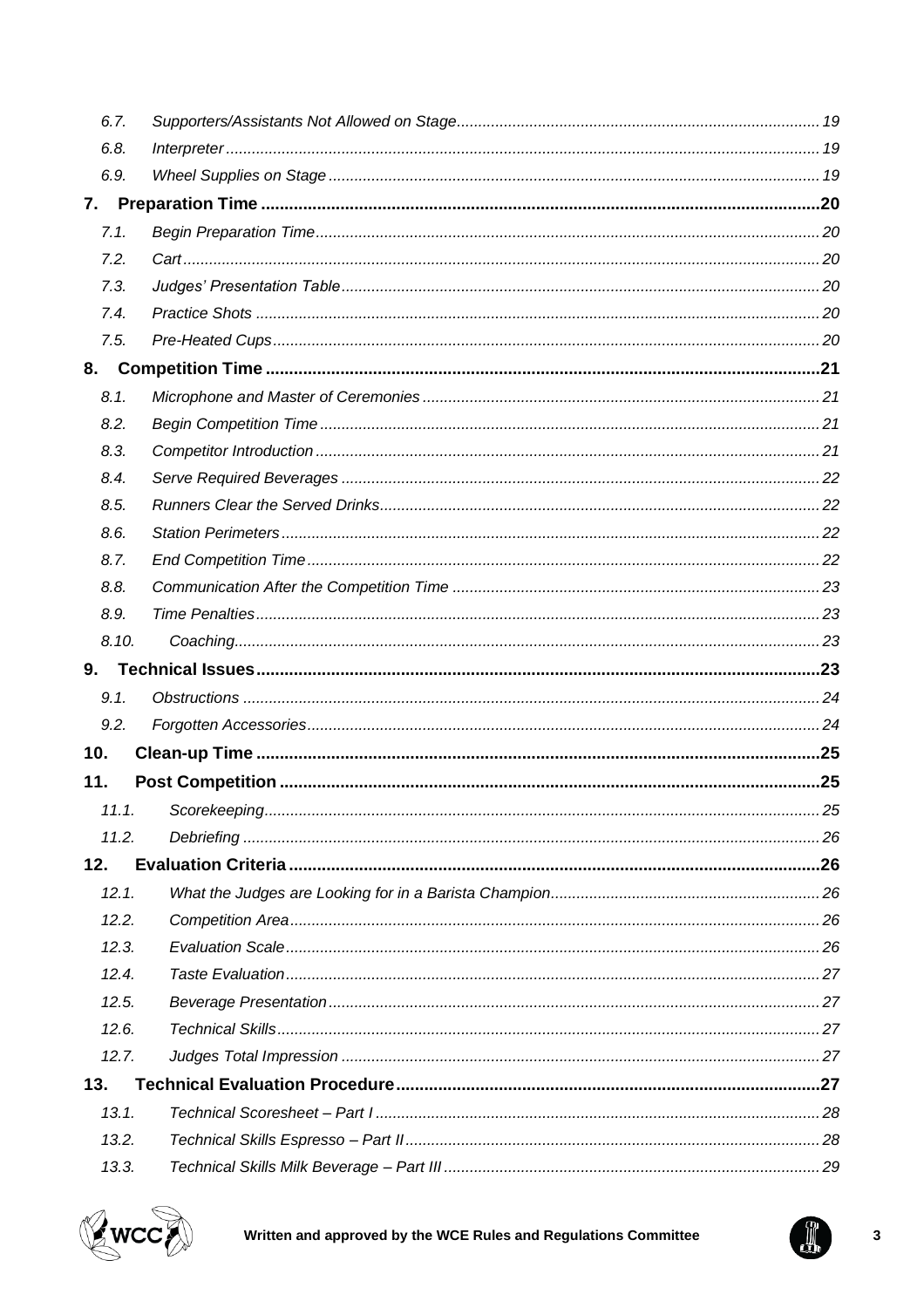| 13.4. |  |
|-------|--|
| 13.5. |  |
| 14.   |  |
| 14.1. |  |
| 14.2. |  |
| 14.3. |  |
| 14.4. |  |
| 14.5. |  |
| 15.   |  |
|       |  |
| 15.1. |  |
| 15.2. |  |
| 15.3. |  |
| 15.4. |  |
| 16.   |  |
| 16.1. |  |



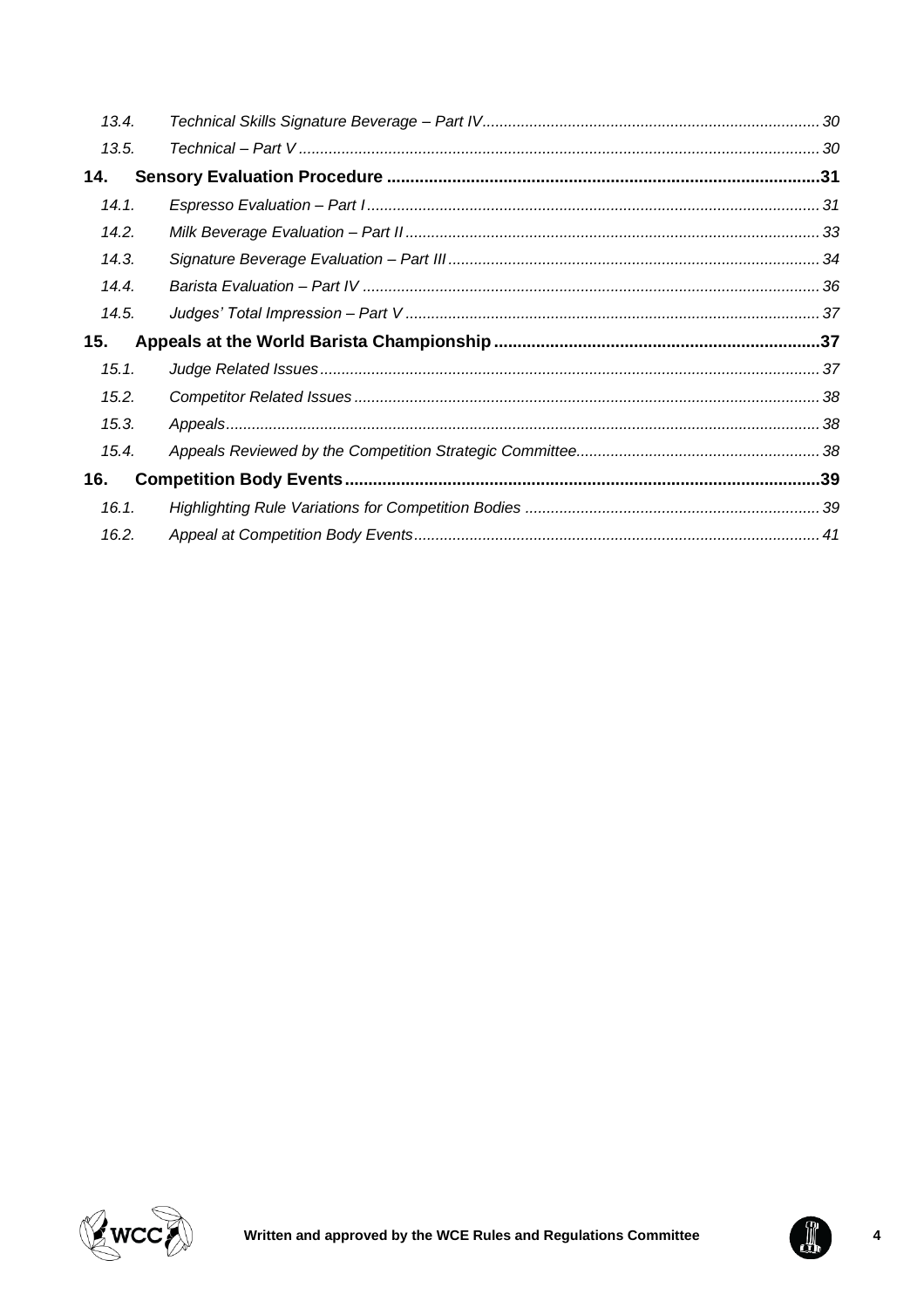# <span id="page-4-0"></span>**1. Conditions of Participation**

# <span id="page-4-1"></span>**1.1. Organization**

The World Barista Championship (WBC) is a program of World Coffee Events, LTD (WCE).

# <span id="page-4-2"></span>**1.2. Rights**

All intellectual property related to the World Barista Championship, including these Official Rules and Regulations and the format of the competition, are the property of World Coffee Events, LTD. No part of this document may be used or reproduced without the expressed permission of World Coffee Events, LTD.

# <span id="page-4-3"></span>**1.3. Conditions of Participation**

### **1.3.1. Competition Body Qualifications**

The World Barista Championship (WBC) is a competition open to qualified Competition Body Champions of a World Coffee Events (WCE) sanctioned competition event. Sanctioned events are put on by WCE Licensed Competition Bodies. Every competition year, 1 competitor from each WCE Licensed Competition Body may participate. To learn more about how to become a WCE Licensed Competition Body please read the Competition Body Sanctioning Criteria and Terms, found here: [worldcoffeeevents.org/competition-bodies.](https://worldcoffeeevents.org/Competition-bodies/)

### **1.3.2. Competition Body Champions and Substitutions**

- A. A Competition Body Champion is defined as the competitor who wins their Competition Body Championship. This competitor has won the right to compete in that year's World Championship, or to defer candidacy to the following year. A competitor may defer candidacy to the following year, only if they have an eligible reason for doing so (see Deferred Candidacy (DC) Policy found here: [https://worldcoffeeevents.org/deferred-candidacy-application](https://worldcoffeeevents.org/deferred-candidacy-application-general-contact-submission/)[general-contact-submission/](https://worldcoffeeevents.org/deferred-candidacy-application-general-contact-submission/) ).
- B. If a Competition Body Champion successfully applies for Deferred Candidacy, they retain their title as Competition Body Champion, and may compete in the World Championships the following year. Once the Competition Body Champion has deferred their candidacy, the licensed Competition Body may designate an alternate competitor from its competition in descending order of succession, beginning with its second-place finisher. In this case, the competitor who goes to the World Championships will hold the title of Competition Body Competitor. Competition Body Competitors are not eligible for Deferred Candidacy, and do not hold the title of Competition Body Champion. However, all Competition Body Competitors will be eligible to represent their coffee community by participating in the World Coffee Championships, including being eligible to win the title of World Coffee Champion.



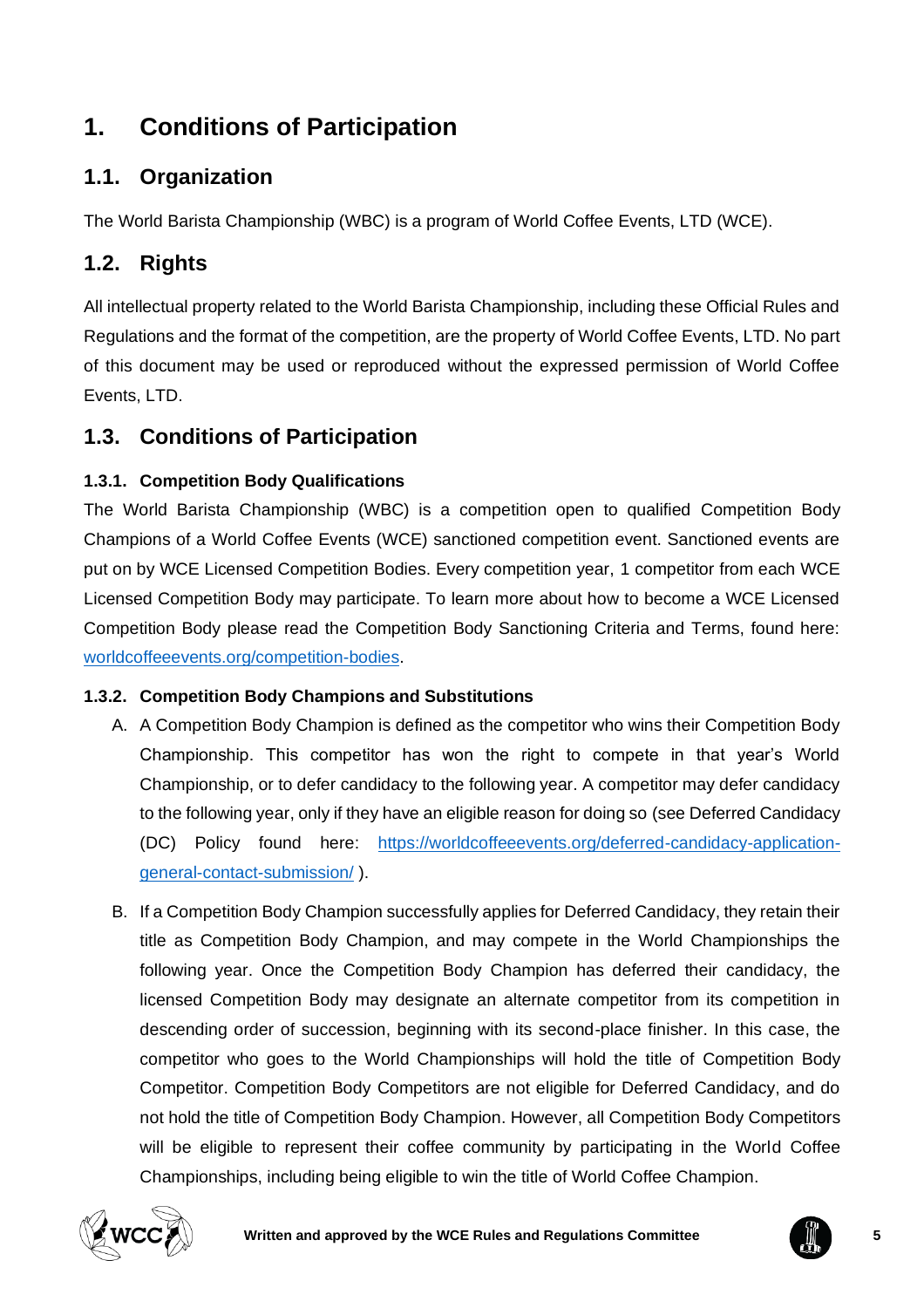- C. If a Competition Body Champion is not eligible for deferral, and elects not to go to the World Championships, the title of Competition Body Champion will transfer to the successive competitor.
- D. All Competition Body Champions who do not compete in the worlds, for any reason, are required to give WCE notice themselves, via [info@worldcoffeeevents.org](mailto:info@worldcoffeeevents.org) to ensure clarity. Requests for any substitutions (Competition Body Representative Competitor) must be also received in writing from the Competition Body at [info@worldcoffeeevents.org](mailto:info@worldcoffeeevents.org) and approved by its Managing Director prior to competition.

### **1.3.3. Age requirement**

Competitors must be at least 18 years of age at the time of competing in any World Coffee Events (WCE) sanctioned event.

### **1.3.4. Nationality**

- A. Competitors must hold a valid passport from the place they represent or documentation substantiating 24 months of residency, employment or scholastic enrolment, some portion of which must have been within 12 months preceding the qualifying Competition Body competition.
- B. Competitors may only participate for one sanctioned Competition Body per WCE Competition year. A competition year is relative to the World Championships for which an event is qualifying a competitor to compete (e.g., if the competitor is competing in any Competition Body event that would qualify them for a 2020 World Championship, they must compete for that Competition Body exclusively in any event that is a qualifier for any 2020 World Coffee Championship).

### **1.3.5. Multiple Passports**

In case of multiple passports, the contestant must choose 1 Competition Body and qualify through this respective sanctioned Competition Body championship.

### **1.3.6. Expenses**

Licensed Competition Bodies are required to pay their Competition Body Champion's reasonable travel and accommodations expenses to, from, and for the duration of the WBC. All other expenses not explicitly listed above are the sole responsibility of the competitor. WCE shall not be liable for any competitor expenses under any circumstance.

# <span id="page-5-0"></span>**1.4. Conflicts of Interest**

### **1.4.1. Judging**

A. Competitors may not judge in any sanctioned WBC competition (world, Competition Body, regional) in any country, including their own, prior to the conclusion of that year's WBC Event.



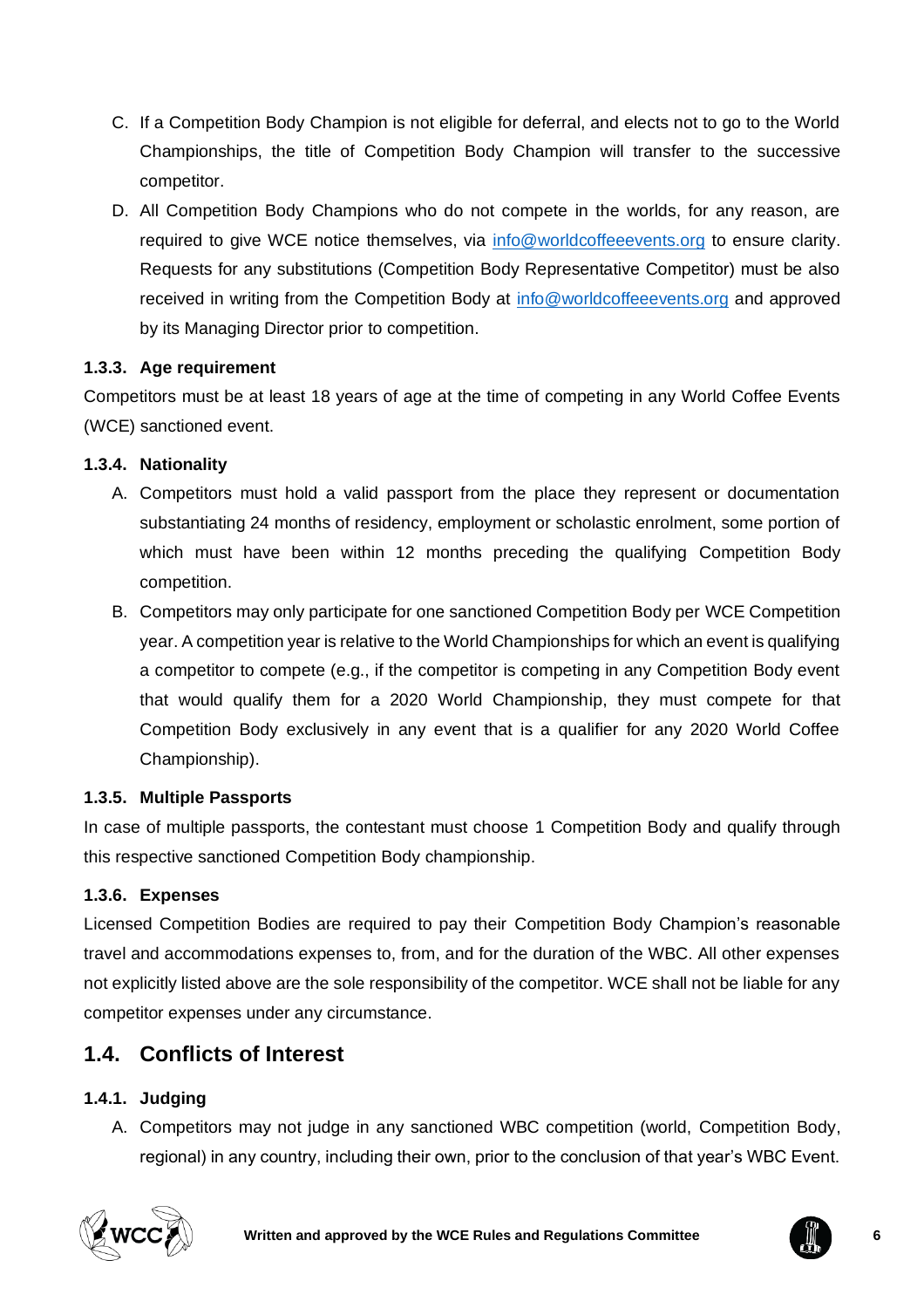Judges may not compete in any sanctioned WBC competition (world, Competition Body or regional) in any country, including their own, prior to the conclusion of that year's WBC Event.

- B. WBC judges must not coach and judge in the same competition, for that competition year.
- C. Competitors may not select or endorse judges within their Competition Body Competition. Competitors who are involved in the management of their Competition Body Competition should declare their position via email to WCE outlining their areas on involvement. Note that this does not necessarily exclude or effect the competitor's engagement, however nondisclosure most likely will.

#### **1.4.2. Calibration Baristas**

- A. Competitors who participate as a calibration barista in a judge calibration for this competition are not eligible to compete in a sanctioned event until the completion of the competition year. This applies to both Competition Body WCE Sanctioned events as well as the World Competition.
- B. A competitor is allowed to be a calibration barista if they are not competing in that same competition year, for that championship. Additionally, a competitor is allowed to be a calibration barista at the World Championships in the same competition year if they have failed to qualify for the World Championships at their sanctioned Competition Body championships.
- C. A competition year is relative to the World Championships for which a Competition Body event is qualifying a competitor to compete.

**Correct example:** A competitor acts as a calibration barista for the 2021 World Championships. They are allowed to compete in their Competition Body events, that would qualify them to compete in the 2022 World Championships.

**Incorrect example:** A competitor acts as a calibration barista for any 2021 sanctioned Competition Body championship event (even in a country that is not their own), and then competes in the same competition at the 2021 World Championships.

#### **1.4.3. Other Conflicts of Interest**

WCE encourages any potential conflicts of interest to be declared at the soonest opportunity, certainly prior to the commencement of any competition by competitor, judge and/or event organizer

Failure to declare a potential conflict in advance of a sanctioned event could result in disqualification from events for an individual, or WCE removing endorsement for an event and its results that do not follow these guidelines. Questions regarding conflicts of interest, or clarification of the above policy should be directed to [info@worldcoffeeevents.org.](mailto:info@worldcoffeeevents.org)



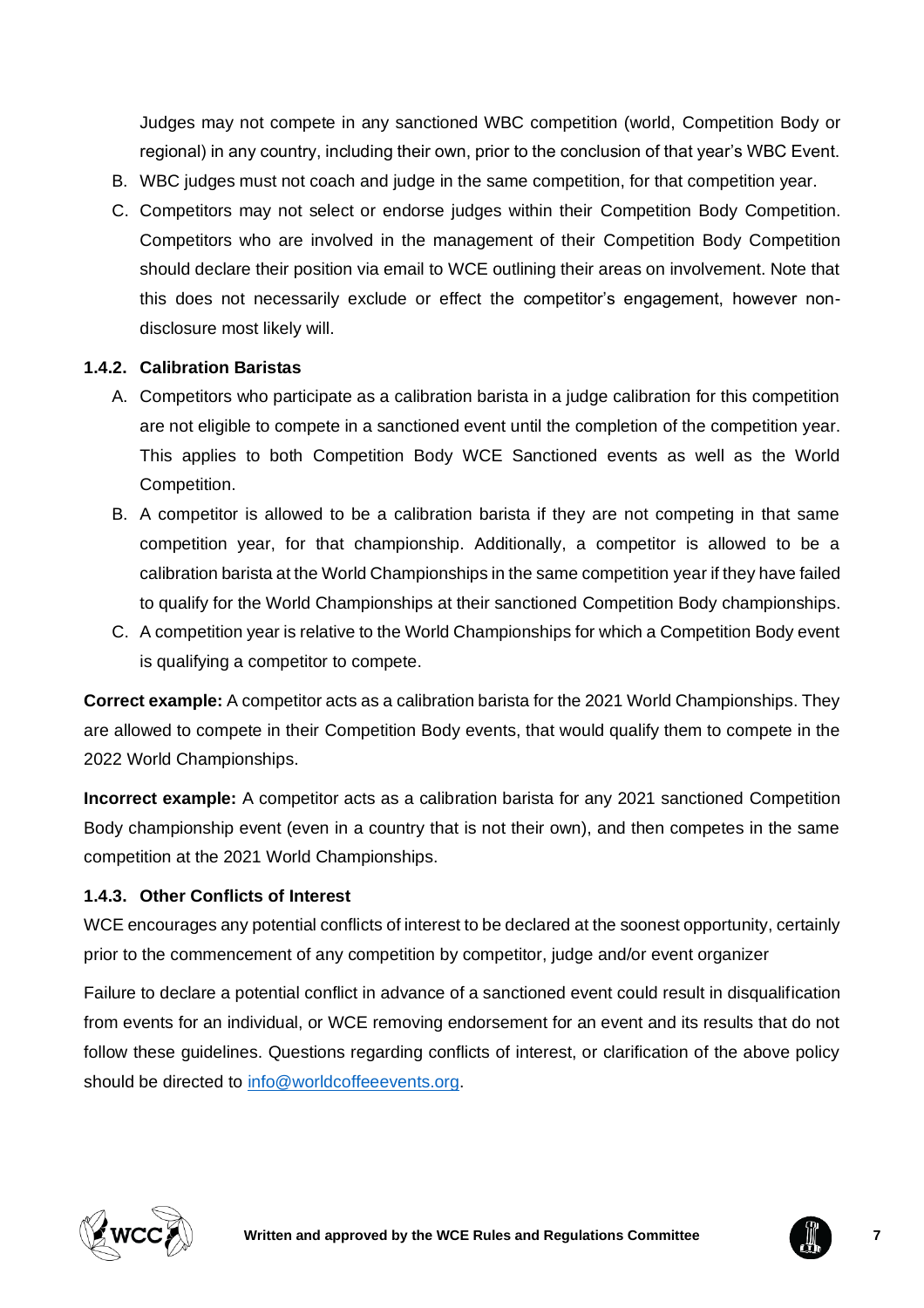# <span id="page-7-0"></span>**1.5. Enforcement of Rules and Regulations**

The WBC will employ these Rules & Regulations throughout the competition. If a competitor violates 1 or more of these Rules & Regulations, they may be automatically disqualified from the competition, except when the Rules designate a specific enforcement or consequence. If a judge or competition organizer causes the violation of one or more of these Rules, a competitor may submit an appeal, according to the process detailed in the "Appeals at the World Barista Championship" or "Appeals at a Competition Body Event" sections.

### **1.5.1. COVID-19 Addendums**

All Rules and Regulations are subject to change based on local and venue health and safety requirements or guidelines. World Coffee Events will share any Rules and Regulations changes via email ahead of the competition. These changes may include, but are not limited to changes to table sizes or layouts; material of provided vessels or cups; limits on coaches or helpers in the competitor preparation and practice rooms; mask or glove mandates; schedule changes for sanitization; etc.

### <span id="page-7-1"></span>**1.6. Application**

### **1.6.1. Competitor Registration Form**

Competitors must complete the WBC Competitor Registration Form online at [www.worldbaristachampionship.org](http://www.worldbaristachampionship.org/) no less than 6 weeks prior to the WBC Event. This form includes a space to upload a scanned copy of the required valid passport or other accepted credentials (as described in the "Nationality" section). Approved Competition Body Champions will receive confirmation by email in approximately 2 weeks after receipt of all required registration documentation.

#### **1.6.2. Late Competition Body Championship Registration**

Competition Body Champions from competitions conducted less than 6 weeks prior to the WBC Event must submit all registration materials no more than 5 days after their Competition Body event. Failure to meet these criteria may result in denial of participation.

#### **1.6.3. Competitor Questions**

All competitors are personally responsible for reading and understanding current WBC Rules & Regulations and scoresheets, without exception. All WBC documents are available at [worldbaristachampionship.org.](http://www.worldbaristachampionship.org/) Competitors are encouraged to ask questions prior to arriving at the WBC. If any competitor is unclear as to the intent of any of the rules and regulations it is their responsibility to clarify that position with the Rules and Regulations Committee prior to the WBC by contacting [compinfo@worldcoffeeevents.org.](mailto:compinfo@worldcoffeeevents.org) Competitors will also have the opportunity to ask questions during the official Competitors Meeting held prior to the start of the competition.



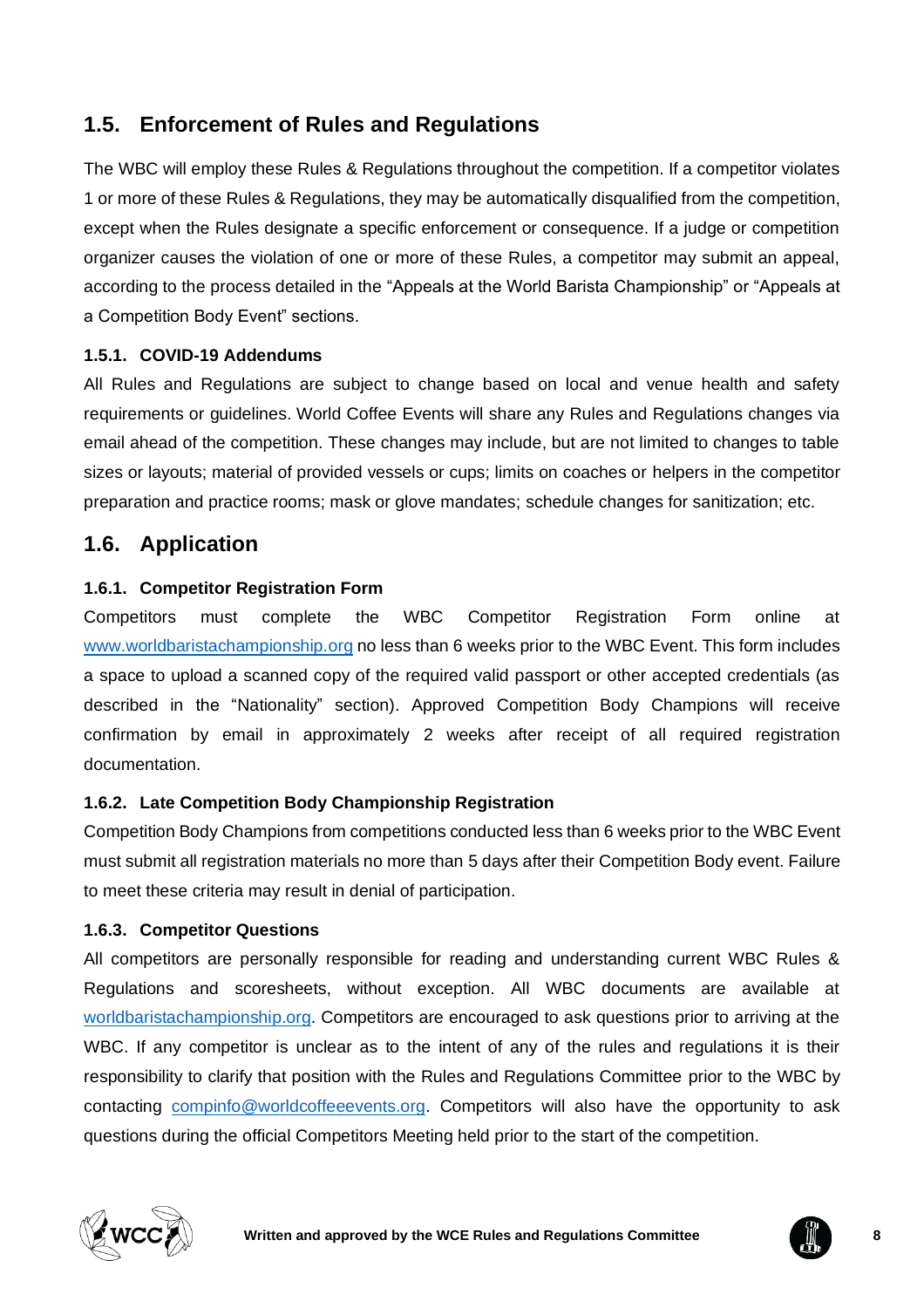### **1.6.4. Terms & Conditions**

Competitors and the World Barista Champion are visible spokespeople of the World Barista Championship event and role models of the specialty coffee industry, and as such must:

- A. Permit World Coffee Events Ltd., its stakeholders, agents, and representatives to use the competitor's name, image, or likeness in any format without charge for any business purpose, including but not limited to marketing promotion.
- B. [Read and abide by the Competitor Code of Conduct document found of the WBC website.](https://worldbaristachampionship.org/rules/)
- C. [Read and abide by the Champion Code of Conduct document found on the WBC website.](https://worldbaristachampionship.org/rules/)

# <span id="page-8-0"></span>**2. The Competition**

### <span id="page-8-1"></span>**2.1. Summary**

- A. The WBC has 3 types of evaluation judges: sensory, technical, and head.
	- i. Round One of the World Barista Championship will be run with 4 sensory judges, 1 technical judge, and 1 head judge. Non-scoring shadow judges may be present on stage.
	- ii. The Semi-Final and Final Rounds of the World Barista Championship will be run with 4 sensory judges and 1 head judge. Non-scoring shadow judges may be present on stage. In the absence of a technical judge, the head judge will evaluate the Station Management and cleanliness at the end of the performance/competition time.
- B. Competitors will serve 1 beverage from all 3 categories of drinks (espresso, milk beverage, signature beverage) to each of the 4 sensory judges, for a total of 12 drinks, during a period of 15 minutes.
- C. The competitor decides the order in which the drink categories are served; however, any category of drinks must be completed (e.g., all 4 single espressos are served) before a competitor may serve another category of drinks, otherwise they will be disqualified. Preparation and service of signature beverage elements are allowed at any time during the competition time.
- D. Within each category (espresso, milk beverage, and signature beverage), drinks may be served in any combination to judges (e.g., 1 at a time, 2 at a time, or all 4 simultaneously). Sensory judges will begin evaluating their drink as soon as it is served, unless otherwise instructed by the competitor.
- E. All 4 drinks within each category must be prepared using the same coffee; however, the coffee used may change between categories. The 4 drinks of each category must contain the same ingredients and follow the same recipe as each other. Deliberately preparing and serving varied drinks within a category will result in a score of 0 in Taste Balance for those drinks that deviate in recipe from the beverage that is served first.



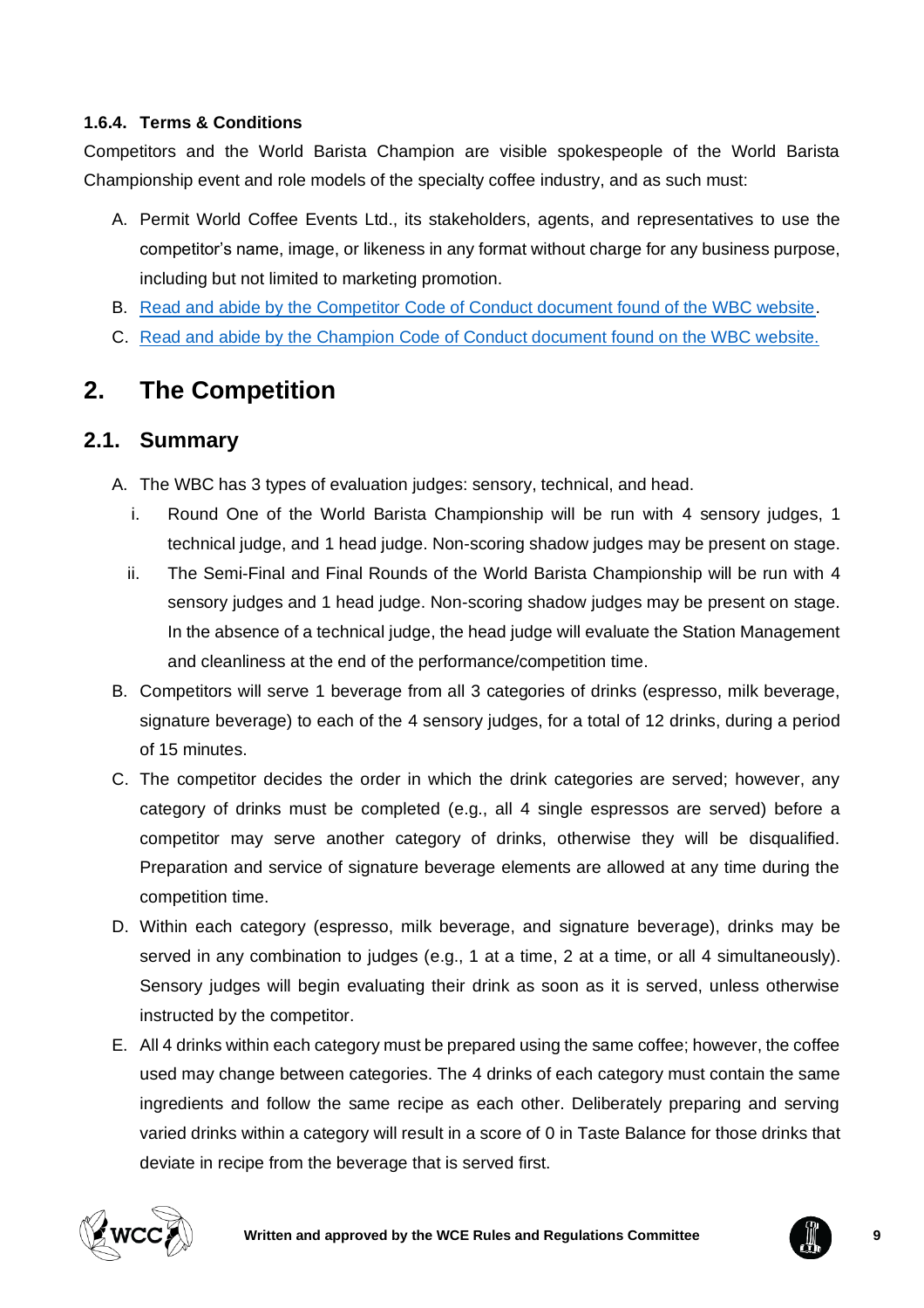- F. Competitors may produce as many drinks as they choose during the competition; however, only drinks served to the sensory judges will be evaluated.
- G. Team bar service is required for all competitors.
	- i. All coffee and coffee brewing tools will be provided for the competitors and the list will be communicated as soon as confirmed.
	- ii. There will be 20 minutes of preparation time and 40 minutes of service time, and 20 minutes of clean up time in each service.
	- iii. Only competitors who have attended their Team Bar shifts will be eligible for the Wild Card semi-finals slot.
- H. Head judges cannot be served. Nothing consumable (e.g., water, beverages, etc.) should be served or provided for the head judge.

# <span id="page-9-0"></span>**3. Beverage Definitions**

# <span id="page-9-1"></span>**3.1. Espresso**

- A. Espresso is a 1 fl. oz. beverage (30mL +/- 5mL) made from ground coffee, poured from 1 side of a double portafilter in 1 continuous extraction.
- B. Coffee is the accumulation of roasted product of the seed of the fruit of a plant of the genus Coffea.
- C. Coffee may not have any additives, flavorings, colorings, perfumes, aromatic substances, liquids, powders, etc. of any kind added at any point between the time the coffee is picked (as cherry) to when it is extracted into beverage. Substances utilized during growing, cultivation, and primary processing of the coffee are permitted (fertilizers, etc.).
- D. Whole bean coffee may be a blend, single-region, single-country, single-farm, etc.
- E. All judges must be served a full espresso. If the shot does not comply with the espresso definition, then taste and/or tactile scores will reflect the resulting sensory experience. Espresso may be prepared with various amounts of coffee.
- F. Espresso will be brewed on a machine with brewing temperature set to between 90.5-96 degrees Celsius (195-205 degrees Fahrenheit).
- G. The espresso machine brewing pressure will be set between 8.5 and 9.5 bars.
- H. Extraction times between 2 pairs of espresso extractions must be within a 3.0 second variance, otherwise a "no" will be given for "Extraction time." A 20-30 second extraction time is recommended, but not mandatory.
- I. Crema should be present when espresso is served, with no break in coverage.
- J. Espresso must be served in a 60 to 90ml vessel from which judges must be able to drink as required without any functional detriment to their ability to score accurately; this includes but is not exclusive to: vessel being too hot, unable to hold and drink from vessel safely, judges



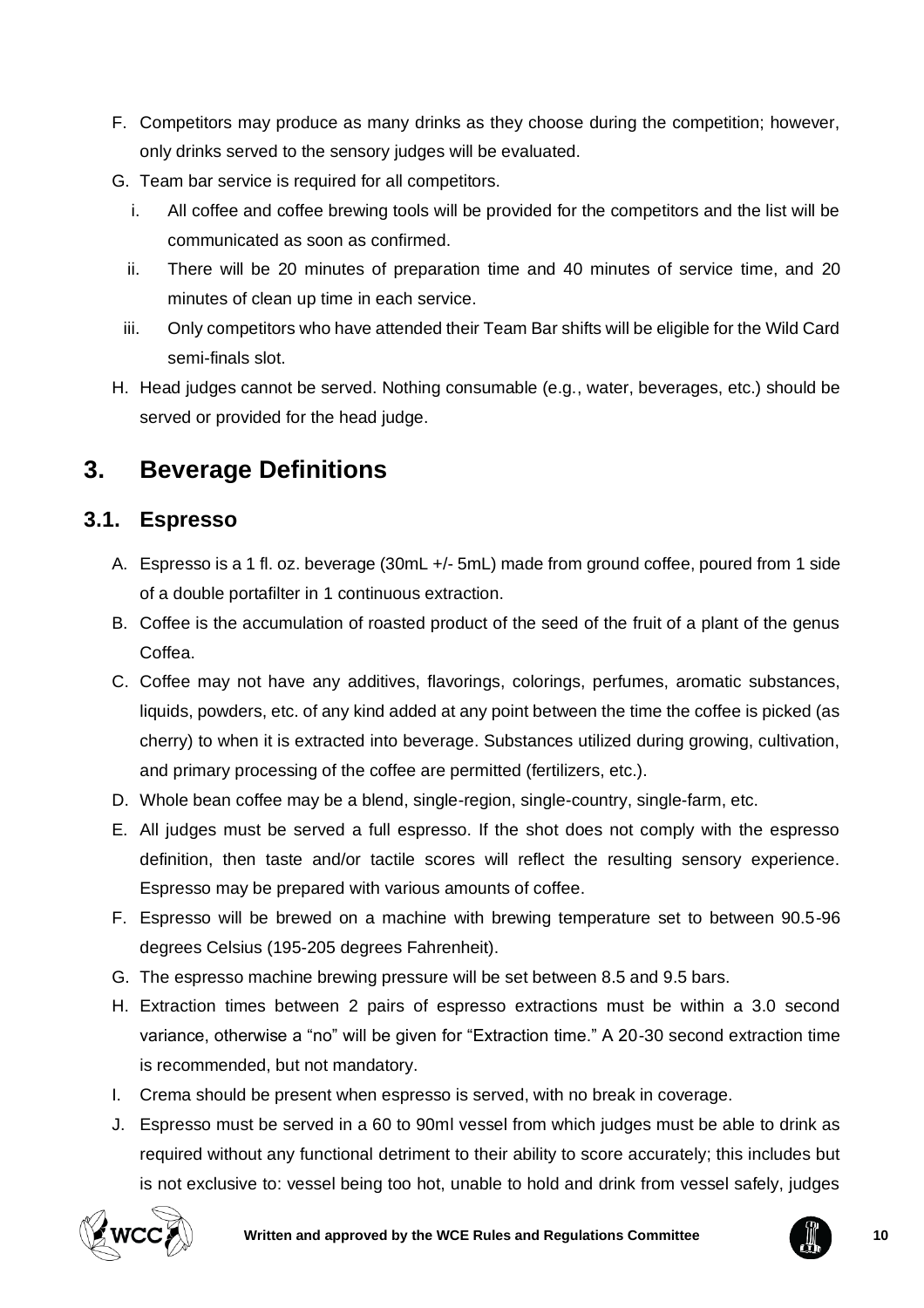unable to execute espresso evaluation protocol. Otherwise, a "no" will be given for "Functional and correct espresso vessel used."

- K. Espresso must be served to the judges with an appropriate spoon, napkin, and unflavored water, otherwise the competitor will receive a reduced score in "Attention to detail."
- L. Nothing other than ground coffee and water may be placed in the portafilters, otherwise the espresso will receive 0 points on all scores available on the technical and sensory scoresheets in the espresso category.

# <span id="page-10-0"></span>**3.2. Milk Beverage**

- A. A milk beverage is a combination of 1 single shot of espresso (per the definition of espresso in the "Espresso" section) and steamed cow's milk, which should produce a harmonious balance of rich, sweet milk and espresso, and is less than 240ml in volume.
- B. Milk beverages may be served with latte art or with a central circle of white milk. Latte art expression may take any pattern the competitor chooses.
- C. Milk beverages must be served in a vessel from which judges must be able to drink as required without any functional detriment to their ability to score accurately; this includes but is not exclusive to vessel being too hot, unable to hold and drink from vessel safely. Otherwise, a "no" will be given for "Functional vessel used."
- D. Additional toppings, including but not limited to sugar, spices or powdered flavorings are not allowed. If used, the competitor will receive 0 points in the "Taste balance" category.
- E. Milk Beverages must be served to the judges with a napkin and unflavored water, otherwise the competitor will receive a reduced score in "Attention to detail."
- F. Nothing other than ground coffee and water may be placed in the portafilters, otherwise the milk beverage will receive 0 points on all scores available on the technical and sensory scoresheets in the milk beverage category.

# <span id="page-10-1"></span>**3.3. Signature Beverage**

- A. A signature beverage demonstrates a competitor's creativity and skill to create an appealing and individual espresso-focused beverage.
- B. The signature beverage should be a liquid beverage; the judges must be able to drink it. Food may accompany the beverage, but only the beverage item will be evaluated by sensory judges.
- C. Each of the 4 signature beverages must contain a minimum of 1 espresso shot (per the definition of espresso in the "Espresso" section) otherwise the competitor will receive a score of 0 points for "Taste balance" on the sensory scoresheets in the signature beverage category for that corresponding beverage.



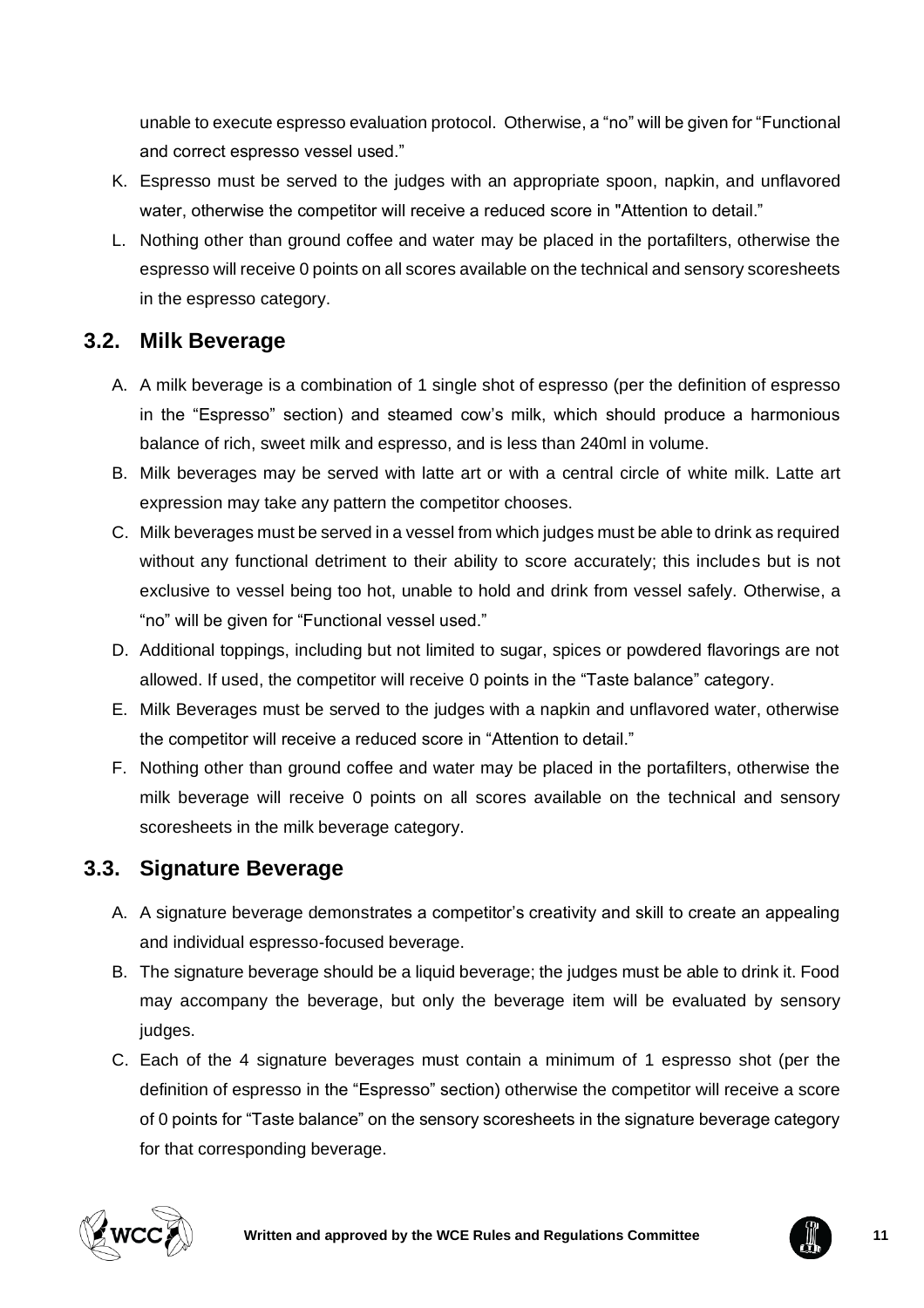- D. Espresso used in the signature beverage must be prepared during the competitor's performance time, otherwise the signature beverage will receive a score of 0 for "Taste balance" on the sensory scoresheets in the signature beverage category.
- E. A predominant taste of espresso must be present, otherwise the "Taste balance" score will reflect the resulting sensory experience.
- F. The signature beverage may be served at any consumable temperature.
- G. Any ingredients may be used in the signature beverage preparation except alcohol, alcohol extracts or by-products, or controlled or illegal substances. If these substances are found in the beverage, competitors will receive 0 points in all categories available on the sensory scoresheets in the signature beverage category.
- H. All ingredients must be disclosed upon request. Competitors must bring the original packaging of all ingredients used in their signature beverage for inspection by judges to verify ingredients. If the competitor does not provide original packaging when asked, the signature beverage will receive 0 points in all categories available on the sensory scoresheets in the signature beverage category.
- I. Signature beverage ingredients should be prepared and assembled on-site during the competition time. The preparation of a signature beverage is captured in the "Well explained, introduced, and prepared" category on the sensory scoresheet. Preparation in advance of the competition time is necessary for certain ingredients (e.g., a 24-hour infusion) and is accepted.
- J. Nothing other than ground coffee and water may be placed in the portafilters, otherwise the signature beverage will receive 0 points in all categories available on the technical and sensory scoresheets in the signature beverage category.

# <span id="page-11-0"></span>**4. Competition Procedure**

# <span id="page-11-1"></span>**4.1. Summary**

- A. The competition space will consist of a stage with at least 3 competition stations, numbered sequentially (e.g., 1, 2, 3, etc.).
- B. Each competitor will be assigned a start time and station number.
- C. Each competitor will be given 44 minutes at their assigned station, made up of the following segments:
	- i. 7 min Table Set Time
	- ii. 15 minutes Preparation Time
	- iii. 15 minutes Competition/Performance Time
	- iv. 7 minutes Clean-Up Time.
- D. The competitor will be in the competition square for Table Set Time, Preparation Time, Performance Time, and Clean-Up Time.



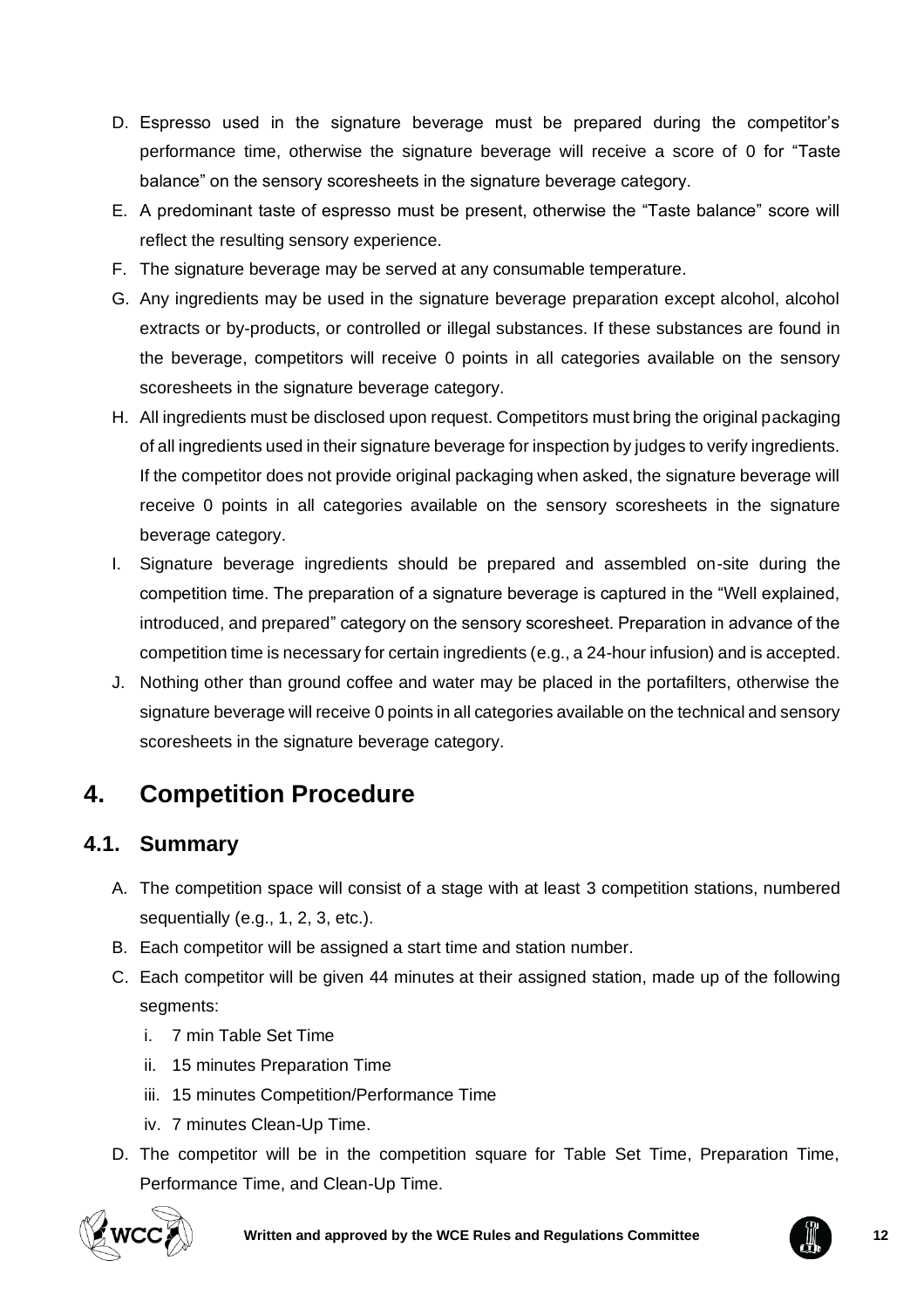- E. A full schedule of competition flow will be made available for competitors 2 weeks prior to the event.
- F. The competition will consist of 3 competition rounds: Round One (all competitors), Semi-Final (16 competitors) and Final round (6 competitors).
- G. The WBC may, at its discretion, schedule more than 1 competition round in a single day (e.g., Semi-Final and Final may be held on the same day). The WBC may, at its discretion, schedule overlapping performances in Round One.
- H. At the end of Round One, the competitors with the 15 highest scores will advance to the Semi-Final round. The highest scoring member of the winning team who is not already advancing to the Semi-Final round will advance as the Wild Card competitor in the Semi-Final round. At the end of the Semi-Final round, the competitors with the 6 highest scores will advance to the Final. The competitor's scores from each round will not carry over to the next round. Competitors will not receive their scoresheets for review or receive their scores until they have finished advancing in the competition.
- I. At the conclusion of Round One, there will be a ceremony where the winner of the team competition will be announced as well as the 16 semi-finalists. After Final there will be an awards ceremony where finalists will be awarded sixth through first place.

### <span id="page-12-0"></span>**4.2. Overview of the Competition Area**

### **4.2.1. Station Placement**

- A. Competitors will be able to choose from 4 station layouts using WBC-supplied furniture. 2 judges will be at each table. Judges must remain seated or standing at the table, they cannot be moved around the space. The machine table will be set at a fixed height and location in all layouts. The additional provided tables will be adjusted to any of the 4 layout configurations detailed below, as requested by the competitor. Competitors will also choose if the judges will sit or stand. The competitor will be required to fill out a form ahead of the competition, indicating their chosen station layout and judge placement. Judges may be served at any table other than the machine table. Any asymmetrical layout can be mirrored in orientation, if requested. Competitors may use a different layout for each round of competition.
- B. WCE will supply a full list with measurements of the furniture available for competitor use as soon as possible. The furniture will include a 2.5L x 0.9W x 0.9H (m) espresso machine table, and 2 presentation tables approximately 2.4L x 0.75W x 1.0H (m) for preparation and/or service.
- C. The competitor will be able to create their own layout within a 7mx7m no-media square. The competitors must be present during the Table Set time. Once their station has been set to the requested general configuration, as depicted in the rules, competitors may request additional adjustments to the table set during the Table Set Time.



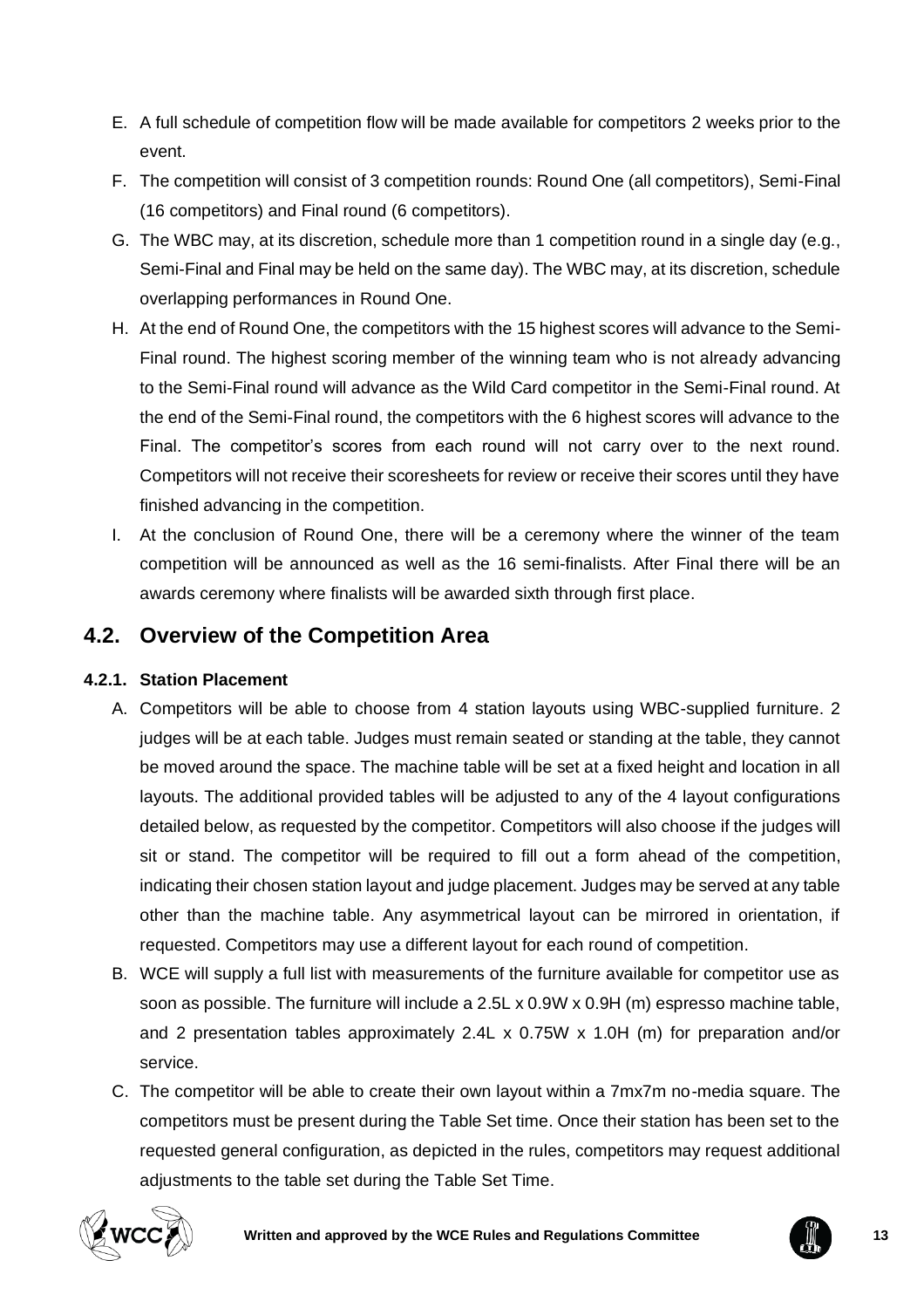D. All presentation tables must be at least 0.3m (12 inches) from the edge of the square and the espresso machine table may not be moved.

Station Layout Options:



Note: Grinders may go on either side of the espresso machine.



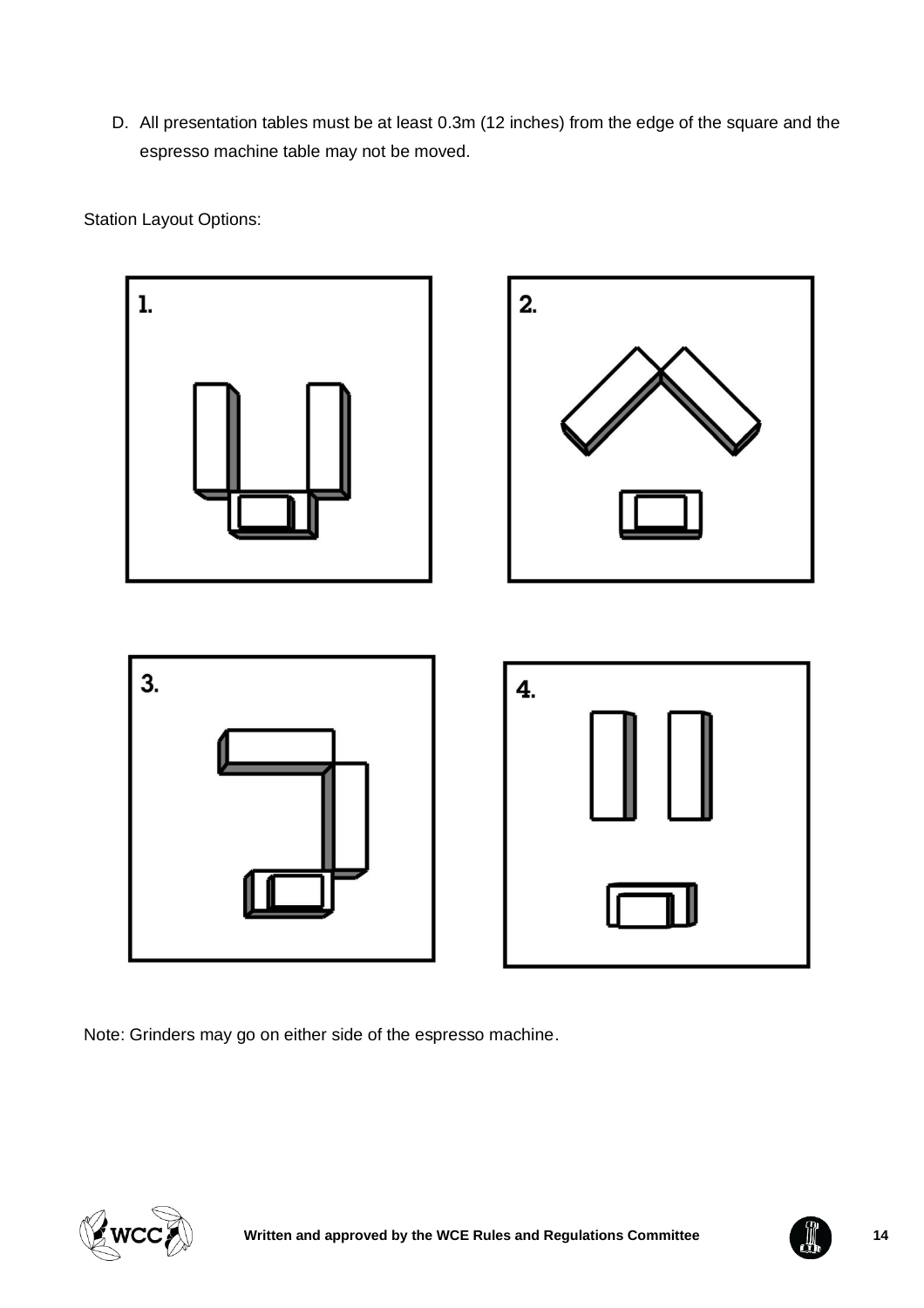# <span id="page-14-0"></span>**5. Machinery, Accessories & Raw Materials**

# <span id="page-14-1"></span>**5.1. Espresso Machine**

Competitors may only use the espresso machine supplied for the WBC by the official WBC espresso machine sponsor. No other espresso machines may be used on stage.

The WBC-provided espresso machine has a fixed technical configuration for the pump pressure (between 8.5 and 9.5 bars) and cannot be altered by the competitors. The machine's brewing temperature can be set at any temperature between 90.5-96 degrees Celsius (195-205 degrees Fahrenheit). A competitor's temperature request must be given during the Competitor's Orientation Meeting and will be set and verified by a technician from the sponsored espresso machine sponsor. An updated temperature setting request may be made by the competitor to the WCE stage management staff after concluding their practice time. If no temperature is requested, the machine will be set at a midpoint between 90.5-96 degrees Celsius (195-205 degrees Fahrenheit).

# <span id="page-14-2"></span>**5.2. No Liquids or Ingredients on Machine**

No liquids or ingredients of any kind may be placed or poured on top of the espresso machine (e.g., no water in cups, no pouring or mixing liquids or ingredients, no warming ingredients). If a competitor places or pours liquid or ingredients on top of the machine, they will receive 0 points for the Station Management category.

# <span id="page-14-3"></span>**5.3. Disqualification**

Competitors may not change, adjust, or replace any element, setting, or component of the espresso machine or provided sponsor grinder(s) except for requesting the change of temperature setting as allowed by the rules. Any changes or adjustments made may be grounds for disqualification (e.g., portafilters, filter baskets, pressure, steam wand tips, burrs, etc.). Any damage to the competition equipment due to misuse or abuse is grounds for disqualification.

# <span id="page-14-4"></span>**5.4. Grinder**

WBC Competitors must use the WBC Grinder Sponsor, Victoria Arduino, to prepare the espresso for each course in their competition routine. The WCE-certified grinder is the Mythos MY75. Provided grinders are only to be used on-site. The grinders have a fixed technical configuration including the hopper and cannot be opened or subjected to any functional modifications by the competitors. Competitors may adjust the grind particle size and dose from the external controls. The provided grinders will be calibrated to the same specifications for each competitor. The use of a competitor's own grinder is allowed, as long as the grinder model is identical to the acceptable Victoria Arduino model. Not following these rules is grounds for disqualification.



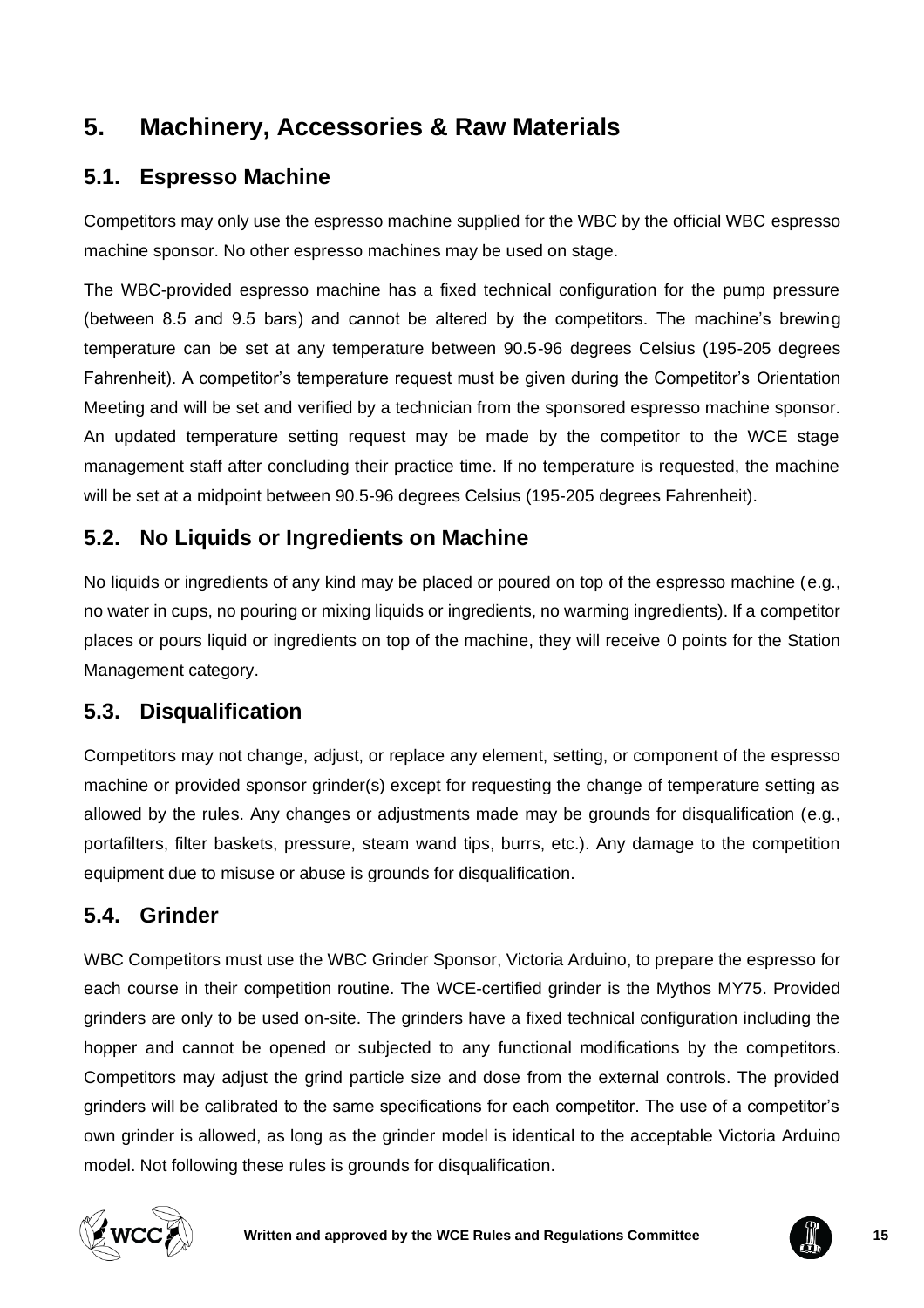Competitors may not use more than 2 grinders total for espresso preparation during their performance, otherwise the competitor will receive 0 points in Station Management.

# <span id="page-15-0"></span>**5.5. Additional Electrical Equipment**

In addition to the grinder(s) competitors may use up to 2 additional pieces of electrical equipment during their performance. Competitors must notify the WBC event organizer prior to arriving at the WBC of any electrical equipment they are bringing (e.g., hot plate, hand mixer, etc.), otherwise the competitor is at risk of their equipment not being allowed in their performance. Competitors are responsible for ensuring their electrical equipment can operate in the country where the WBC is held and for any adapters or converters necessary for operation of the equipment. WBC will not provide electrical adapters, converters, or extension cords.

# <span id="page-15-1"></span>**5.6. Provided Equipment & Supplies**

Each competitor station will be equipped with the following: Espresso Machine, Grinders, Blender, 1 Knock Box, Whole Milk, Trash Can, 1 Waiter's Cart (for use during preparation and clean-up time), and Tables as outlined in the "Overview of the Competition Area" section.

# <span id="page-15-2"></span>**5.7. Recommended Equipment & Supplies**

Competitors are required to bring all additional necessary supplies for their presentation; otherwise, the competitor is at risk of not having enough equipment to complete their presentation. Competitors should make allowances for breakage during travel and/or during the competition. Competitors are responsible for and in charge of their own equipment and accessories while at the competition. WCE, volunteers, and event staff are not responsible for the safety of items left in the competitors' preparation room or competition area.

The list of supplies the competitor may bring includes the following:

- Coffee (for practice and the competition)
- Additional electrical equipment (maximum two items)
- Tamper
- Shot glasses
- Steaming pitchers
- Milk (option to use WBC-provided milk)
- Cups and saucers as needed
- Spoons
- Any specific utensils required
- All equipment/accessories required for the Signature Beverage
- **Napkins**



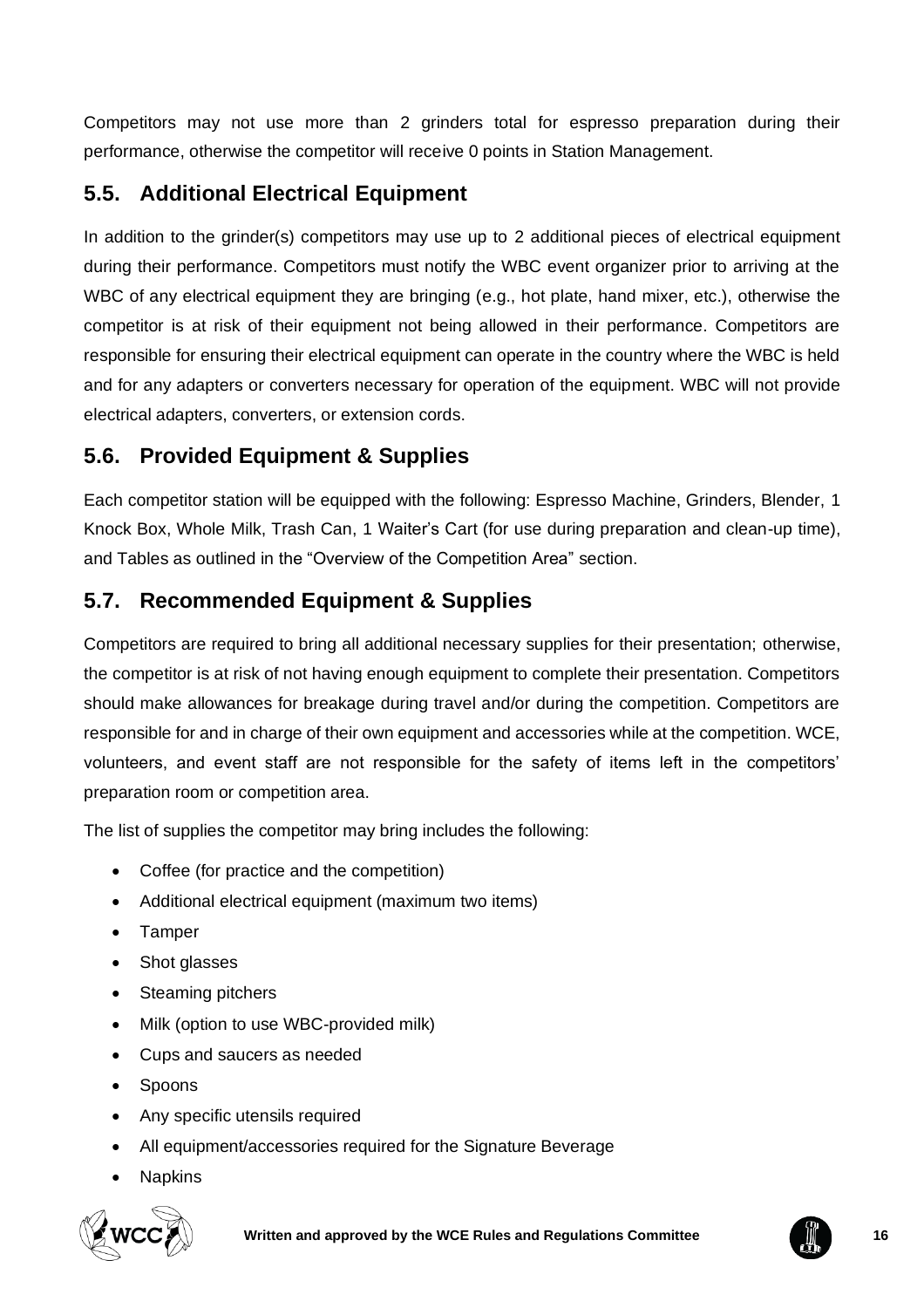- Water glasses (for 4 sensory judges)
- Water (for 4 sensory judges)
- Bar towels/clean cloths (for practice and the competition)
- Cleaning supplies (counter brush, grinder brush, etc.)
- Tray(s) (for serving drinks to the judges)
- All accessories for judges' presentation table
- Waiter's cart (option to use WBC-provided cart)

# <span id="page-16-0"></span>**6. Competitor Instructions Prior to Preparation Time**

# <span id="page-16-1"></span>**6.1. Competitors' Orientation Meeting**

Prior to the start of the WBC Event, a Competitor Orientation Meeting will take place, either online or in person. This meeting is mandatory for all competitors. During this meeting, the WBC stage manager and presiding head judges will make announcements, explain the competition flow, review the competition schedule, share images of the stage and backstage areas. This will be an opportunity for competitors to ask questions and/or voice concerns to the WBC Stage Manager and/or presiding head judges. After the meeting, the competitor will receive a form indicating their chosen station layout, judge placement, equipment placement, and their temperature request. This form must be returned to WCE. If a competitor has not made advance plans with the WCE event organizer and does not attend the online orientation meeting, they are subject to disqualification by the presiding head judges.

### <span id="page-16-2"></span>**6.2. Preparation Practice Room**

There will be a staging area designated as the competitors' preparation/practice room. The table layout cannot be altered in the preparation/practice room. This area will be reserved for the competitors, coaches, volunteers, and any WBC officials. Judges, press/media, competitor's family members and supporters may not be present in this area without consent from the WCE event organizers. WCE preparation/practice room access will be restricted to the competitor, 1 coach, and 1 helper/interpreter, unless otherwise communicated by the stage manager. Competitors will be able to store their equipment, accessories, ingredients, etc. in this room at their own risk. Refrigerators and freezers will be provided for any ingredients that need to stay cold or frozen. This room will also include a dishwashing station for competitors to use to wash glass and barware. Competitors are responsible for keeping track of and cleaning their own dishes and glassware. Runners and event staff are not responsible for breakage or loss of dishes or competitor items.



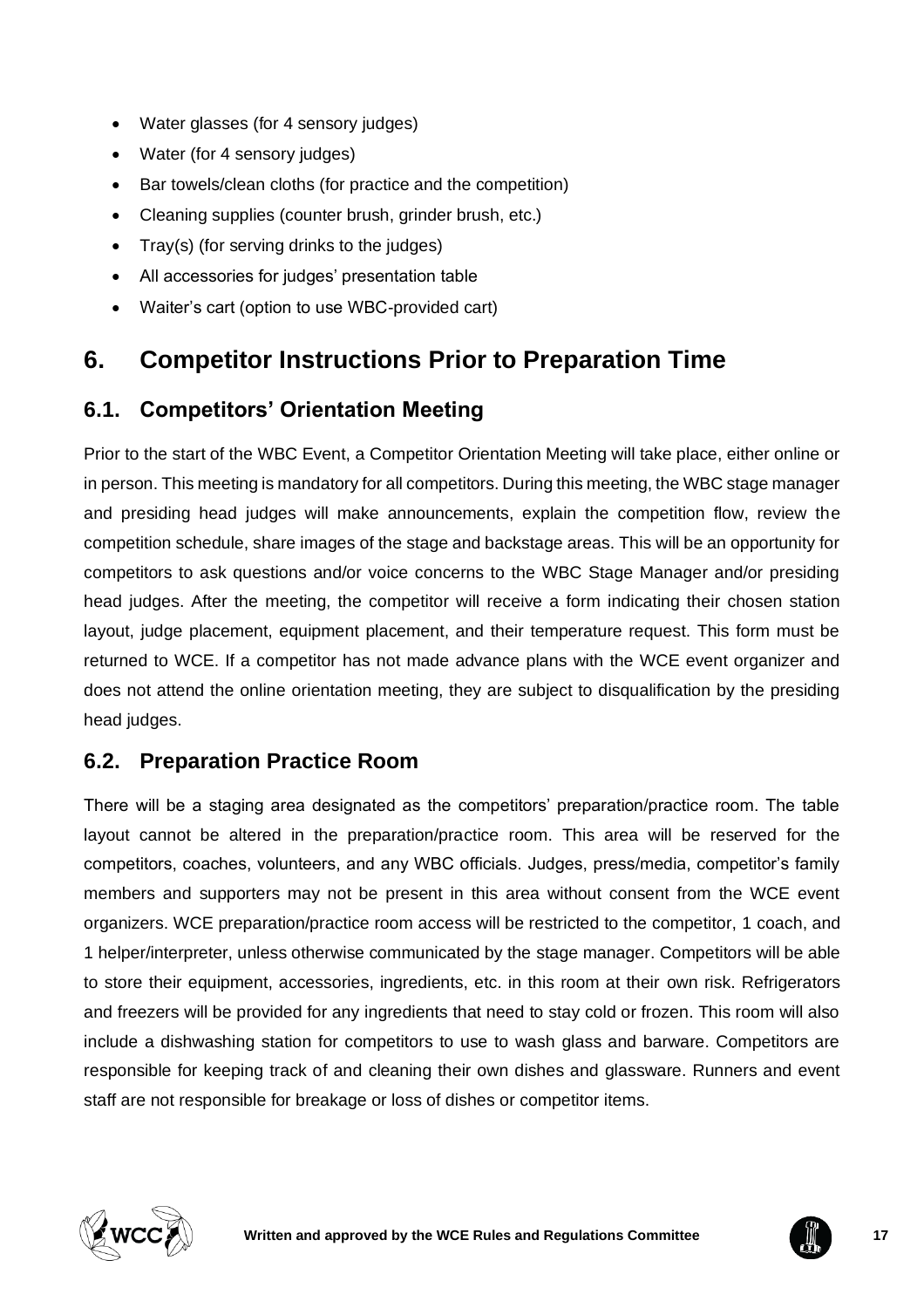# <span id="page-17-0"></span>**6.3. Practice Time**

The preparation/practice room will have at least 3 three-group espresso machines and grinders identical to the competition equipment on stage. Each competitor may have 1 hour of scheduled practice time. Practice times will be scheduled based on competition time (i.e., the first scheduled competitors will have the earliest scheduled practice times). Competitors will be emailed a practice schedule prior to the WBC Event. The WBC does not guarantee access to practice space outside of assigned practice time. If unforeseen events prevent the competitor from attending their scheduled practice time it is the competitor's responsibility to contact the event manager or stage manager as soon as possible.

### <span id="page-17-1"></span>**6.4. Competition Music**

Competitors may bring their own music on a CD, MP3 player, USB drive, or smart phone for the Semi-Final and Final rounds of competition. If a smart phone is used, it must have 3.5mm aux output (no adapters), be unlocked (no screen passcode), and be in both Airplane & Do Not Disturb mode. Music may not contain profanity, otherwise the competitor's score on "Presentation: professionalism" may be penalized on all sensory scoresheets. Competitors must mark their music clearly with their name. It is the competitor's responsibility to give the WBC Stage Manager or Audio-Visual staff their music prior to the start of the competition. It is also the competitor's responsibility to retrieve the music from the WBC Stage Manager or Audio-Visual staff after the competition. Media that are not retrieved will be discarded after the competition.

# <span id="page-17-2"></span>**6.5. Be on Time**

Competitors should be in the preparation/practice room a minimum of 60 minutes prior to their scheduled 7 minutes of Table Set Time. Any competitor who is not standing-by and ready to begin immediately at the start of their 7 minutes of Table Set Time may be disqualified.

# <span id="page-17-3"></span>**6.6. Table Setup**

A head runner will be responsible for ensuring each competitor's station is set as the competitor has requested prior to their preparation time (i.e., placement of the grinder(s), electrical equipment, and table layout). The competitor must be present for their Table Set Time. After the head runner has set up the station, the competitor is responsible to re-adjust it, if needed, within the Preparation Time. For details on the 7-minute Table Set Time, see the "Summary" section.

### **6.6.1. Grinder and Additional Electrical Equipment**

If a competitor has brought additional electrical equipment or if a competitor plans to use the provided grinders, the competitor needs to inform the WBC Stage Manager prior to the start of competition. The head runner will contact the competitor approximately 60 minutes prior to the start of their Table



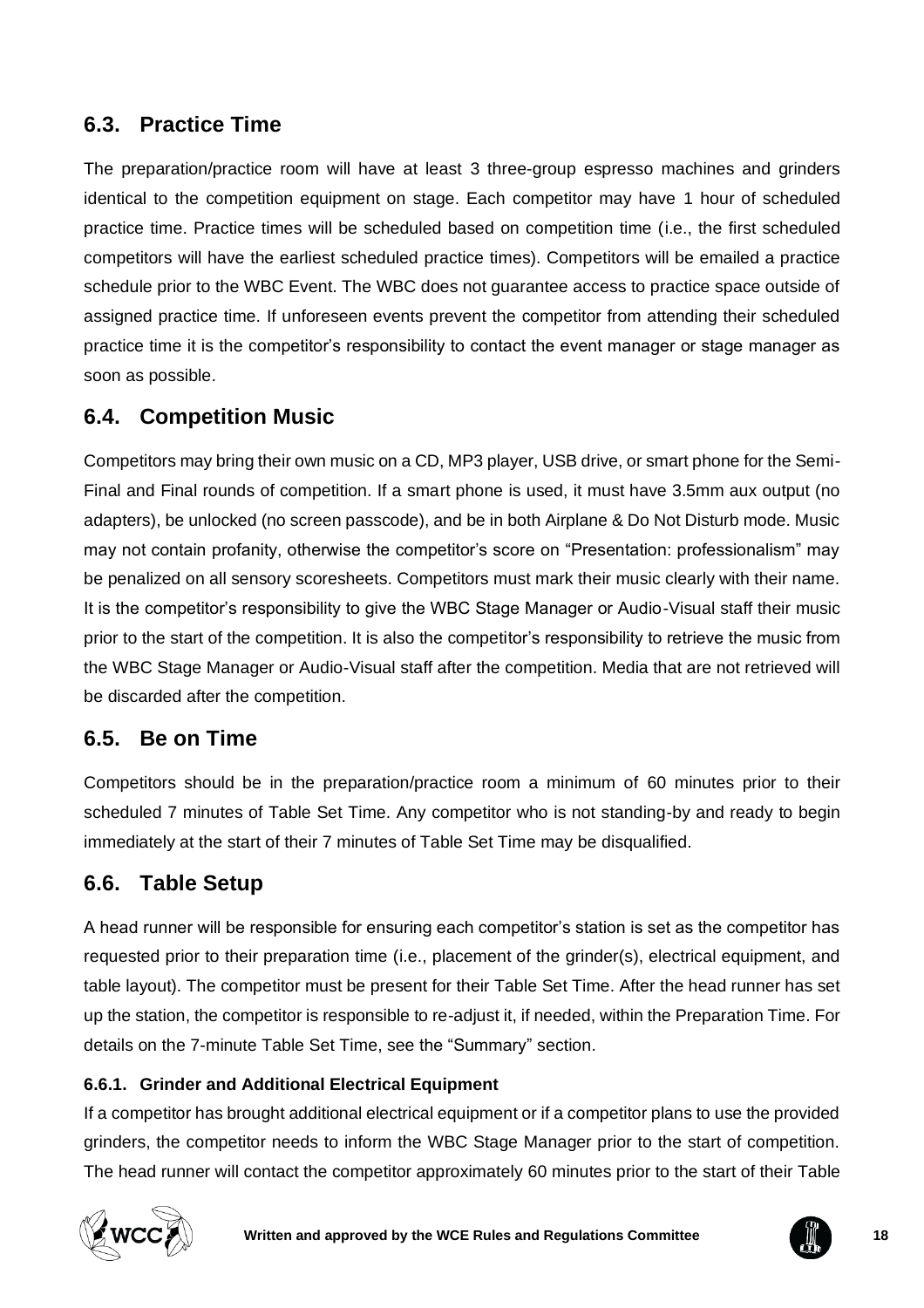Set Time. If the competitor would like to help the head runner take their additional electrical equipment to the station, this will be allowed; however, once the item(s) is in place and plugged in, the competitor will not be allowed to touch the item(s) and must leave the stage immediately. Please note: no coffee beans may be placed in the hopper whether attached to the grinder or being brought out separately, until the competitor's preparation time has begun.

# <span id="page-18-0"></span>**6.7. Supporters/Assistants Not Allowed on Stage**

Only the competitor, their designated interpreter, and WCE-authorized personnel are allowed onstage during the allotted Table Set, Preparation, Performance and Clean-up times. Failure to comply may result in disqualification.

### <span id="page-18-1"></span>**6.8. Interpreter**

Competitors may bring their own interpreter at their sole expense. When speaking to the competitor the interpreter is only allowed to translate what the emcee, head judge, stage manager, or head runner has said. When a competitor speaks, the interpreter is only allowed to translate exactly what the competitor has said. No additional competition time will be allotted with the use of an interpreter. The competitor is judged based on the translation of the competitor, not based on the competitor's spoken words. It is the competitor and coach's responsibility to read the interpreters best practice document that is provided by WBC event organizer or available from worldbaristachampionship.org.

# <span id="page-18-2"></span>**6.9. Wheel Supplies on Stage**

A waiter's cart will be provided for the competitors to transport their items to and from the competition area. Prior to the competitor's preparation time, they will load the cart with the supplies and glassware needed for competition. Each competitor will be assigned a station runner who will assist the competitor as they wheel the waiter's cart from the preparation area to their assigned station. Only the assigned station runner will be allowed to assist the competitor on stage with the cart. Once onstage, the assigned station runner will ask the competitor if the station is set to their specifications; if the competitor says "yes" the station runner will leave the stage; if the competitor says "no" the competitor will say what additional changes need to be made. The station runner and the competitor are allowed to make these adjustments together per the competitor's request. Once the station set up meets the competitor's approval the station runner will introduce the competitor to the preparation timer and leave the stage.



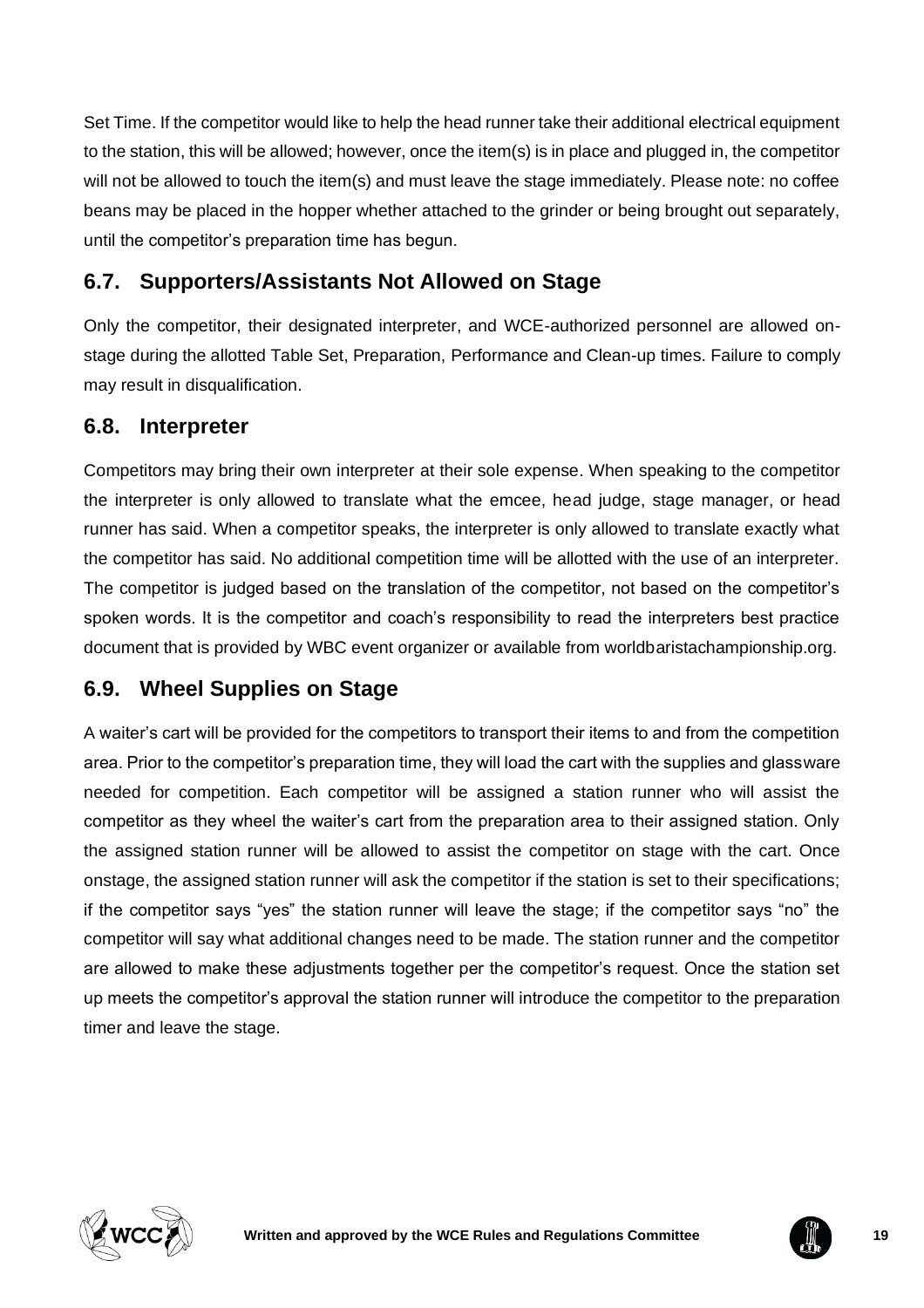# <span id="page-19-0"></span>**7. Preparation Time**

# <span id="page-19-1"></span>**7.1. Begin Preparation Time**

Each competitor will have 15 minutes of preparation time. Competition and preparation timekeepers are optional at the discretion of the Stage Manager provided that 1 independent method of timekeeping is available. Throughout the Rules and Regulations, the instructions for the competition and preparation timekeepers only apply if they are being utilized by the Stage Manager.

Once the competitor has arrived at their assigned station and agreed that the station is set to their specifications, the official preparation timekeeper will ask the competitor if they are ready to begin. The competitor must press the start button on the remote control attached to the clock to begin their 15 minutes of preparation time before touching anything at their station. The designated timekeeper will begin a stopwatch the moment the competitor raises their hand and calls "time". If competitor's preparation time is ready to begin and the competitor is not ready, their time may be started at the discretion of Stage Manager. Competitors are responsible for ensuring that they are ready prior to the start of their preparation time.

# <span id="page-19-2"></span>**7.2. Cart**

Competitors are responsible for the loading and unloading of supplies on the provided waiter's cart. The preparation timekeeper will remove the cart off stage at the end of the competitor's preparation time. The waiter's cart is not allowed on stage during the performance. Please note that if items are left on the cart after the competitor's preparation time has concluded, the competitor may not retrieve those items until their performance is underway (See "Forgotten Accessories" section).

# <span id="page-19-3"></span>**7.3. Judges' Presentation Table**

The judges' presentation table can be set during the competitor's preparation time, including the serving of water. If a competitor does not wish to pre-set the judges' presentation table during their preparation, they can set the table at the start of their competition/performance time.

# <span id="page-19-4"></span>**7.4. Practice Shots**

Competitors are allowed and encouraged to pull practice shots during their preparation time. "Pucks" (also known as "cakes") may remain in the portafilters at the start of the competitor's competition time.

# <span id="page-19-5"></span>**7.5. Pre-Heated Cups**

Cups can be preheated during the competitor's preparation time. However, no water may be present in cups at the start of the competitor's competition time. Liquids or ingredients must not be placed on top of the machine otherwise 0 points will be awarded in "Station management."



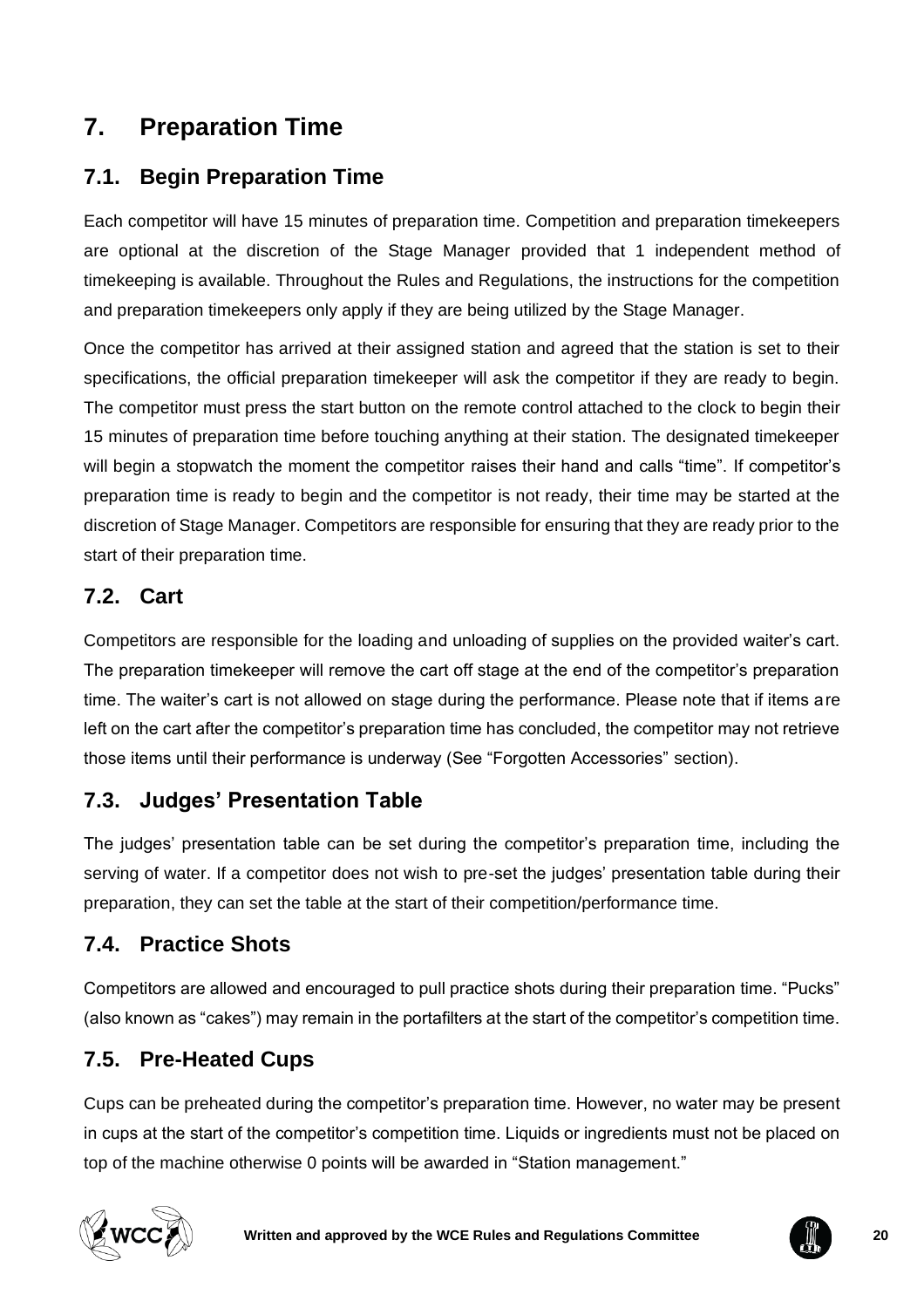### **7.5.1. End of Preparation Time**

Competitors may not exceed their allotted 15 minutes of preparation time. The timekeeper will give the competitor a 10-minute, 5-minute, 3-minute, 1-minute, and 30-second warning during their 15 minutes of preparation time. At 15 minutes, the official preparation timekeeper will indicate that time has expired and ask the competitor to step away from the station. Any competitor who fails to cease preparation within 15 minutes will be subject to penalties as shown in the "Time Penalties" section below.

# <span id="page-20-0"></span>**8. Competition Time**

# <span id="page-20-1"></span>**8.1. Microphone and Master of Ceremonies**

Competitors are required to wear a wireless microphone during their performances; however, the microphone will only be on during the performance time. In the Semi-Final and Final rounds, the Master of Ceremonies (emcee) will introduce the competitor to the audience.

# <span id="page-20-2"></span>**8.2. Begin Competition Time**

- A. The Master of Ceremonies will ask the competitor if they are ready to begin. Before introducing themselves to the judges, the competitor must start the official clock by pressing the button located on the remote control or by using a method instructed by the Stage Manager. The designated timekeeper will begin a stopwatch the moment the competitor starts the official clock timer, to begin their 15 minutes of competition/performance time.
- B. Tracking time elapsed during the 15-minute competition/performance time is the responsibility of the competitor, though they may ask for a time check at any point. The competition timekeeper will give the competitor a 10- minute, 5-minute, 3-minute, 1-minute, and 30-second warning during their 15 minutes of competition time. The timekeeper is required to vocalize these warnings in real-time and may interrupt a competitor while they are speaking.
- C. If the clock malfunctions for any reason, competitors may not stop their performance. In the case that the clock has malfunctioned, the timekeeper's time is the official time for the competition. The competitor will receive the same warnings noted above.

# <span id="page-20-3"></span>**8.3. Competitor Introduction**

At the start of the competitor's performance, they will introduce themselves to the 4 sensory judges and the head judge. The 4 sensory judges and head judge will be behind the judges' presentation table. The technical judge will stand towards 1 side of the station or behind the station and will take reasonable care to not interfere with the competitor. Shadow judges may be present on stage. Shadow judges will not inhibit the competitor or stand in the judges' way; they should be positioned behind sensory judges or at the end of the Judges table. Shadow judges will not score a presentation.



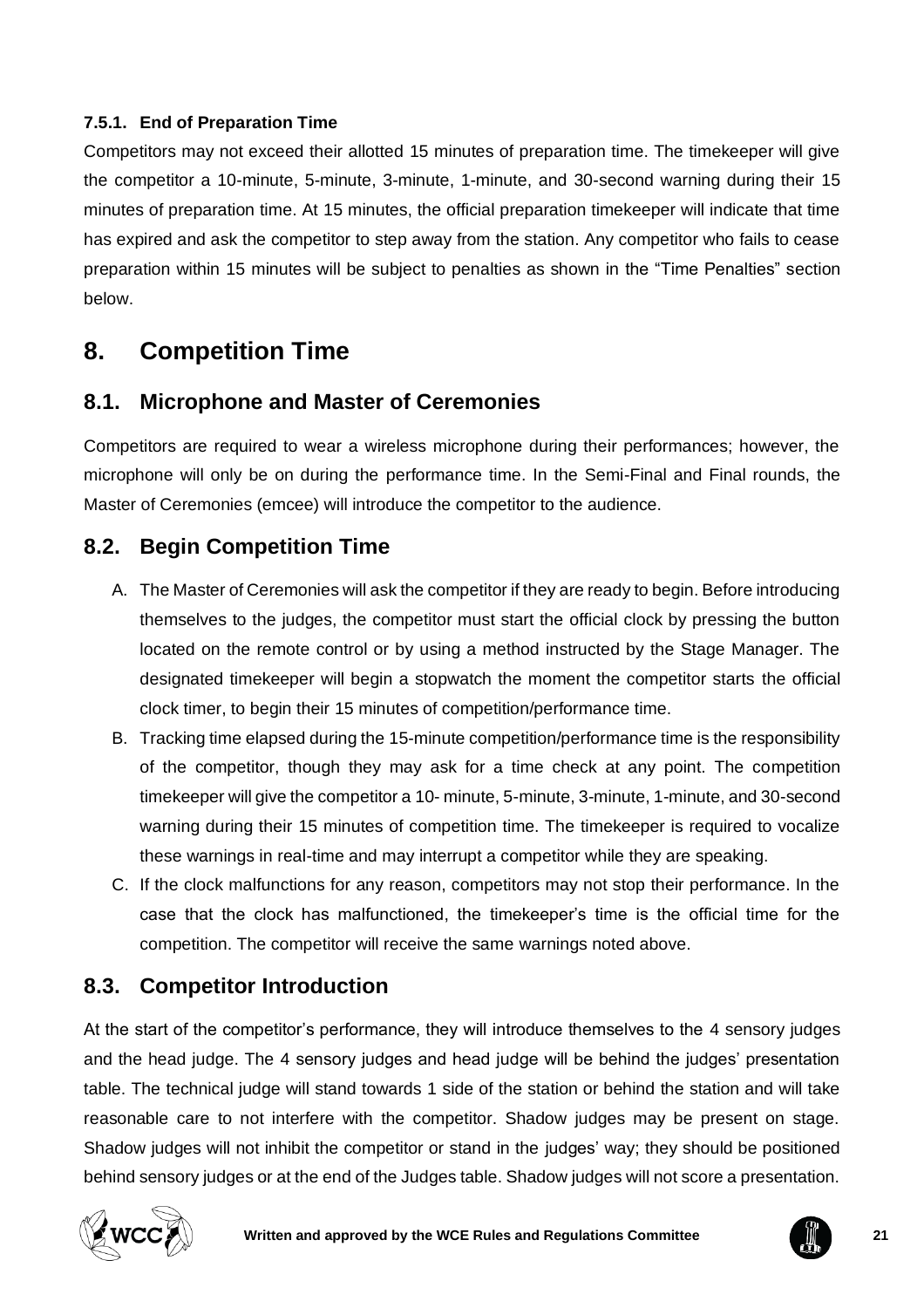They are present simply to take notes on a competitor's performance, which may be used for review by the judges in deliberation. Shadow judges are not mandatory.

# <span id="page-21-0"></span>**8.4. Serve Required Beverages**

- A. All drinks must be served at the judges' presentation table(s). Drinks not served at the judges' presentation table(s) will receive a score of 0 in Taste Balance and Accuracy of Flavor Descriptors (where applicable).
- B. Competitors are required to serve and/or provide unflavored water to the 4 sensory judges for each beverage course. Competitors can serve unflavored water to the judges at the start of the performance time or when the first set of drinks are served. Water glasses should be filled as needed throughout the presentation.

# <span id="page-21-1"></span>**8.5. Runners Clear the Served Drinks**

After each set of drinks has been served to and evaluated by the judges, a runner will clear the drinks from the judges' presentation table at the direction of the head judge. Runners will remove cups, saucers and spoons used in the previous beverage course. If a competitor has special instructions for the runner, they will need to explain these instructions to the runner, head judge, and the WBC stage manager before the start of their competition time, otherwise the standard of cups, saucers and spoons will be removed. If instructions were not given to the head judge and the WBC stage manager and if the wares the competitor wants onstage were removed by the runner, retrieval of the wares is allowed in accordance with 9.2 Forgotten Accessories. The runner will make every reasonable effort to avoid impeding the competitor, but it is the competitor's responsibility to navigate their station successfully.

# <span id="page-21-2"></span>**8.6. Station Perimeters**

Competitors may only utilize the work area provided by the WBC: the machine table and presentation tables. The introduction of any other furniture and/or equipment that is placed directly on or over the competition area floor (e.g., a stand, table, dumbwaiter, bench, etc.) will result in automatic disqualification. Competitors may not utilize any space under any competition tables for storage, otherwise the competitor will receive 0 points in the "Station management/Clean working area at end" section. The only allowed exceptions to the rule are a free-standing knockbox; and steps or platforms as necessary for baristas to fully access the espresso machine & presentation tables.

# <span id="page-21-3"></span>**8.7. End Competition Time**

A. Competition time will be stopped when a competitor raises their hand and says "time". It is the competitor's responsibility to call "time" clearly to allow the time to be recorded accurately.



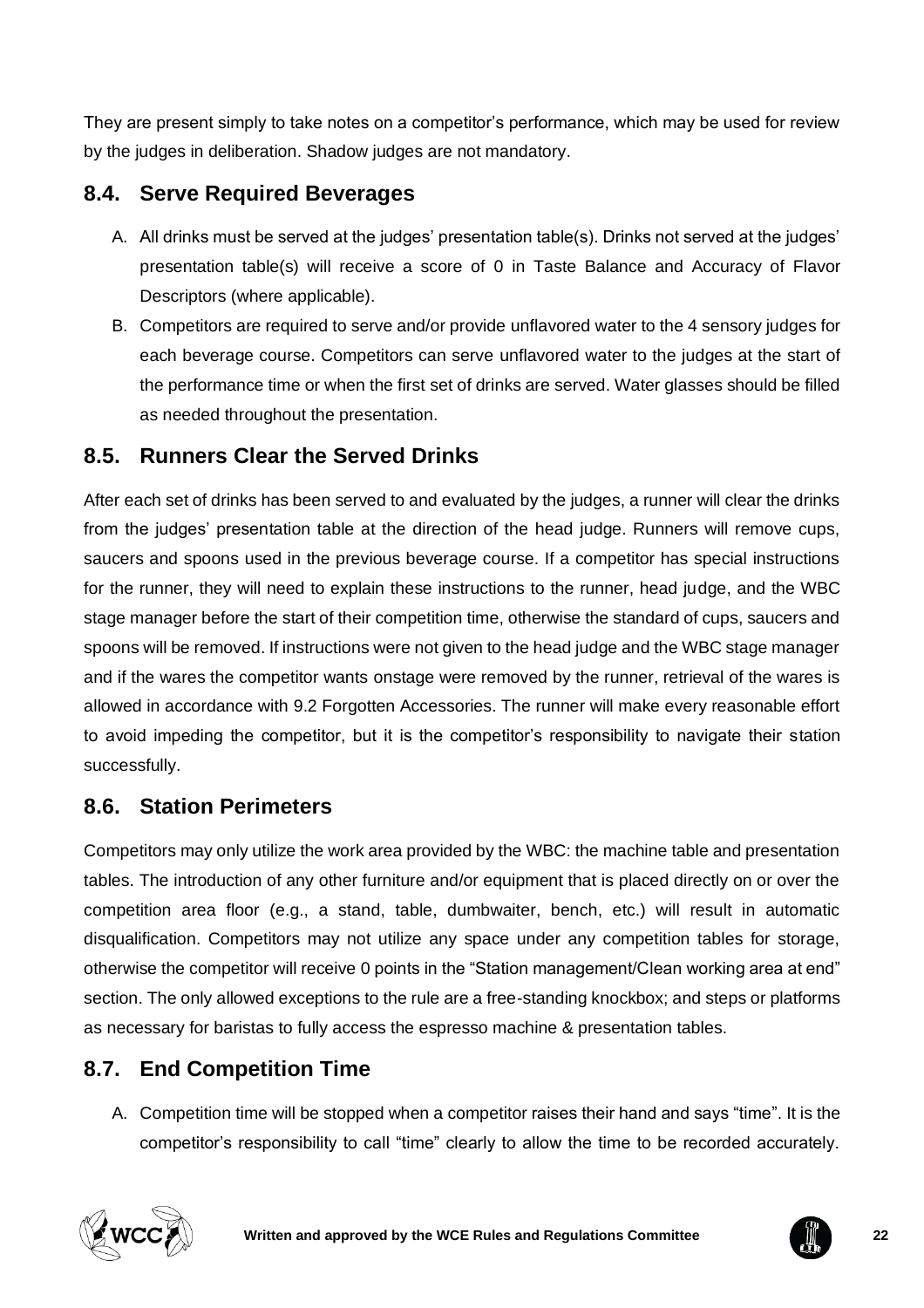Only the time recorded by the head judge or official timekeeper will be used for scoring purposes.

- B. The competitor may choose to end their performance at any time. For example, competitors can stop the clock once their final drink is placed on the presentation table to be served to the judges or may choose to go back to their station to clean before stopping the clock.
- C. Competitors are allowed up to 15 minutes for completion of their performance without penalty. There is no penalty or additional incentive to complete a performance in less than 15 minutes.

# <span id="page-22-0"></span>**8.8. Communication After the Competition Time**

Competitors may not talk to the judges once their performance has ended. Any communication provided to judges after the completion of a presentation will not be considered for scoring evaluation. Competitors may continue to talk to the Master of Ceremonies after the competition time has ended; however, the judges will not consider conversation or information given after the competition time.

# <span id="page-22-1"></span>**8.9. Time Penalties**

- A. If the competitor has not finished their preparation or presentation during the allotted 15 minute period, they are allowed to proceed until the preparation or presentation is completed.
- B. A point shall be deducted for every second over 15 minutes from the competitor's total score up to a maximum penalty of 60 points (1 minute).
- C. Any competitor whose preparation or performance period exceeds 16 minutes will be disqualified.

# <span id="page-22-2"></span>**8.10. Coaching**

Instructions or 'coaching' may not be provided to a competitor during the time of their competition under penalty of disqualification. The WBC encourages audience participation and enthusiastic fan support that does not interfere with competition. Coaches, supporters, friends, or family members are not allowed on stage while the competition is in progress, otherwise the competitor is subject to disqualification by the presiding head judge.

# <span id="page-22-3"></span>**9. Technical Issues**

- A. A competitor may raise their hand and declare a "technical time out" in the event that they believe there is a technical problem with any of the following WBC-provided equipment:
	- i. The espresso machine (including power, steam pressure, control system malfunction, lack of water or drain malfunction)
	- ii. The grinder
	- iii. Any additional electrical equipment (excluding the competition clock)
	- iv. The audio-visual equipment (such as the competitor's music or microphone)



**Written and approved by the WCE Rules and Regulations Committee 23**

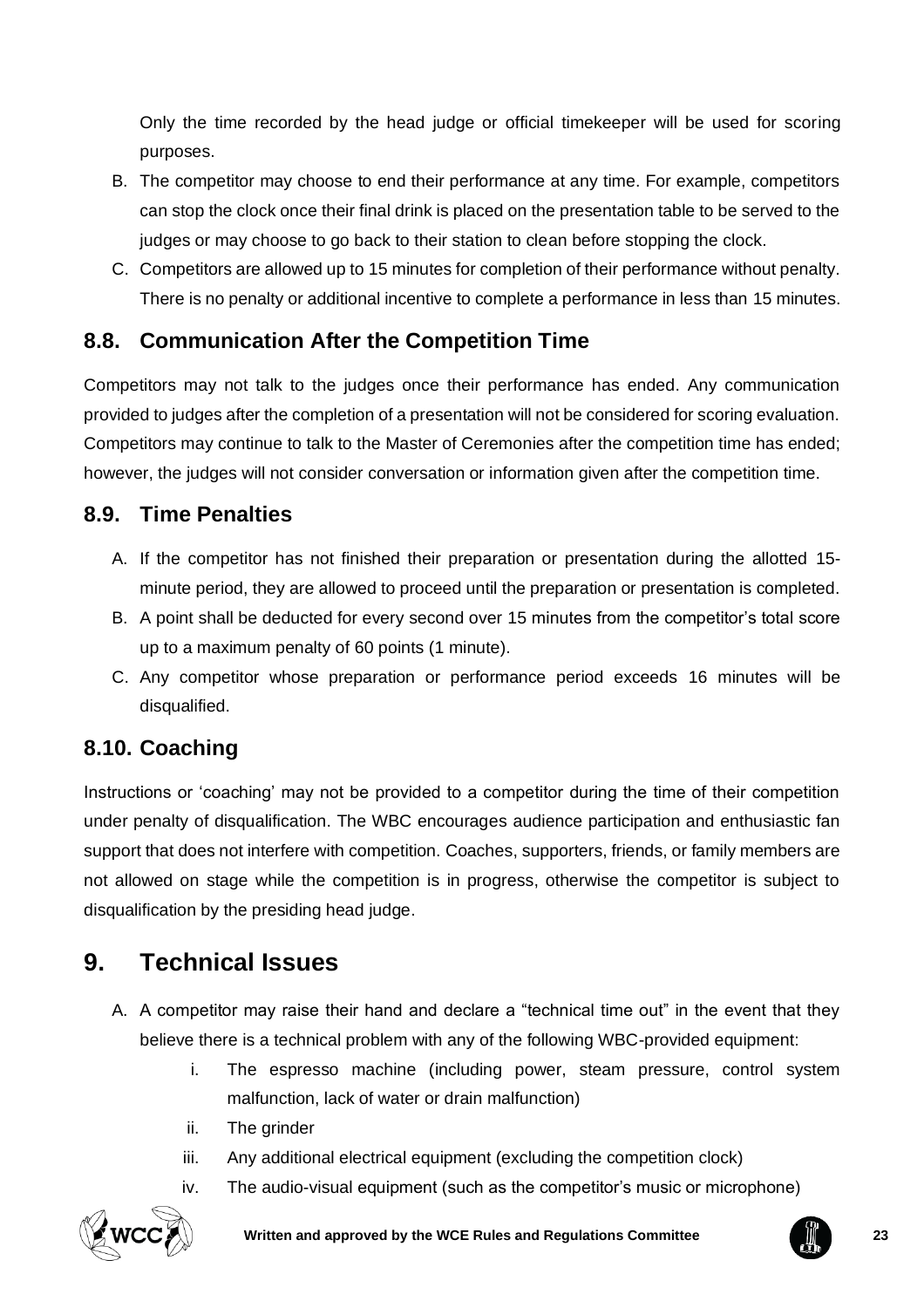- B. Preparation or competition time will be paused by the stage manager (during preparation time) or by the head judge (during competition time). The official timekeeper will make note of time when "technical time out" is called. It is the competitor's responsibility to ensure the timekeeper is aware of the "technical time out" being called.
- C. If the stage manager/head judge agrees there is a technical problem that can be easily resolved, they will decide the appropriate amount of time for the competitor to be credited. Once the technician has fixed the problem, the competitor's time will resume.
- D. If the technical problem cannot be solved in a timely manner, the stage manager/head judge will make the decision whether or not the competitor should wait to continue their performance or stop the performance and start again at a reallocated time.
- E. If a competitor must stop their competition time, the competitor along with the head judge and stage manager will reschedule the competitor to compete in full again later.
- F. If it is determined that the technical issue is due to competitor error or the competitor's personal equipment, the head judge may determine that no additional time will be given to the competitor, and the preparation or competition time will resume without time being credited.
- G. No time credit will be issued for technical issues caused by improper use; therefore, it is the responsibility of all competitors to understand and follow the correct use of all competition equipment.
- H. A technical time out for inconsistency or variation between group heads requiring adjustment may only be declared during preparation time.

# <span id="page-23-0"></span>**9.1. Obstructions**

- A. If any individual, such as volunteers, judges, audience members, or photographers are of an obvious hindrance to a competitor, then the competitor will be given additional time at the discretion of the head judge.
- B. If the judges' presentation table has not been cleared within a reasonable amount of time after each set of drinks has been served, then the competitor will be credited time for the delay this error has caused at the discretion of the head judge.

# <span id="page-23-1"></span>**9.2. Forgotten Accessories**

- A. If a competitor has forgotten any of their equipment and/or accessories during their preparation time, the competitor may exit the stage to retrieve the missing items; however, their preparation time will not be paused.
- B. If a competitor has forgotten any of their equipment and/or accessories during their competition time, they must inform the head judge that they have forgotten an item(s) offstage and then retrieve the missing item(s) themselves. The competition time will not be paused.



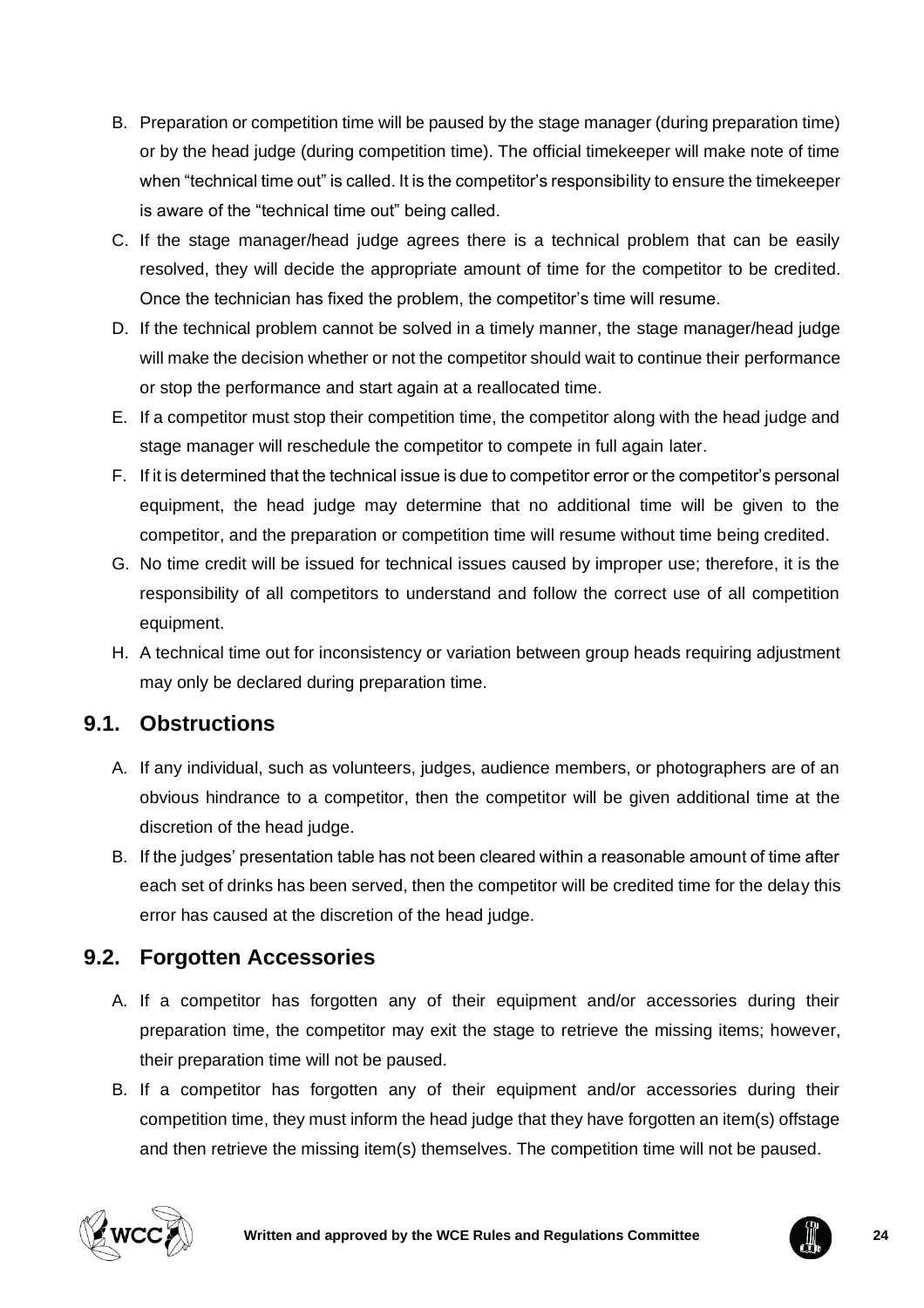C. Nothing may be delivered by the runners, supporters, team members, or the audience, otherwise the competitor is subject to disqualification by the presiding head judge.

# <span id="page-24-0"></span>**10. Clean-up Time**

Once a competitor has completed their performance, they should begin cleaning up the station. A station runner will bring the waiters cart back out on stage for the competitor to load their supplies on. If a competitor brought their own electrical equipment, the station runner can help the competitor remove these items from the station. Competitors are expected to remove all their personal equipment and supplies and thoroughly wipe down their station. The judges do not evaluate the clean-up time.

# <span id="page-24-1"></span>**11. Post Competition**

# <span id="page-24-2"></span>**11.1. Scorekeeping**

### **11.1.1. WBC Official Scorekeeping**

The WBC official scorekeepers are responsible for adding all scores and for keeping all scores confidential.

### **11.1.2. Competitor's Total Score**

In Round One, the competitor's total score will be tallied by adding the sum of the technical scoresheet and all 4 sensory scoresheets, then deducting any time penalty. Please note the head judge scoresheet does not count towards the competitor's total score in Round One. In the Semi-Final and Final Rounds, the competitor's total score will be tallied by adding the sum of the 4 sensory scoresheets, the Station Management and Clean Working Area at End scores from the Head Judge scoresheet, then deducting any time penalty.

### **11.1.3. Tie Scores**

If there is a tie between 2 or more competitors, the official scorekeepers will total all the involved competitor's sensory espresso scores (Part I from all 4 sensory scoresheets). The competitor with the highest sensory espresso score will win the tie and place above any other competitor with the same total competition score.

If the tied competitors have the same sensory espresso score, then the higher placement will be awarded to the competitor with the higher total sensory milk beverage score (Part II from all four sensory scoresheets).

If the tied competitors have the same sensory espresso and milk beverage scores, then the higher placement will be awarded to the competitor with the higher "Total impression" score (Part V from all four sensory scoresheets).



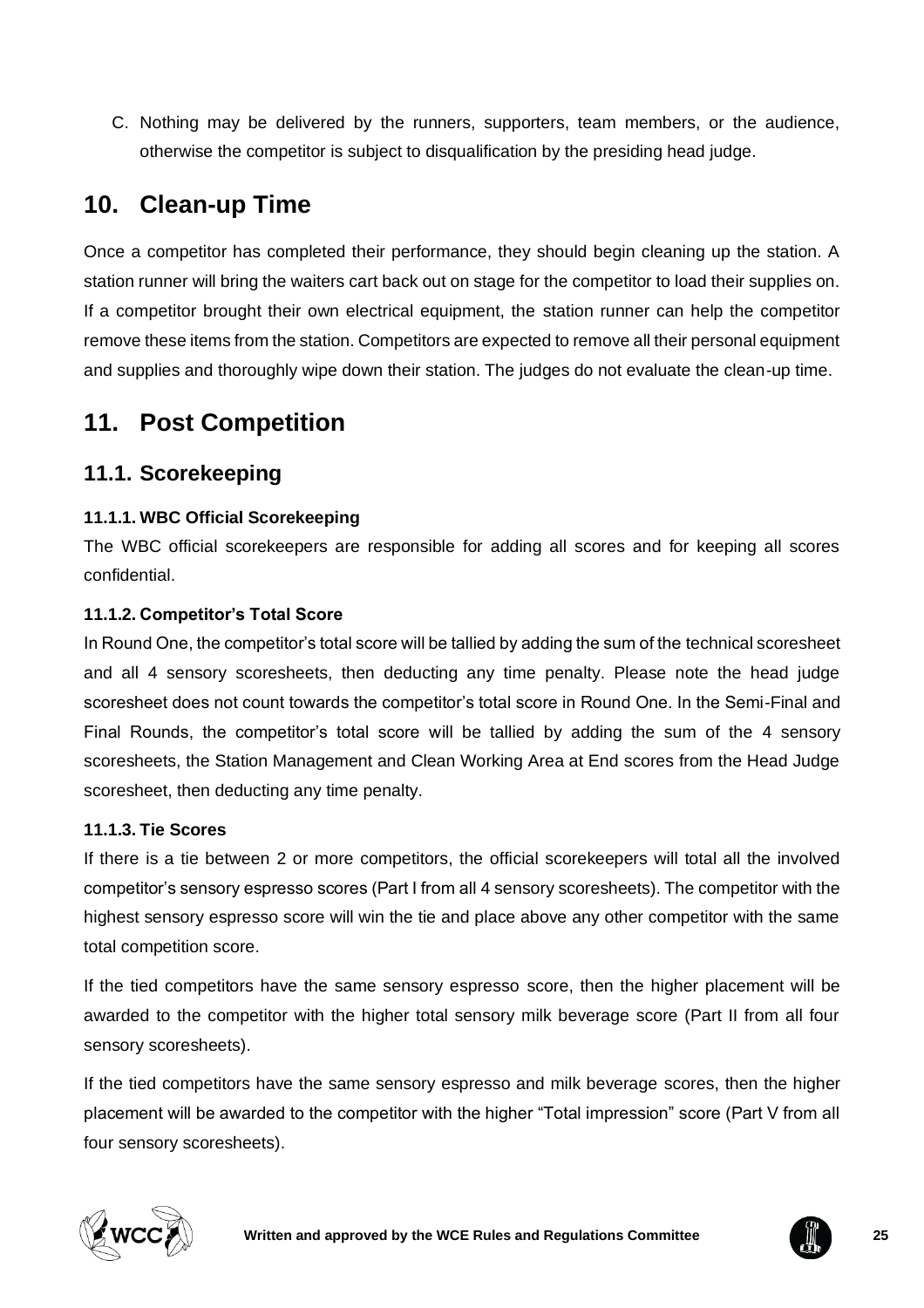# <span id="page-25-0"></span>**11.2. Debriefing**

Following the competition, competitors will have an opportunity to review their scoresheets with the judges online in accordance with the announced schedule. Competitors are allowed to keep their original scoresheets after the WCE event manager scans the scoresheets. Please be aware your scoresheets may be made public after the completion of the WBC.

# <span id="page-25-1"></span>**12. Evaluation Criteria**

# <span id="page-25-2"></span>**12.1. What the Judges are Looking for in a Barista Champion**

The judges are looking for a champion who:

- A. Has a mastery of technique, craft, and communication and service skills; and is passionate about the barista profession.
- B. Has a broad understanding of coffee knowledge beyond the 12 drinks being served in the competition.
- C. Prepares and serves high quality beverages.
- D. May serve as a role model and a source of inspiration for others.

# <span id="page-25-3"></span>**12.2. Competition Area**

A technical judge will be present in Round One of the World Barista Championship, and no technical judges will be present in the Semi-Final and Final Rounds. The technical judge will evaluate the competition area for cleanliness at the beginning and end of the performance/competition time. In the absence of a technical judge, the head judge will evaluate the cleanliness at the end of the performance/competition time.

# <span id="page-25-4"></span>**12.3. Evaluation Scale**

There are 2 types of scoring:

- Yes/No
- Numeric Scores: 0-6

The evaluation scales are the same for technical and sensory judges.

 $Yes = 1$  No = 0

```
Unacceptable = 0Acceptable = 1Average = 2Good = 3Very Good = 4
```


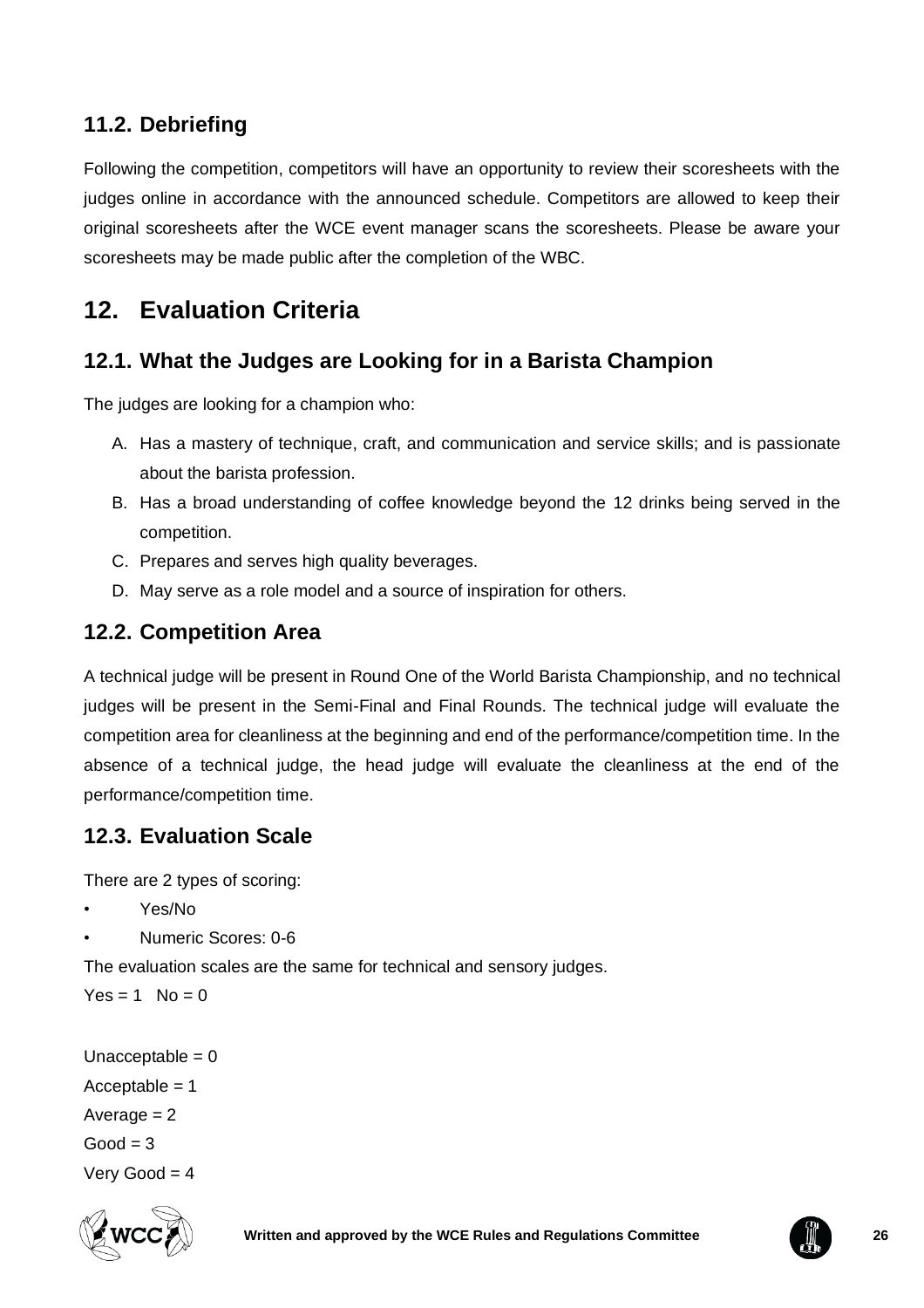$Excellent = 5$ Extraordinary  $= 6$ 

### **12.3.1. Yes/No Score**

The competitor receives 1 point for a score of Yes on this item, and 0 points for a score of No.

### **12.3.2. Numeric Scores**

Available scores range from 0 to 6. Half-points are permissible in the range from 1 to 6. Judges are encouraged to use the full range of scores. Low numbers indicate a poorer presentation and higher indicates a better presentation. Certain scores are weighted and multiplied by 2 or 4.

Scores of 0 and 6 require the approval of the head judge.

# <span id="page-26-0"></span>**12.4. Taste Evaluation**

Points will be awarded for the taste of each individual drink (i.e., espresso, milk beverage, and the signature beverage). Consideration will be given to raw materials used and style of the beverage. Competitors should strive for a harmonious balance of sweetness, acidity, and bitterness. Competitors are advised to explain verbally to the judges why they chose their particular coffee, the basic roast profile, the espresso constituent structure, the major taste elements, the ingredients used in the signature beverage and the philosophy behind the drinks served.

# <span id="page-26-1"></span>**12.5. Beverage Presentation**

Points will be awarded based on the visual presentation of the drinks including cups, glasses, and accessories. This includes elements such as cleanliness of cups and saucers (no spills or drips on cups), consistency of methodology, creativity, and style of presentation.

# <span id="page-26-2"></span>**12.6. Technical Skills**

Points will be awarded based on the competitor's technical knowledge and skill operating the espresso machine and grinder(s).

# <span id="page-26-3"></span>**12.7. Judges Total Impression**

Points will be awarded based on, but not limited to, the judges' experience of the competitor's skills, taste of drinks, and beverage presentation.

# <span id="page-26-4"></span>**13. Technical Evaluation Procedure**

A technical judge will be present in Round One of the World Barista Championship, and no technical judges will be present in the Semi-Final and Final Rounds. Station Management and Clean working



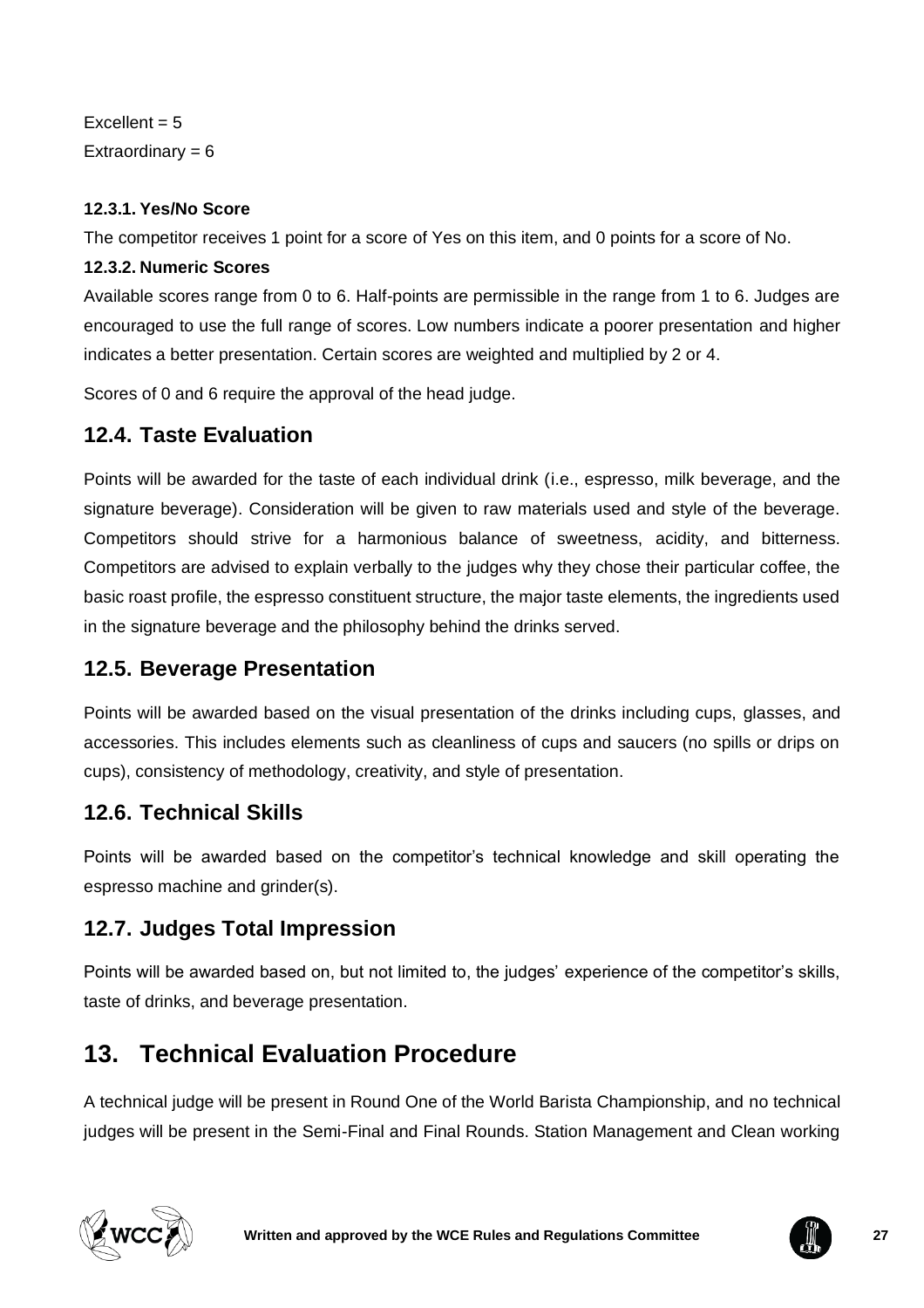area at end will be captured by the head judge. The following is an explanation of the technical scoresheet.

# <span id="page-27-0"></span>**13.1. Technical Scoresheet – Part I**

### **13.1.1. Clean Working Area at Start-up/Clean Cloths**

- A. The cleanliness and organization of the competitor's workstation (worktable, prep table, top of machine) will be evaluated on a scale between 1 and 6. If the area is deemed messy, a 1 will be recorded.
- B. Verify the competitor's ability to organize the working area in a practical and efficient way.
- C. Over preparation should be marked down (e.g., milk in the pitchers, etc.)
- D. A minimum of 3 clean cloths should be available when the performance time starts. The cloths must be clean and have a designated purpose (i.e., 1 for the steam wand, 1 for drying/cleaning baskets, and 1 for bar clean up. A towel on the competitor's apron/person for 1 of these uses is included in this count).
- E. If there is any water in the cups on top of the espresso machine at any time, the competitor will receive a score of 0 for "Station management/Clean working area at end."
- F. Competitors may have pucks (used coffee grounds) in the portafilters at the start of their competition time. This will not count against "Clean working area at start-up/Clean cloths."

# <span id="page-27-1"></span>**13.2. Technical Skills Espresso – Part II**

Please note the technical skills standards are the same for all 3 beverages. The technical scoresheet is the same in Part II, III and IV.

### **13.2.1. Flushes the Group Head**

Flushing of the group head must occur in the time after removal of the portafilter and prior to each extraction. If the group head was flushed prior to the extraction of the served beverages, the judge will mark "Yes."

### **13.2.2. Dry/Clean Filter Basket Before Dosing**

If the filter basket is completely dry and clean prior to the served beverages, the judge will mark "Yes."

### **13.2.3. Acceptable Spill/Waste When Dosing/Grinding**

Spill/waste is ground coffee left unused during the competition/performance time that may be found in the espresso grinder's dosing chamber, in the knock box, on the counter, in the trash, on the floor or elsewhere. Waste created in the process of preparing beverages that are not served to judges does not count towards a competitor's total waste evaluation. Spill/waste of up to 5 grams of unused coffee per beverage category is considered acceptable. In order to earn a score of excellent 5 or higher, the waste must not exceed 1 gram of unused coffee per beverage category. Wasting more than 5 grams of coffee per beverage category is unacceptable and will result in 0 points. A reasonable



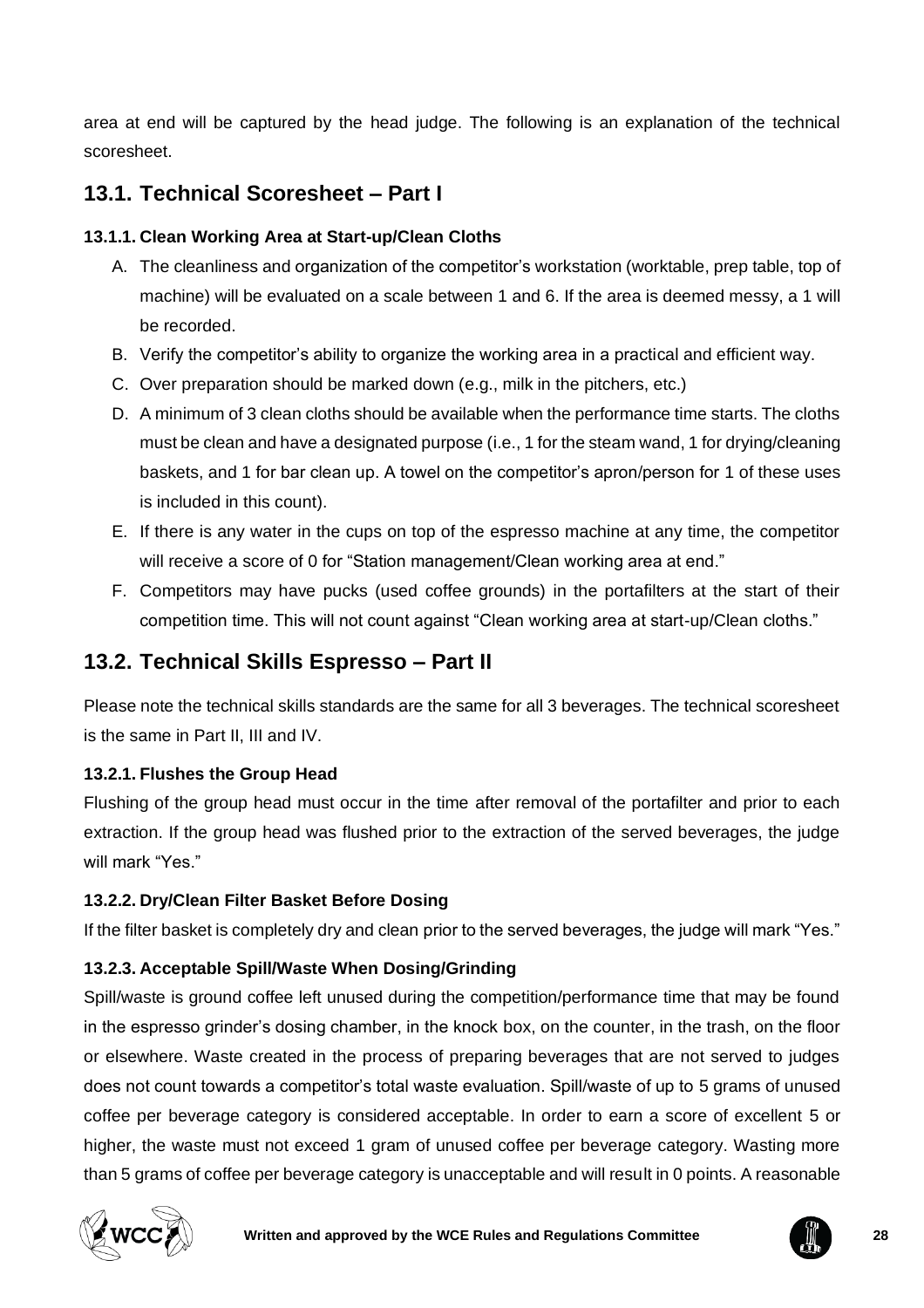amount of coffee purged is not included in waste. All coffee used for drinks must be ground during competitor's 15 minutes competition time.

### **13.2.4. Consistent and Effective Dosing and Tamping**

The competitor must demonstrate a consistent method for dosing and tamping. The competitor should evenly distribute the coffee grounds, followed by levelled tamping of adequate pressure. Cultural differences are taken into consideration.

### **13.2.5. Cleans Portafilters (Before Insert)**

Cleans basket rim and side flanges of portafilter before insert into the machine. If done, the judge will mark "Yes."

### **13.2.6. Insert and Immediate Brew**

The competitor should start the extraction immediately after inserting the portafilter into the machine without any delay. If done, the judge will mark "Yes."

### **13.2.7. Extraction Time (Within 3 Second Variance)**

Judges will time all shots extracted and determine whether shot extraction times are within a 3.0 second variance. If the extraction time is within a 3.0-second variance of each other within each category of drinks, the judge will mark "Yes." Extraction time begins when the competitor activates the machine's brew cycle. Shot times for shots that are not served will not be included in this score.

# <span id="page-28-0"></span>**13.3. Technical Skills Milk Beverage – Part III**

Please note the first 7 evaluation areas are the same as under the Espresso Evaluation – Technical Skills.

### **13.3.1. Empty/Clean Pitcher at Start**

The competitor should pour cold, fresh milk into a clean pitcher, which must not have been filled during the preparation time. The pitcher should be clean on both inside and on the outside.

### **13.3.2. Purges the Steam Wand Before Steaming**

The competitor should purge the steam wand before inserting it into the milk pitcher.

### **13.3.3. Cleans the Steam Wand After Steaming**

The steam wand should be cleaned with a dedicated steam wand towel.

### **13.3.4. Purges the Steam Wand After Steaming**

The competitor should purge the steam wand after steaming the milk.

### **13.3.5. Acceptable Milk Waste at End**

The pitcher should be more or less empty after the milk beverages have been prepared. Acceptable waste is no more than 90ml/3oz in total.



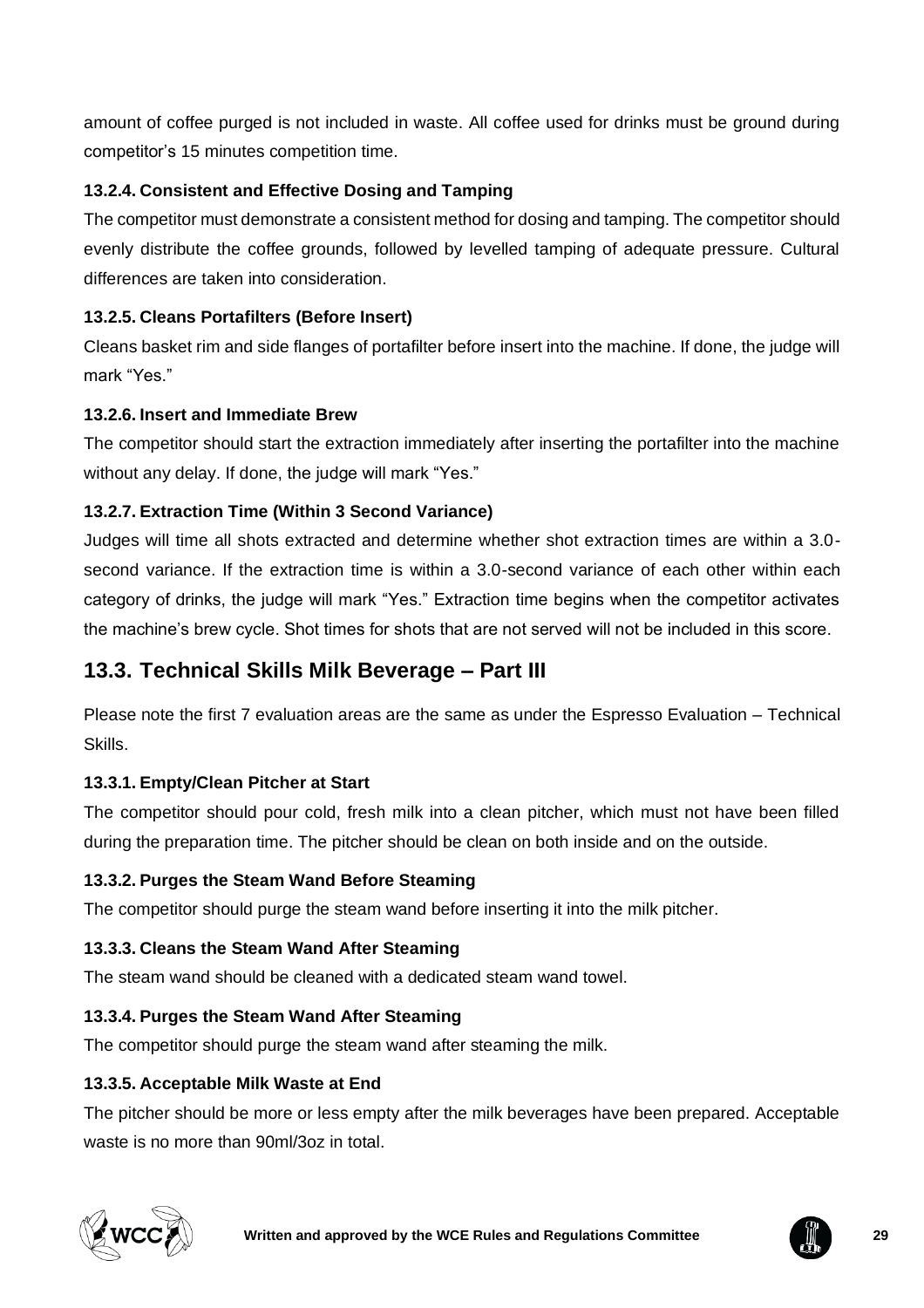# <span id="page-29-0"></span>**13.4. Technical Skills Signature Beverage – Part IV**

Please note the evaluation areas are the same as under the Espresso Evaluation – Technical Skills

# <span id="page-29-1"></span>**13.5. Technical – Part V**

### **13.5.1. Station Management/Clean Working Area at End**

- A. Technical judge will evaluate the competitor's overall workflow and use of tools, equipment, and accessories. In the absence of a technical judge, the head judge will evaluate the Station management and cleanliness at the end of the performance/competition time.
- B. The competitor should display an understanding of the correct use and operation of the espresso machine.
- C. The competitor should display an understanding of the correct use and operation of the grinder – including the management of coffee in and through the grinder. Competitors should be grinding coffee for each shot or set of shots.
- D. The competitor should try to achieve extraction times within a 3.0 second variance and shot volume of 25-35 ml (30 ml +/- 5 ml).
- E. The technical judge will evaluate the competitor's workflow throughout the presentation, including: the organization and placement of tools, cups and accessories; the competitor's movement and flow in and around the workstation; the cleanliness and maintenance of the station (equipment, counters, towels, pitchers); the management of coffee and ingredients (milk, signature beverage ingredients). In the absence of a technical judge, the head judge will evaluate the Station management and cleanliness at the end of the performance/competition time.
- F. Liquids or ingredients must not be placed on top of the machine; otherwise 0 points will be awarded in "Station management/Clean working area at end."
- G. The cleanliness of the area is evaluated. If a spill occurs, the competitor should have it cleaned up by the end of their performance time. Cleaning while working (e.g., removing spent grounds or wiping tables) will improve the competitor's score, as will cleaning the station before they end their performance time. All wares and tools (e.g., tampers, cups, trays, pitchers) are included in this evaluation including items on the espresso machine and worktables. Spent pucks (used coffee grounds) are allowed to be in the portafilters at the end of the performance and are not part of this score.

### **13.5.2. Clean Portafilter Spouts/Avoided Placing Spouts in Dosing Chamber**

A. The competitor needs to remove any water or grounds on the portafilter spouts by cleaning the spouts. Rinsing, using a towel, and wiping with fingers are all acceptable methods for achieving clean spouts.



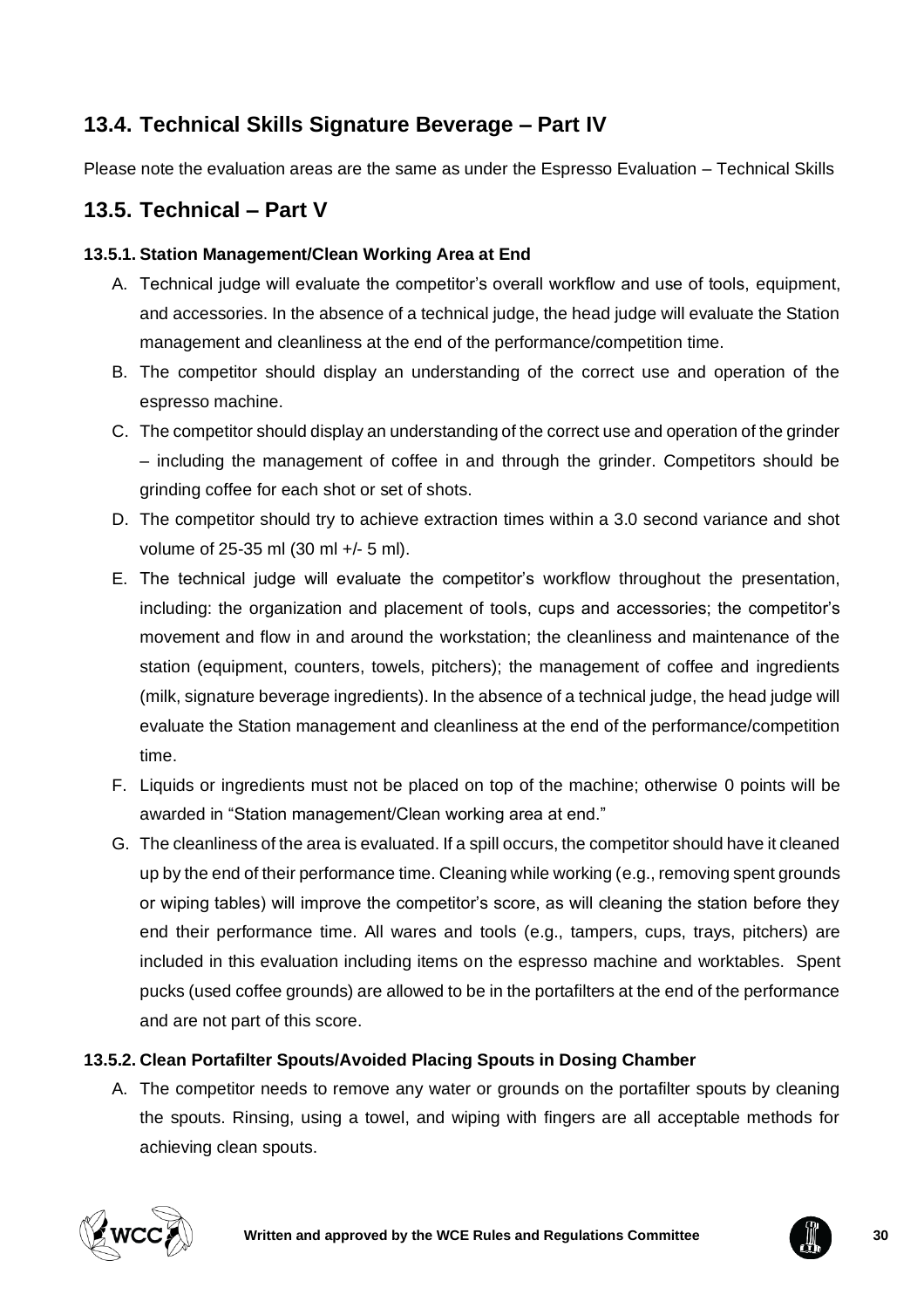- B. During distributing and levelling of coffee grounds, the competitor should not place portafilter spouts directly over the dosing chamber (This could allow water to contaminate the dosing chamber).
- C. If the competitor has clean portafilter spouts before each extraction and does not place the portafilter spouts over the dosing chamber, the judge will mark "Yes."

### **13.5.3. General Hygiene Throughout Presentation**

The judge will determine this score based on the competitor's sanitary practices throughout their entire presentation. If proper hygiene is used for the entire presentation, the judge will mark "Yes."

Examples of unacceptable practices include:

- Touching hands to face, mouth, etc. and then using the hands for beverage preparation.
- Touching the floor and then using the hands for beverage preparation.

### **13.5.4. Proper Usage of Cloths**

The judges will evaluate the correct and sanitary usage of the competitor's cloths. The competitor should use one for the steam wand, one for cleaning the filter basket and one for the workstation.

Examples of unacceptable practices are:

- Using a non-dedicated cloth to clean a steam wand (using it for some other purpose other than using it to clean a steam wand.)
- Anything that is not sanitary or food safe with a cloth such as: touching it to face, mouth, etc.
- Using a cloth once it has touched the floor or dropped.

# <span id="page-30-0"></span>**14. Sensory Evaluation Procedure**

Each competitor will be evaluated by 4 sensory judges. The following is an explanation of the sensory scoresheet.

# <span id="page-30-1"></span>**14.1. Espresso Evaluation – Part I**

- A. Espressos will be evaluated using the following protocol by all sensory judges. Sensory judges will complete all steps of the evaluation before recording scores.
- B. Sensory judges will stir the espresso 3 times with a spoon (moving the spoon front to back) to mix the flavors within the shot, then immediately taste. Sensory judges will take at least 2 complete sips to fully evaluate the espresso. Judges will not taste the espresso off the spoon.
- C. Competitors may override the evaluation protocol by giving the judges specific alternative instructions on how they want the espresso evaluated. As long as the instructions are



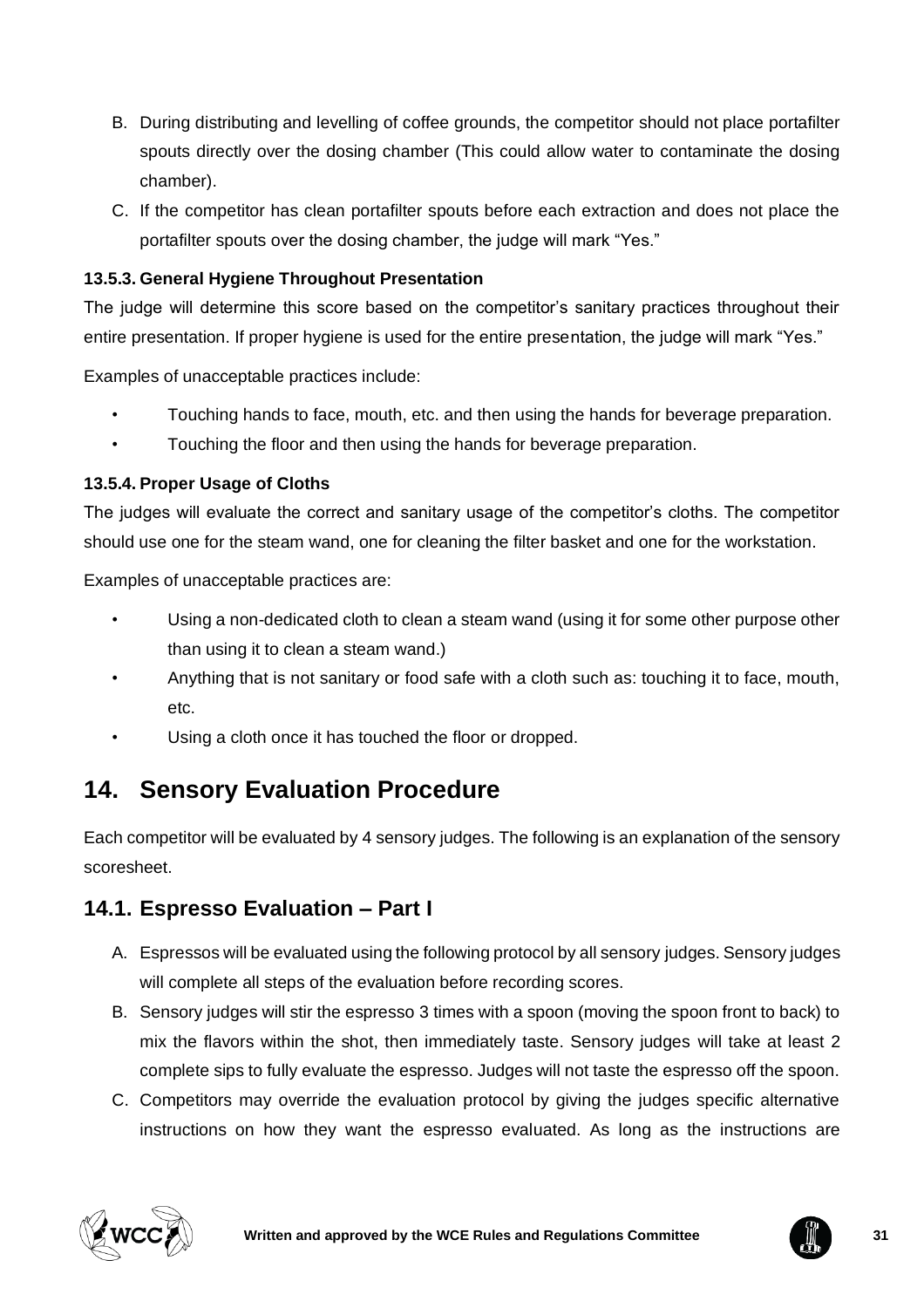reasonable, and are not in contradiction with other rules, the judges should follow all instructions given by the competitor.

#### **14.1.1. Crema**

Judges will visually evaluate the appearance of the crema for presence in the vessel. To score a "yes" the crema must stretch across the entire surface of the espresso and not have any holes or broken spots.

#### **14.1.2. Taste Experience**

The taste experience of the espresso is evaluated to determine the quality of the beverage. Judges will evaluate the components of the taste experience of the espresso (sweetness, acidity, and bitterness) to determine their quality, how well they fit together, and how well they complement each other. Both the taste components of the extraction and the coffee itself are evaluated.

If one or more of the taste components detracts from the taste experience of the espresso (e.g., sour, acrid), lower marks are given. If the taste component contributes positively to the overall taste experience, higher marks are given.

If the espresso is unbalanced (lacking in a certain taste component in a way that detracts from the overall positive experience or if a taste component is overpowering the beverage), the experience score is reduced.

Note: Accuracy of taste description is not taken into consideration for this score.

### **14.1.3. Accuracy of Flavor Descriptors**

Judges will listen to the flavor descriptions and explanations given by the competitor and compare those with the beverage served. The flavor profile of the beverage served should support specialty coffee. Any flavor descriptors given by the competitor for their espresso will be taken into consideration under this score. This score is based on how accurately these descriptors match the flavor of the espresso. Flavor descriptors must be given or a score of 0 will be received in this category.

#### **14.1.4. Tactile Experience**

The quality of the tactile experience is evaluated. Judges will evaluate the weight, texture, and finish of the espresso served. The espresso should have a tactile experience that correlates to the preparation, method of extraction, and coffee used in the espresso.

Weight relates to the viscosity of the espresso, from thin to thick. Texture is defined as the mouthfeel (e.g., "watery," "tea-like," "velvety"). The quality of weight and texture is based upon the tactile feeling of the espresso in the mouth. Both a light and heavy weight can receive high scores relative to the texture quality in the mouth. If the weight and/or texture detracts from the espresso experience (e.g.,



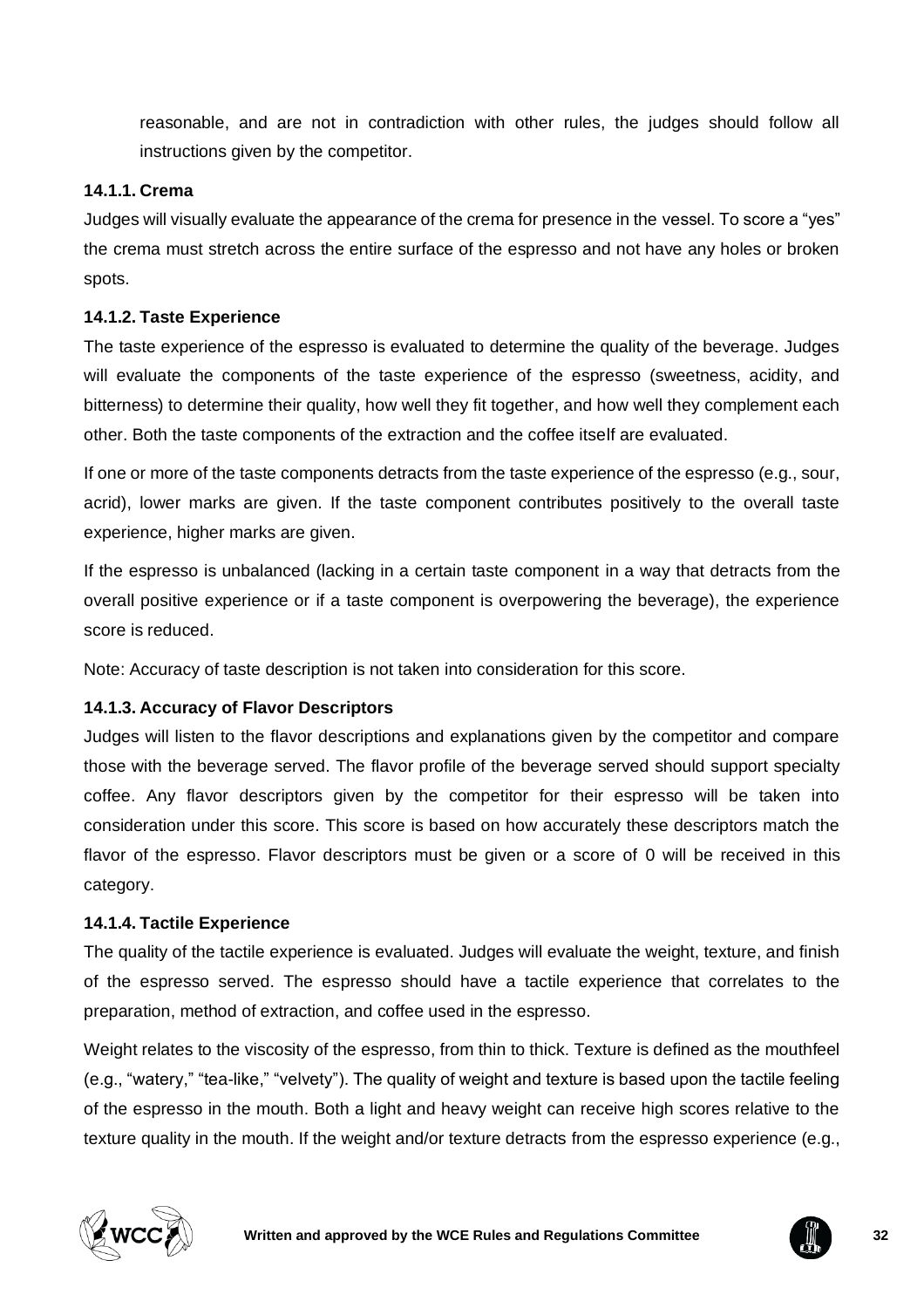"watery," "rough," or "dusty"), lower marks are given. If the weight and texture contribute positively to the experience of the espresso, higher marks are given.

Finish is defined by the length of positive flavor qualities after the coffee is swallowed. If the aftertaste detracts from the espresso experience (e.g., "astringency,"), lower marks are given. If the aftertaste contributes positively to the experience of the espresso, higher marks are given.

### **14.1.5. Accuracy of Tactile Descriptors**

The judges will listen to the tactile descriptions and explanations given by the competitor and compare those with the weight, texture, and finish of the beverage served. The judges will score how accurately the given description matches the tactile sensation of their espresso. If the experience matches the description, but the tactile experience score is low, high marks cannot be given.

If no descriptors are provided, the competitor will receive a 0 for this score.

### **14.1.6. Functional and Correct Espresso Vessel Used**

Espresso must be served in the vessel it is intended to be visually evaluated and drunk from. The vessel must be between 60 and 90ml from which judges must be able to drink as required without any functional detriment to their ability to score accurately; this includes but is not exclusive to: vessel being too hot, unable to hold and drink from vessel safely, judges unable to execute espresso evaluation protocol. If any of these requirements are not met, a "No" will be given for "Functional and Correct Espresso Vessel Used."

# <span id="page-32-0"></span>**14.2. Milk Beverage Evaluation – Part II**

- A. Milk beverages will be evaluated using the following protocol by all sensory judges. It is important that sensory judges follow this protocol consistently. Sensory judges will complete all steps of the evaluation before recording scores.
- B. Sensory judges will first evaluate the appearance of the milk beverage. Next, they will take an initial sip from anywhere on the rim of the cup. After the initial sip, the sensory judges will revisit the milk beverage for at least 1 additional sip from an undisturbed location on the rim of the cup.
- C. Competitors may override the evaluation protocol by giving the judges specific alternative instructions on how they want the milk beverage evaluated. If the instructions are reasonable, and are not in contradiction with other rules, the judges should follow all instructions given by the competitor.

#### **14.2.1. Visual**

Judges will evaluate the appearance of the milk beverage to determine its visual score. On the surface, the milk beverage should have a color combination of milk and coffee, with good color



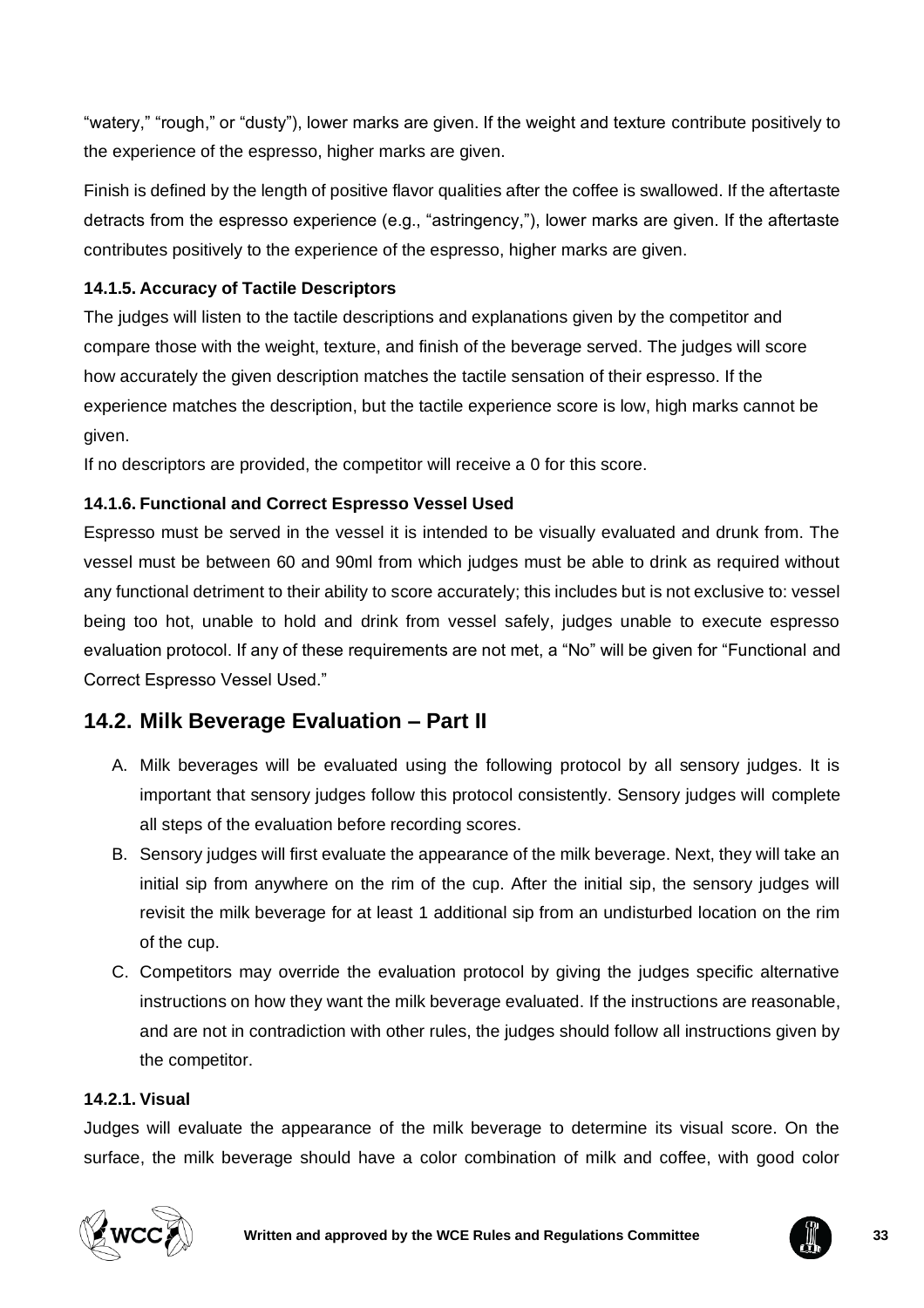contrast definition, balance in the cup, symmetrical design and a smooth, and possibly glossy/glasslike sheen.

It is not acceptable for milk beverages to be topped with any additional spices and/or powders. Doing so will result in a 0 in the "taste balance" category.

### **14.2.2. Taste Experience**

The milk beverage is a hot beverage that should be served at a temperature that is immediately consumable. The texture and temperature of the beverage, and the taste of the coffee and milk will be included in the balance evaluation. The milk beverage should have a harmonious balance of the sweetness of the milk and its espresso base. The flavor profile of the beverage served should support specialty coffee, with a balance created by the addition of milk.

### **14.2.3. Accuracy of Flavor Descriptors**

Judges will listen to the flavor descriptions and explanations given by the competitor and compare those with the beverage served. The flavor profile of the beverage served should support specialty coffee. This score is based on how accurately these descriptors match the flavor of the milk beverage. Flavor descriptors must be given or a score of 0 will be received in this category.

### **14.2.4. Functional Vessel Used**

Milk beverages must be served in a vessel from which judges must be able to drink as required without any functional detriment to their ability to score accurately; this includes but is not exclusive to a vessel being too hot or unable to hold and drink from vessel safely. If any of these requirements are not met, a "no" will be given for "Functional vessel used."

# <span id="page-33-0"></span>**14.3. Signature Beverage Evaluation – Part III**

Signature beverage evaluations vary due to the variety of options presented by the competitor. Sensory judges will complete all steps of the evaluation before recording scores.

### **14.3.1. Well explained, Introduced, and Prepared**

The competitor must explain their signature beverage to the judges. To achieve a high score, the explanation should include factual points such as the ingredients, preparation method, and the flavors and/or aromas the judges will experience. The description should include the coffee used and the connection between the coffee and the other ingredients.

Sensory judges will listen to the explanation of ingredients, preparation method, and use of coffee given by the competitor and take notes. If no information or instructions are given before the beverage is served, judges will individually choose how to evaluate the signature beverage.

The competitor must explain to the sensory judges how to drink the beverage (smell, stir, sip, etc.). The sensory judges will listen and follow drinking instructions to the best of their ability. If no



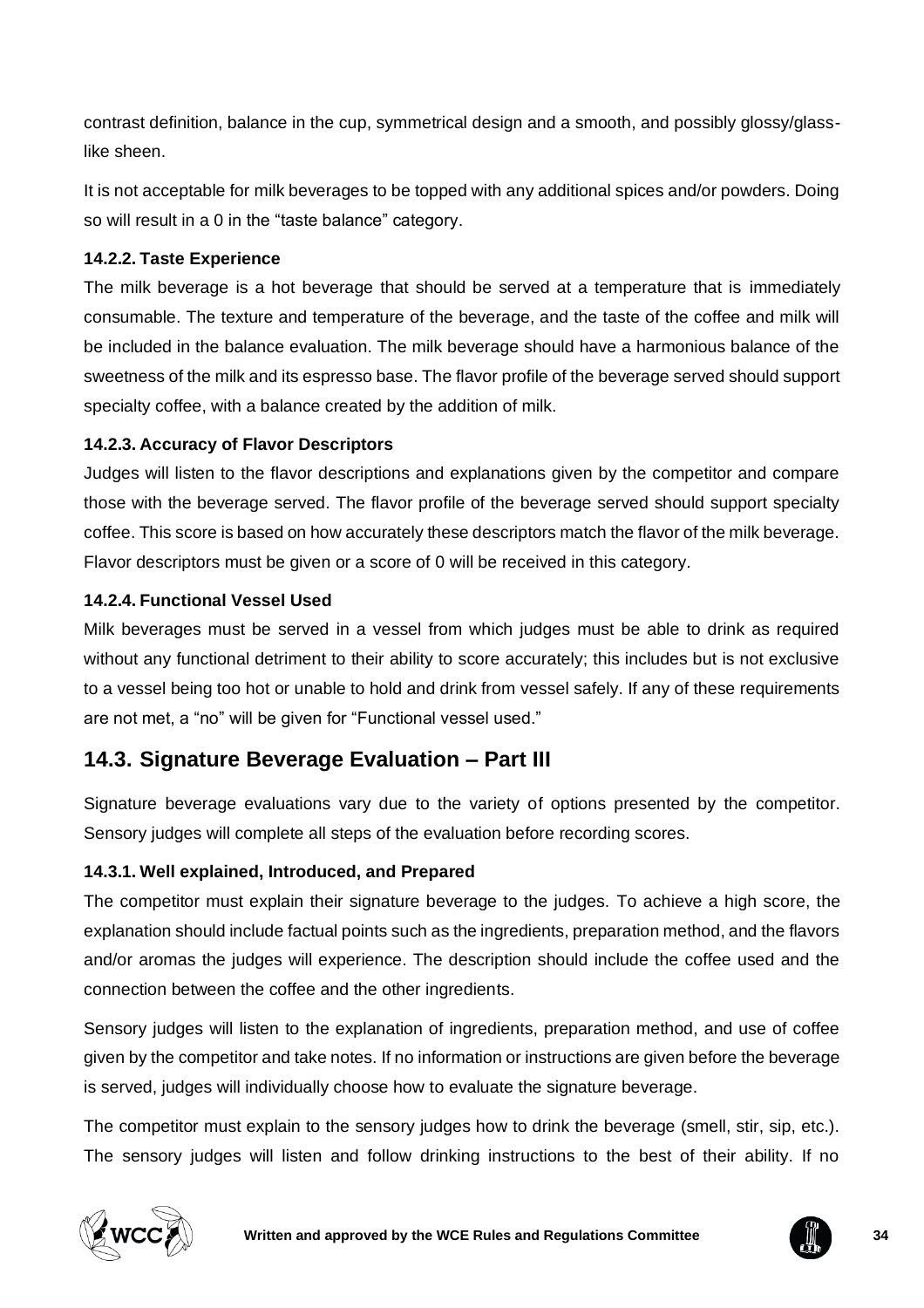information or instructions are given, judges will individually choose how to evaluate the signature beverage. In every case, judges should take a minimum of 2 sips of the signature beverage.

Judges will evaluate the signature beverage based on competitors' provided explanations or other observations during the 15-minute presentation only. Any explanation given by the competitor after the completion of the presentation time will not be considered by the judges.

### **14.3.2. Appealing Presentation**

"Appealing presentation" is the evaluation of the appearance and appeal of the signature beverage, including but not limited to the vessel, the beverage itself, garnishes, accessories, etc. The vessel served should look pleasing and highlight its beverage. If the signature beverage is not appealing, including chipped or cloudy dishware, or cluttered or disorganized presentation, a "No" will be given in "Appealing presentation."

#### **14.3.3. Functionality**

"Functionality" is defined by how the signature beverage and related elements work while the drink is consumed and the barista's instructions on how to drink it. The dishware, garnishes, accessories, or instructions should not hinder drinking the beverage. Difficulty of consumption will result in a "No" in "Functionality."

#### **14.3.4. Creativity and Synergy with Coffee**

Judges will evaluate competitors' creativity based on the originality of their concept, and methods, techniques, or ingredients used in the preparation or presentation of the signature beverage. Ingredients must complement and elevate the coffee used while creating an interesting taste experience. Signature beverages with a complementary blend of creative ingredients and techniques will be rewarded with a high score.

Judges evaluate the interaction between the flavor experience of the coffee and the signature beverage ingredients, and how they come together to produce the overall flavor experience of the signature beverage through "synergy." "Synergy" is defined as the interaction or cooperation of 2 or more substances to produce a combined effect greater than the sum of their parts (A+B=C, not  $A + B = AB$ ).

Signature beverages that present a flavor profile that only mimics or matches the espresso's flavor profile will receive a low score. Signature beverages that create a new flavor experience will be rewarded with a high score.

#### **14.3.5. Taste Balance**

Judges will evaluate the signature beverage on how well the taste components of the espresso and other ingredients fit together and complement each other in the total experience of the signature beverage.



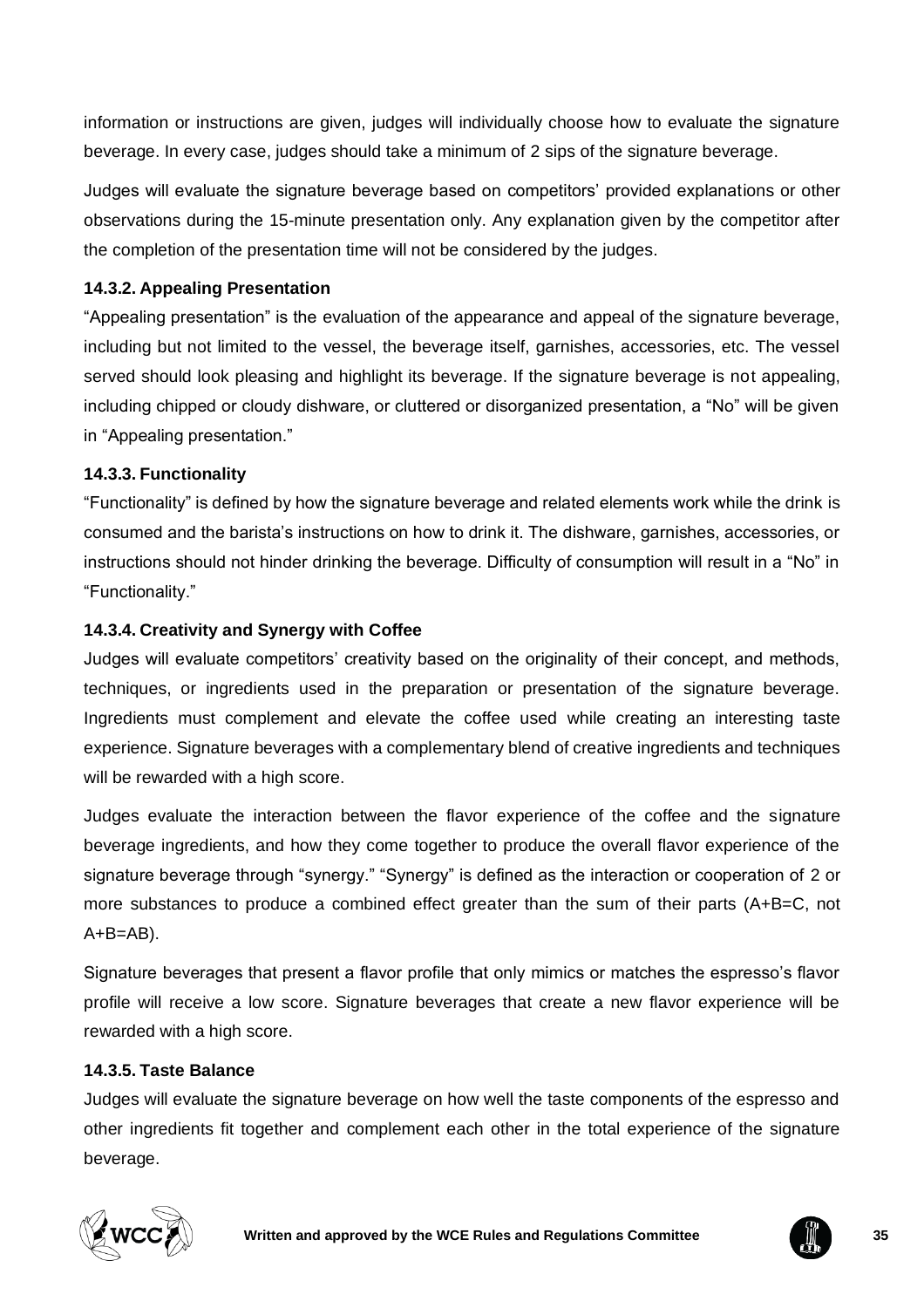If one or more of the taste components detracts from the experience of the beverage (e.g., "sour," "acrid"), lower marks are given. If the taste component contributes positively to the beverage experience, higher marks are given.

If the beverage is unbalanced (i.e., lacking in a certain component that detracts from the overall positive experience or if a component is overpowering the beverage), the taste experience score is reduced.

Note: Accuracy of description is not taken into consideration in this score.

### **14.3.6. Accuracy of Flavor Descriptors**

Judges will listen to the flavor descriptions and explanations given by the competitor and compare those with the beverage served. The flavor profile of the beverage served should support specialty coffee. This score is based on how accurately these descriptors match the flavor of the signature beverage. Flavor descriptors must be given or a score of 0 will be received in this category.

# <span id="page-35-0"></span>**14.4. Barista Evaluation – Part IV**

### **14.4.1. Presentation: Professionalism**

Professionalism is evaluated by the observed qualities relevant to the barista profession including technique, preparation and the demonstrated wider understanding of coffee beyond the preparation of the 12 drinks served. Wider coffee knowledge includes the process of coffee cultivation, roasting and preparation from seed to cup as well as an implicit understanding of the correct use of the equipment, good customer service skills (e.g., politeness, accuracy, attentiveness, eye contact, etc.) and the ability to manage workflow and time. Judges will look for a strong correlation between what is explained and what is delivered. The competitor must demonstrate that they are a coffee professional who has command over their presentation and coffee.

### **14.4.2. Attention to Details/All Accessories Available**

All accessories should be readily available and the working area well and purposefully organized. Competitors should not need to reposition equipment and accessories unnecessarily during their performance. Everything should have its own place and purpose. Judges should look for the competitor to have back-up cups and accessories in case of mistakes or spills. Refilling of judges' water glasses also demonstrates attention to detail. The espresso must be served with a spoon, napkin, and unflavored water. If the competitor instructs the judges to drink the espresso without the use of a spoon, the espresso must be served with a napkin and unflavored water.

### **14.4.3. Appropriate Apparel**

At a minimum, the competitor must look clean, be cleanly dressed and wear a clean apron. If okay, the judge will mark "Yes." The lack of an apron or presence of inappropriate apparel (such as sandals or excessively torn or stained clothing) will result in a "No" in "Appropriate apparel."



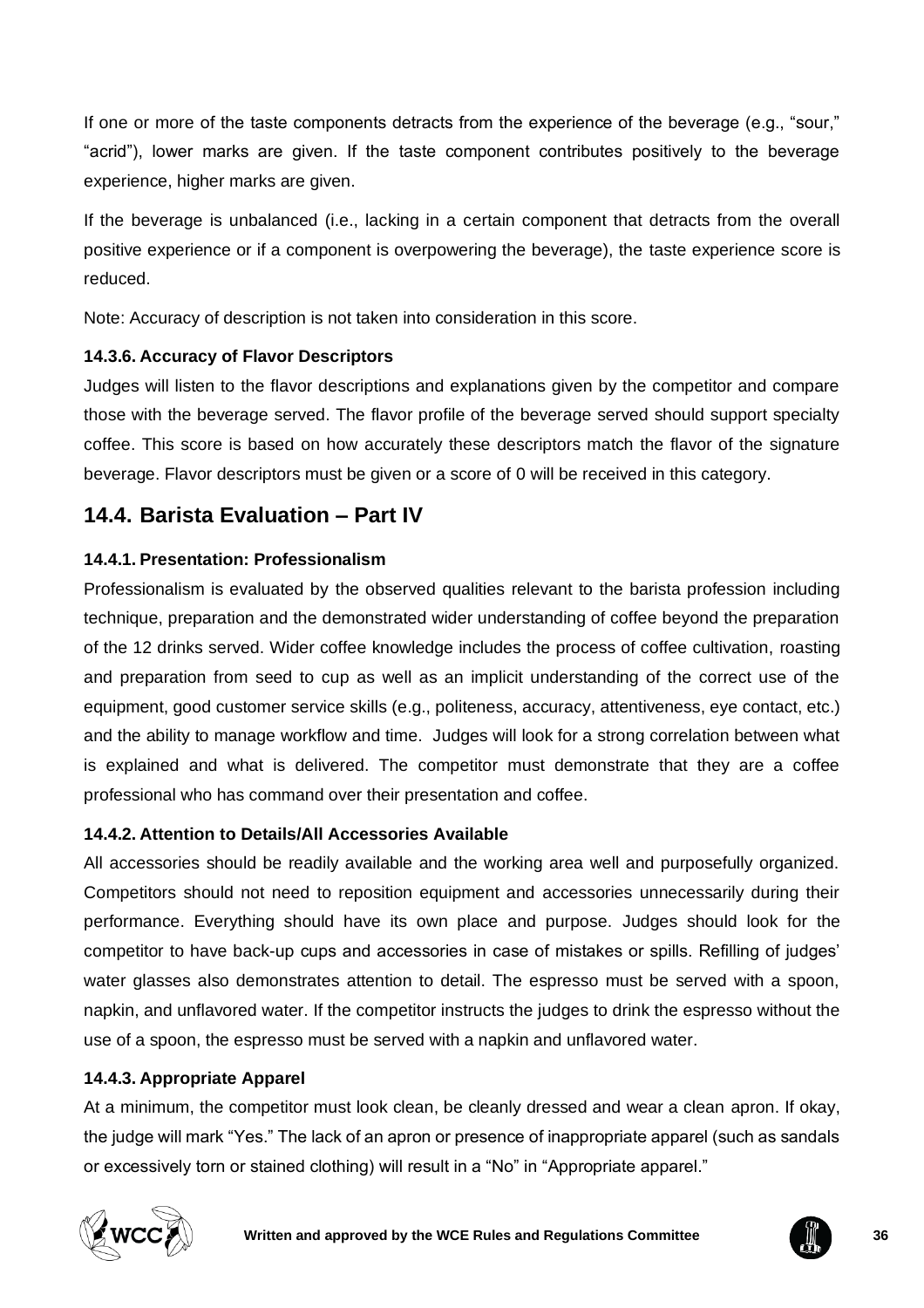# <span id="page-36-0"></span>**14.5. Judges' Total Impression – Part V**

The Judge's Total Impression score captures 2 primary areas:

- A. The "Total impression" score is the overall composite impression of the taste scores (e.g., Did the combination of the 3 courses of drinks create an experience that was stronger in delivery than if just one course had been served on its own?).
- B. The judges must consider and assign points towards the passion and inspiration that the barista has displayed during their routine. They must consider (allowing for cultural and personality differences) points such as natural, clear, and concise communication, display of enthusiasm and dedication toward specialty coffee, and an ability to act as a role model for the barista profession/ industry (e.g., If in a cafe/ restaurant environment, would this barista have inspired me about specialty coffee?). If the judges feel that this has been achieved, they should award high scores.

# <span id="page-36-1"></span>**15. Appeals at the World Barista Championship**

# <span id="page-36-2"></span>**15.1. Judge Related Issues**

Most scorekeeping questions will be answered during competitor debrief. If a competitor objects to the scores given by one or more judges, the competitor can meet with their head judge during the competitor debriefing to explain their protest. If the head judge is unavailable, the competitor may discuss with the Judge Operations Lead onsite. If the issue is not solved, the competitor may protest in writing to WCE (see Appeals below). This will be reviewed by judge leadership and the WCE Competition Operations Committee. They will make a decision on-site and a representative of the WCE Competition Operations Committee will inform the competitor of the decision.

If in the unlikely event that the head judge or any other WBC personnel discovers or suspects potential dishonest behavior by a WBC judge during a competitor's evaluation, then the following will apply:

- The head judge will request the return of all applicable scoresheets from the official score keeper.
- The head judge will meet with the WBC judge(s), WCE Staff, and WCE Competition Operations Committee Chair(s) to evaluate the situation.
- The WCE Staff and WCE Competition Operations Committee Chair(s) will then rule upon the matter in a closed meeting.
- If the matter of dishonesty is extensive, the WCE Competition Operations Committee Chair(s) has the power to rule that the WBC judge will be excluded from judging in any future WBC sanctioned competitions.



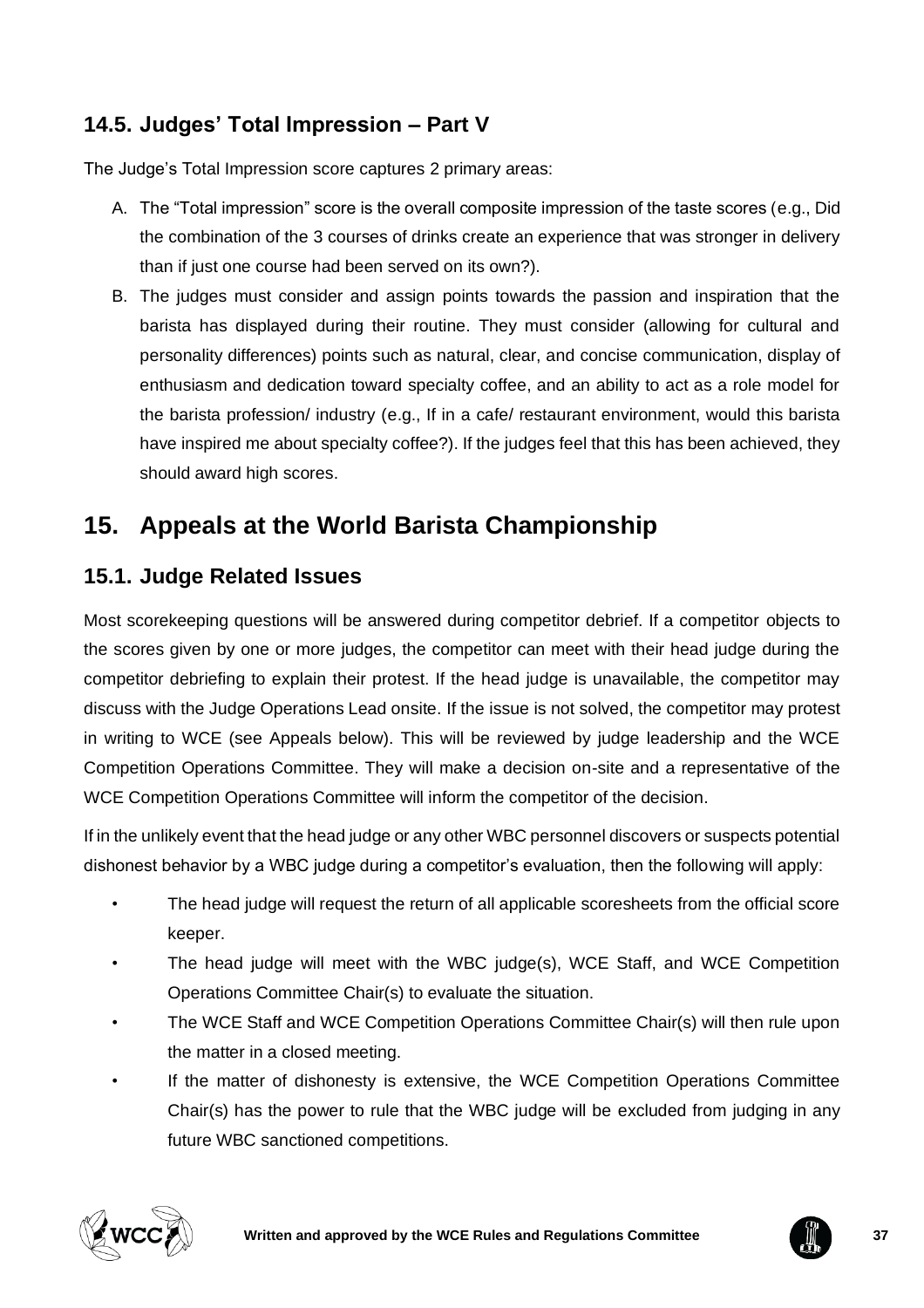# <span id="page-37-0"></span>**15.2. Competitor Related Issues**

If a competitor has an issue or protest to make regarding the WBC during the competition, the competitor should contact the WBC event organizer. The event organizer will then determine whether the issue can be resolved on-site at the WBC, or whether the issue will require a written appeal following the WBC.

If the WBC event organizer decides that the issue and/or protest can be solved on-site at the WBC, the WBC event organizer will contact the involved party or parties to ensure fair representation. The competitor's issue and/or protest will be discussed, and a decision will be made jointly, on-site by the WBC event organizer and the designated onsite representative of the WCE Judge Operations Lead. The WBC event organizer will inform the competitor of the decision.

# <span id="page-37-1"></span>**15.3. Appeals**

If a person does not agree with a decision, they may appeal the decision in writing to the WCE Competition Operations Committee. All decisions made by the committee are final.

The appeal letter must include the following:

- Name
- Date
- A clear and concise statement of the complaint
- Date and time references (if applicable)
- Comments and suggested solution
- Party/Parties involved
- Contact information

Any written protests/appeals omitting this information will not be considered. All persons must submit their written complaint or appeal to the WBC event manager via email to [info@worldcoffeeevents.org](mailto:info@worldcoffeeevents.org) within 24 hours of the incident.

# <span id="page-37-2"></span>**15.4. Appeals Reviewed by the Competition Strategic Committee**

The WCE Competition Strategic Committee will review written complaints or appeals and endeavor to respond as soon as possible. Please note that the final resolution will be delivered within 30 days of receipt. The WCE Competition Strategic Committee will contact the person in writing via email with final rulings.



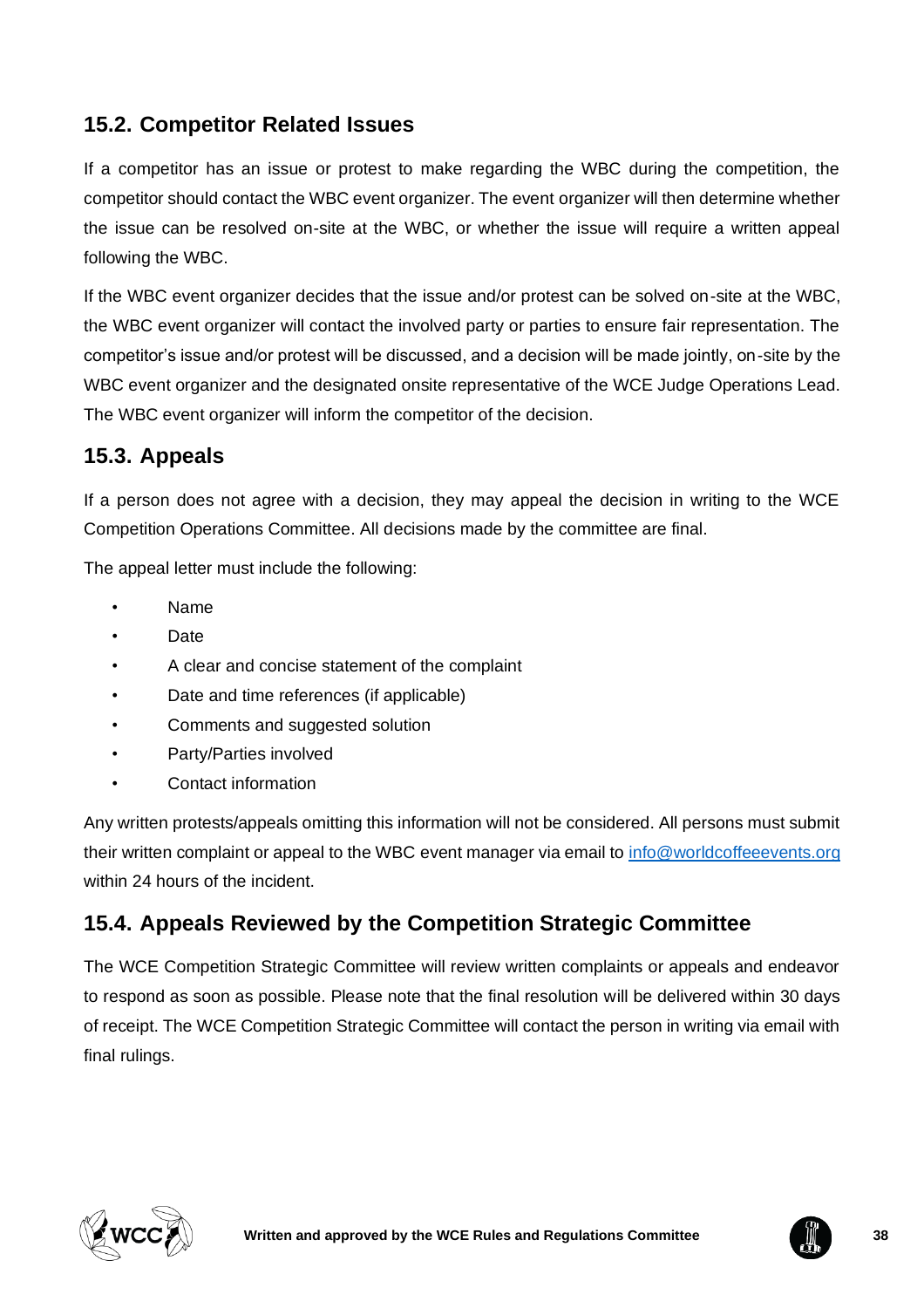# <span id="page-38-0"></span>**16. Competition Body Events**

# <span id="page-38-1"></span>**16.1. Highlighting Rule Variations for Competition Bodies**

Below is a list of some important mandatory differences between the Competition Body rules and world rules (as listed in R&R).

There is also additional information about permitted logistical adjustments for Competition Bodies.

Mandatory Differences:

- Competition Body competitions will be run with 4 sensory judges, 2 technical judges, and 1 head judge.
- Competition Bodies are required to use a single standard station layout as shown below, with table dimensions a close as possible to the indicated ranges. A circular or square no-media area may be used as appropriate.



No Media Circle or Square (7m diameter)

Note: Grinders may go on either side of the espresso machine.



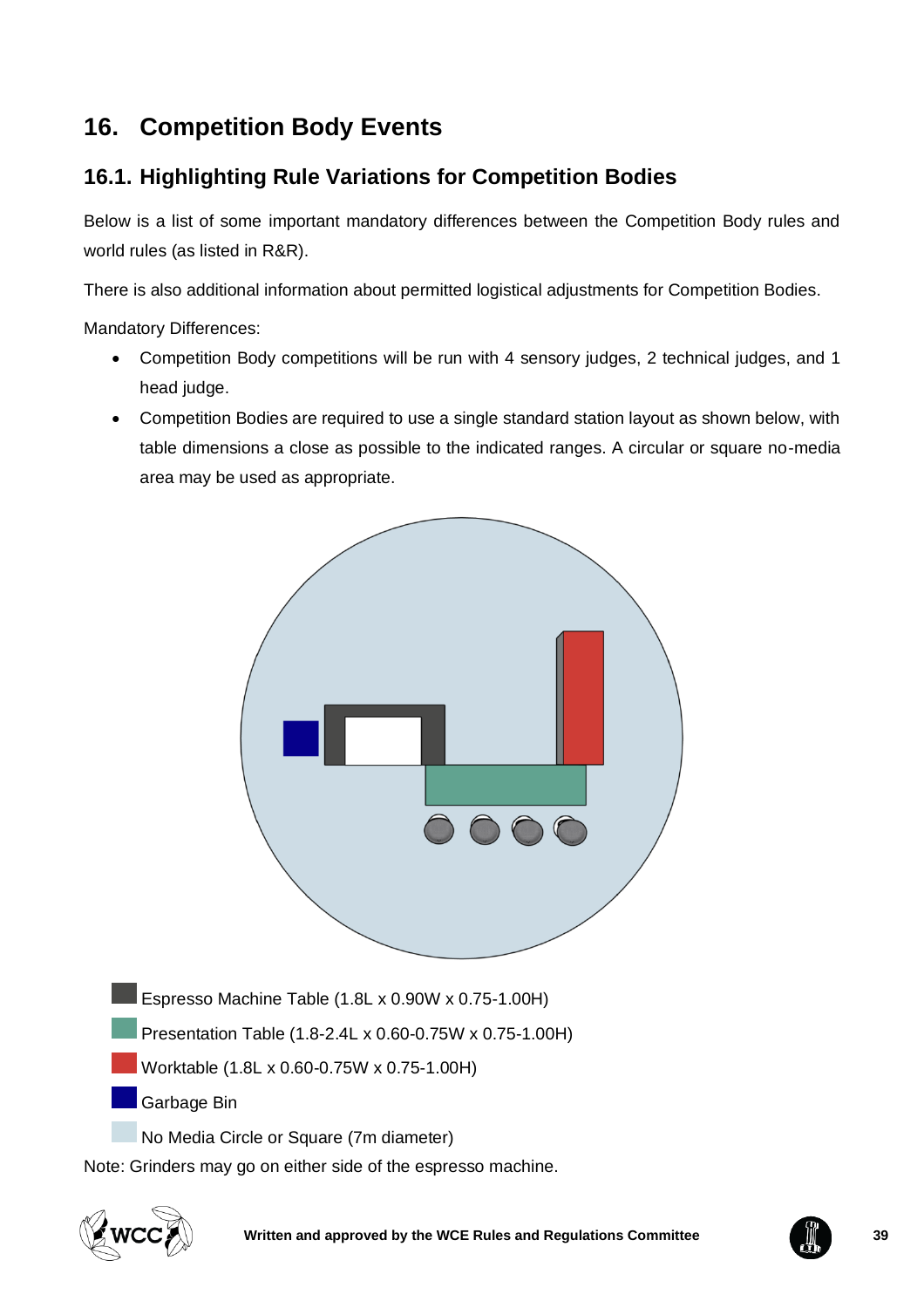Permitted Logistics Adjustments for Competition Body event:

- Rounds/Competition Procedure: Competition Bodies may vary the number of rounds within the Championship. The number of rounds and the number of competitors per round can vary (e.g., a Competition Body can eliminate semi-finals or hold only one round of competition, depending on competitor numbers and event logistics). The Team Bar round is not required at the Competition Body Championship.
- Competitor Minimum: Competition Bodies Championships must have a minimum of 6 competitors. If the minimum of 6 competitors is not reached, Competition Bodies must contact their Regional Community Director at least 2 weeks before the scheduled competition.
- Qualifying Rounds: Competition Bodies may hold qualifying or preliminary competitions ahead of their Championship. The structure of qualifying competitions is up to the Competition Body and may have slight format variations (e.g., 2 sensory judges instead of 4 or 2 beverages served instead of 3). Structure cannot be modified for the final Championship event but may only be modified for qualifying or preliminary competitions which lead up to the final Championship event. WCE Reps are not required for Qualifying/Preliminary Events. WCE Reps are required for the Championship Event.
- Practice Time: Scheduled practice time for competitors may vary and will be determined by the Competition Body. However, every competitor must get the same amount of scheduled practice time.
- Practice Location: Practice may be on stage, backstage, or off site. The location of the competitor's practice time will be determined by the Competition Body.
- Provided Equipment: Competition Bodies are not required to use the same sponsored equipment as the WBC. If an equipment sponsor is acquired by a Competition Body, the Competition Body may independently specify their equipment requirements.
- Scoresheet Return: Competition Bodies may return physical scoresheets to competitors at the event, or they may email them to the competitors after the event.
- Microphones and Music: Competition Bodies may or may not allow competitors to play music and have competitors wear wireless microphones, depending on the venue and available audio-visual equipment.
- Competitor Debriefing: Judges will have debrief time with competitors. The schedule for this debrief time will be set by the Competition Body. Debrief may be during and/or after the event.
- Competitor Orientation: All competitors should get the same information in advance of the competition. All competitors should be informed of what equipment will be used, practice schedule, competition schedule, etc.